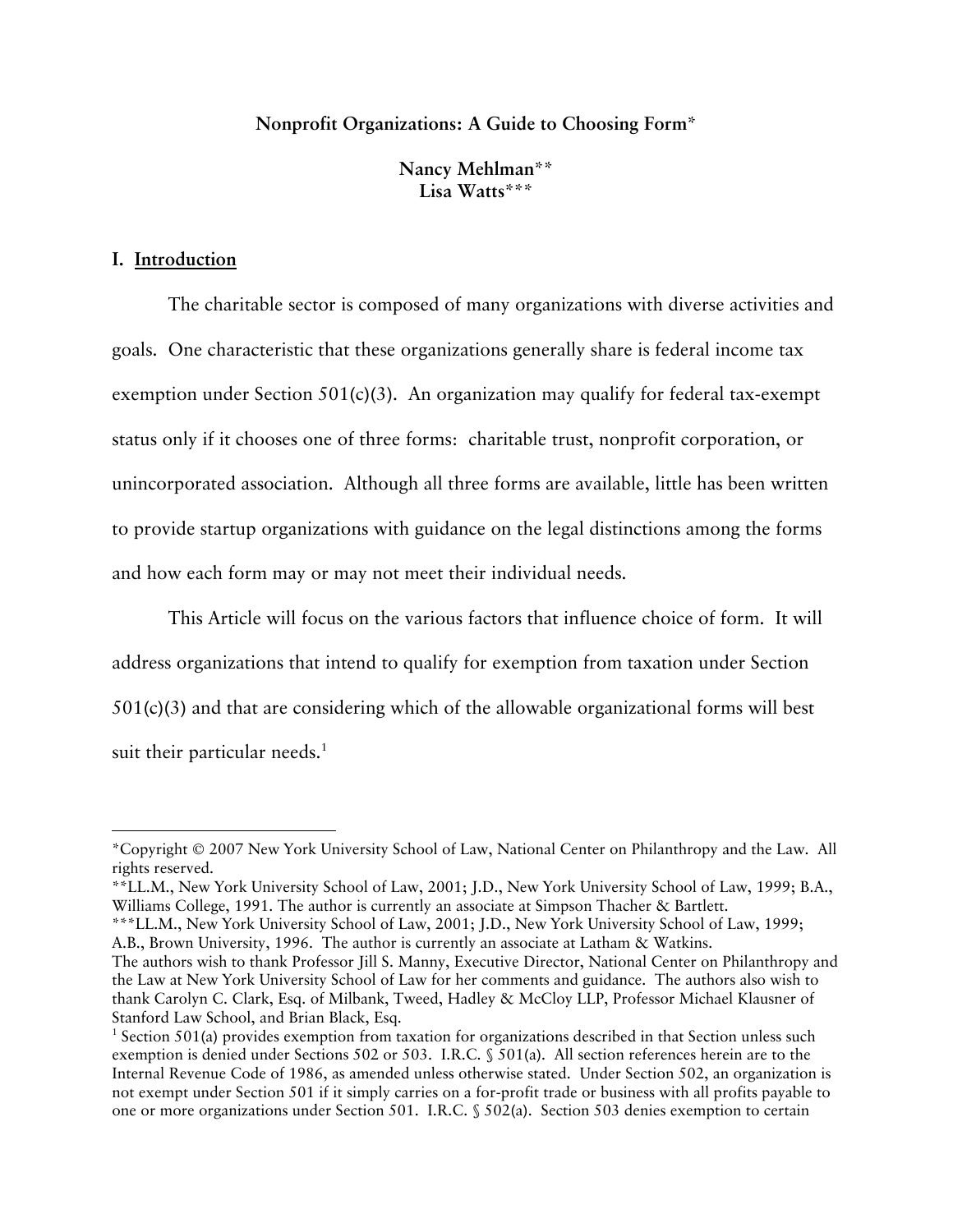The scope will be limited to those organizations that intend to qualify as public charities rather than as private foundations Section  $509(a)$ <sup>2</sup>

Section 501(c)(3) describes the following exempt organizations:

Corporations, and any community chest, fund or foundation, organized and operated exclusively for religious, charitable, scientific, testing for public safety, literary, or educational purposes, or to foster national or international amateur sports competition (but only if no part of its activities involve the provision of athletic facilities or equipment), or for the prevention of cruelty to children or animals, no part of the net earnings of which inures to the benefit of any private shareholder or individual, no substantial part of the activities of which is carrying on propaganda, or otherwise attempting, to influence legislation (except as otherwise provided in subsection (h)), and which does not participate in, or intervene (including the publishing or distributing of statements), any political campaign on behalf of (or in opposition to) any candidate for public office.<sup>3</sup>

The statute's vague language with respect to the form of the organization is somewhat

misleading. The definition does not require a specific form; however, as noted above, if a

charitable organization wishes to apply for federal income tax exemption under Section

501(c)(3), it must choose to be a charitable trust, nonprofit corporation, or

unincorporated association.4

 $\overline{a}$ 

This Article will first describe the three forms and discuss the commonalities of the

forms. It will then address individual factors that are of particular concern to charitable

trusts related to employee benefit plans if the trusts engage in prohibited transactions. I.R.C. § 503. Section 503 is outside the scope of this Article. 2

<sup>&</sup>lt;sup>2</sup> Section 509(a) defines a public charity by exclusion from the definition of private foundation. *See* I.R.C. § 509(a). Under the statute, an organization is a private foundation unless it rebuts that presumption by qualifying as an organization described in Section  $170(b)(1)(A)$  (describing such institutional entities as churches, universities, and hospitals); by receiving a broad range of public support; or by qualifying as a "supporting organization," which is organized and operated solely for the benefit of another organization that has public-charity status. *Id.* § 509(a)(1)-(3). For a detailed discussion of private foundations, see generally Gail K. Neuharth, *A Primer on Private Foundations*, PROB. & PROP., Nov./Dec. 1998, at 33. 3 <sup>3</sup> I.R.C. § 501(c)(3).

Although trusts are not listed in the statute, the terms "fund" and "foundation" include trusts. Fifth-Third Union Trust Co. v. C.I.R., 56 F.2d 767, 768 (6th Cir. 1932). Similarly, the definition of corporation includes unincorporated associations for federal tax purposes. I.R.C. § 7701(a)(3).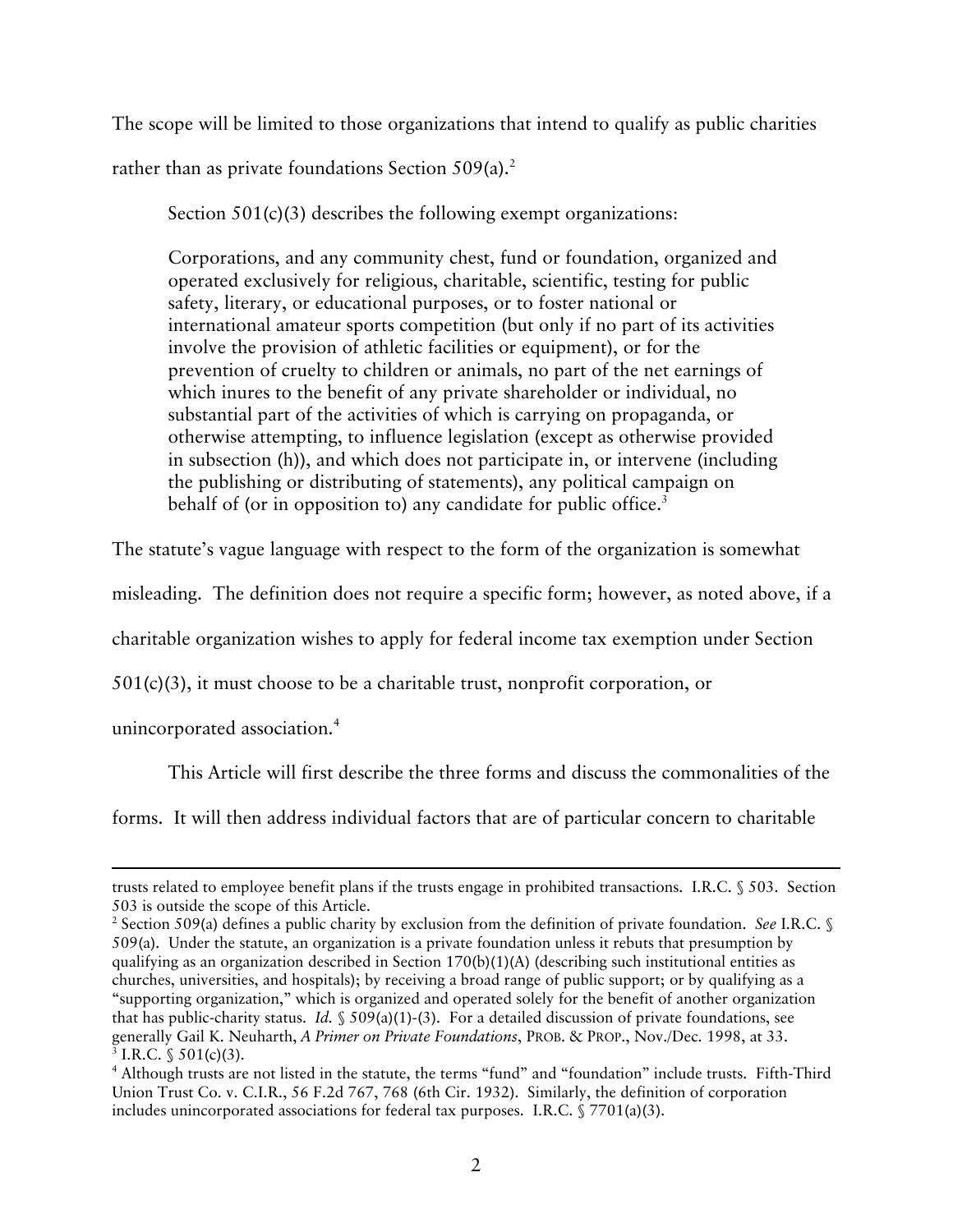organizations and how different treatment, if any, would occur based upon choice of form. The factors examined are (1) ease of formation, (2) organizational liability, (3) duties of management, (4) management liability, (5) insurance and indemnification, (6) volunteer liability, (7) regulation and oversight, (8) modification, (9) dissolution, (10) fundraising, (11) real property, and (12) commercial activities.

Although each of the factors will be examined individually, an organization must assess each factor in conjunction with the other factors and the implications of choice of form on the organization's particular circumstances. A conclusion about choice of form can then be drawn based upon the relative merits of each form for the particular organization.

#### **II. The Organizational Forms**

## A. Charitable Trusts

According to the Restatement (Second) of Trusts, a charitable trust is defined as "a fiduciary relationship with respect to property arising as a result of a manifestation of an intention to create it, and subjecting the person by whom the property is held to equitable duties to deal with the property for a charitable purpose."<sup>5</sup> Trustees administer the trust in strict adherence to the trust instrument. Founders of a trust, however, have substantial flexibility in drafting the trust instrument. $6$ 

 $5$  RESTATEMENT (SECOND) OF TRUSTS  $$348$  (1959).

<sup>&</sup>lt;sup>6</sup> As will be discussed in greater detail, a trust does not encounter the same bureaucratic obstacles as a nonprofit corporation because it is not a statutory entity, thus making it a more expedient form for organizations when time is of the essence in seeking tax exemption.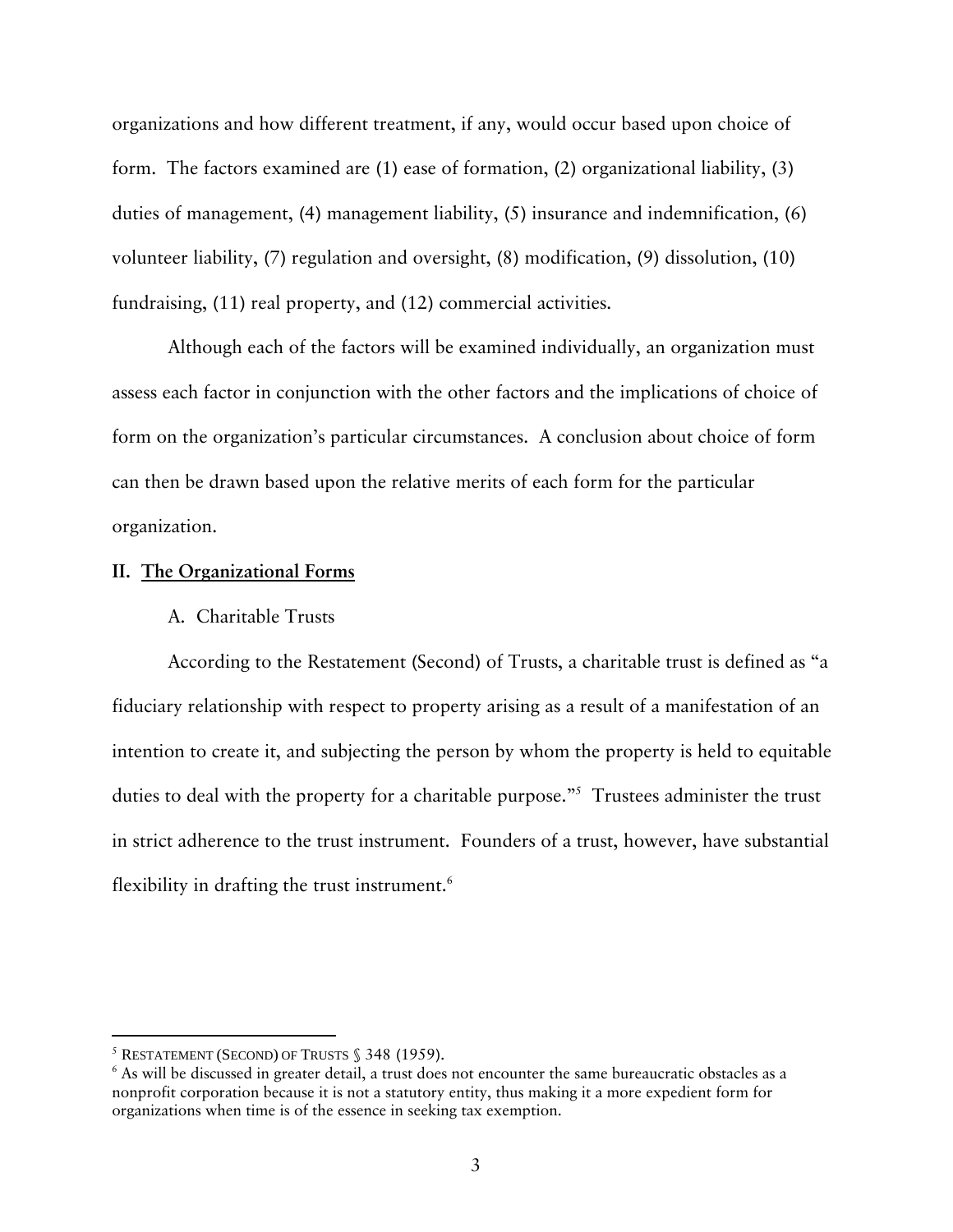# B. Charitable Corporations

A nonprofit corporation is an entity organized under state law and governed by its board of directors and its officers in conformance with its articles of incorporation and its bylaws.<sup>7</sup> In some states the nonprofit corporation is formed under a separate nonprofit corporation law, which may be based in whole or in part on the Revised Model Nonprofit Corporation Act.<sup>8</sup> Other states, such as Delaware, have no separate nonprofit corporation statute, so nonprofit corporations are organized under the general corporate law, or under a subsection of that law.<sup>9</sup> The main distinction of a charitable corporation from a business corporation is the "nondistribution constraint," which prohibits the distribution of net earnings to private shareholders or individuals.<sup>10</sup>

C. Charitable Unincorporated Associations

An unincorporated nonprofit association is defined as "an unincorporated organization, other than one created by a trust, consisting of [two] or more members joined by mutual consent for a common, nonprofit purpose."11 The impact of a decision to form as an unincorporated association will depend primarily upon whether an

<sup>—&</sup>lt;br>7 <sup>7</sup> Throughout this Article, the nonprofit corporation qualifying for tax exemption under Section 501(c)(3) will be referred to as "charitable corporation."<br>
<sup>8</sup> E.g., N.Y. NOT-FOR-PROFIT CORP. LAW (McKinney 2002).<br>
<sup>9</sup> E.g., DEL. CODE ANN. tit. 8 (2002).<br>
<sup>10</sup> Treas. Reg. § 1.501(c)(3)-1(c)(2) (as amended in 1990) ("[A]n organ

one or more exempt purposes if its net earnings inure in whole or in part to the benefit of private shareholders or individuals."). This concept has been labeled the "nondistribution constraint" by Professor Henry Hansmann. Henry B. Hansmann, *The Role of Nonprofit Enterprise*, 89 YALE L.J. 835, 838-40 (1980).<br><sup>11</sup> UNIF. UNINCORPORATED NONPROFIT ASS'N ACT §1(2) (1996) (using brackets to identify language that may be readily modified for enactment). This definition is misleading in its simplicity, however, because for the purposes of qualifying for tax exemption under Section  $501(c)(3)$ , the I.R.S. has stated that "a formless" aggregation of individuals without some organizing instrument, governing rules, and regularly chosen officials would not be a [tax-exempt charitable entity] for purposes of IRC 501(c)(3)." I.R.S., INTERNAL REVENUE SERVICE MANUAL § 7.25.3.2.3 (1999) (citing Trippe v. Comm'r, 9 T.C.M. (CCH) 622 (1950)). Throughout this Article, the unincorporated nonprofit association qualifying for tax exemption under Section 501(c)(3) will be referred to as "charitable unincorporated association."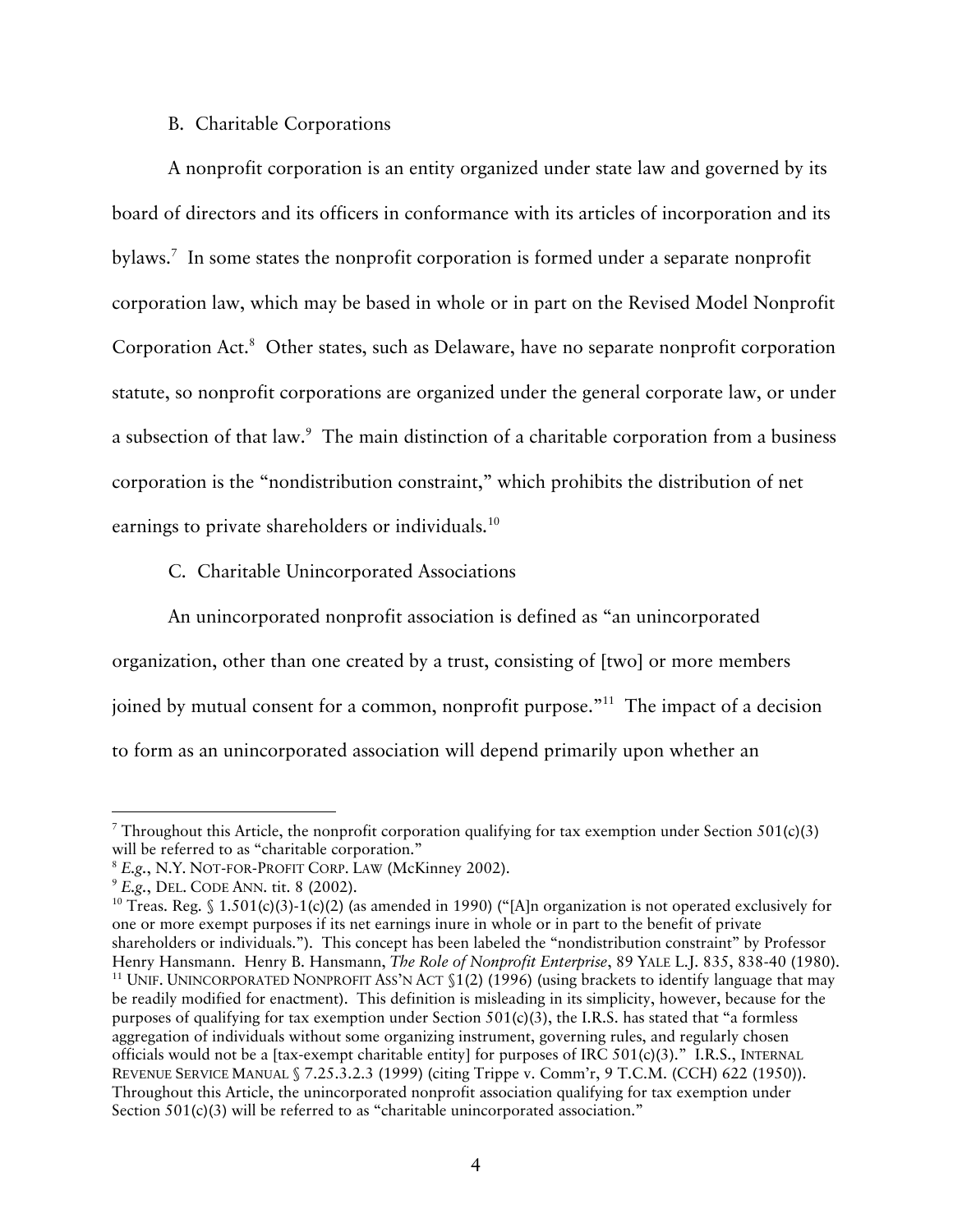unincorporated association is formed under state common law or statutory law. Absent a statute specifically addressing the status of an unincorporated association, state common law governs. At common law, a charitable association is not considered a legal entity.<sup>12</sup> The common law, borrowing from partnership law, views a charitable association simply as an aggregate of its members, and members are considered co-principals of the association.13 As a consequence, a charitable unincorporated association under the common law is unable to hold real property, enter into contracts, or be held liable to its members or third parties.<sup>14</sup>

In 1996, the National Conference of Commissioners on Uniform State Laws adopted the Uniform Unincorporated Nonprofit Association Act (the "Uniform Act"), a model act that sought to change the common law with respect to charitable unincorporated associations in three major areas by recognizing such organizations as separate legal entities that could be sued, enter into contracts, and hold real property.<sup>15</sup> In addition, the Uniform Act provides procedures for disposition of a charitable association's property when it dissolves. In these areas of contract, organizational liability, and real property, the Uniform Act effectively treats charitable unincorporated associations similarly to charitable corporations. Therefore, some factors discussed in this Article will be greatly impacted by the distinction between associations organized under the common law and associations organized under the Uniform Act. As of the time of publication,

<sup>&</sup>lt;sup>12</sup> ALA. CODE § 10-3B-7 cmt. 1 (2002).<br><sup>13</sup> *E.g., id.*; IDAHO CODE § 53-706 cmt. 1 (Michie 2002).<br><sup>14</sup> David Cullen, *Uniform Unincorporated Nonprofit Association Act: Security and Legality*, WIS. LAW., Oct. 1997, at 45.

<sup>&</sup>lt;sup>15</sup> UNIF. UNINCORPORATED NONPROFIT ASS'N ACT  $\$  4, 6, 9. For a more in-depth discussion of the effect of the Uniform Act on the right of a charitable unincorporated association to hold property and be sued in tort or contract, see *infra* notes 186-96, 261-69 and accompanying text.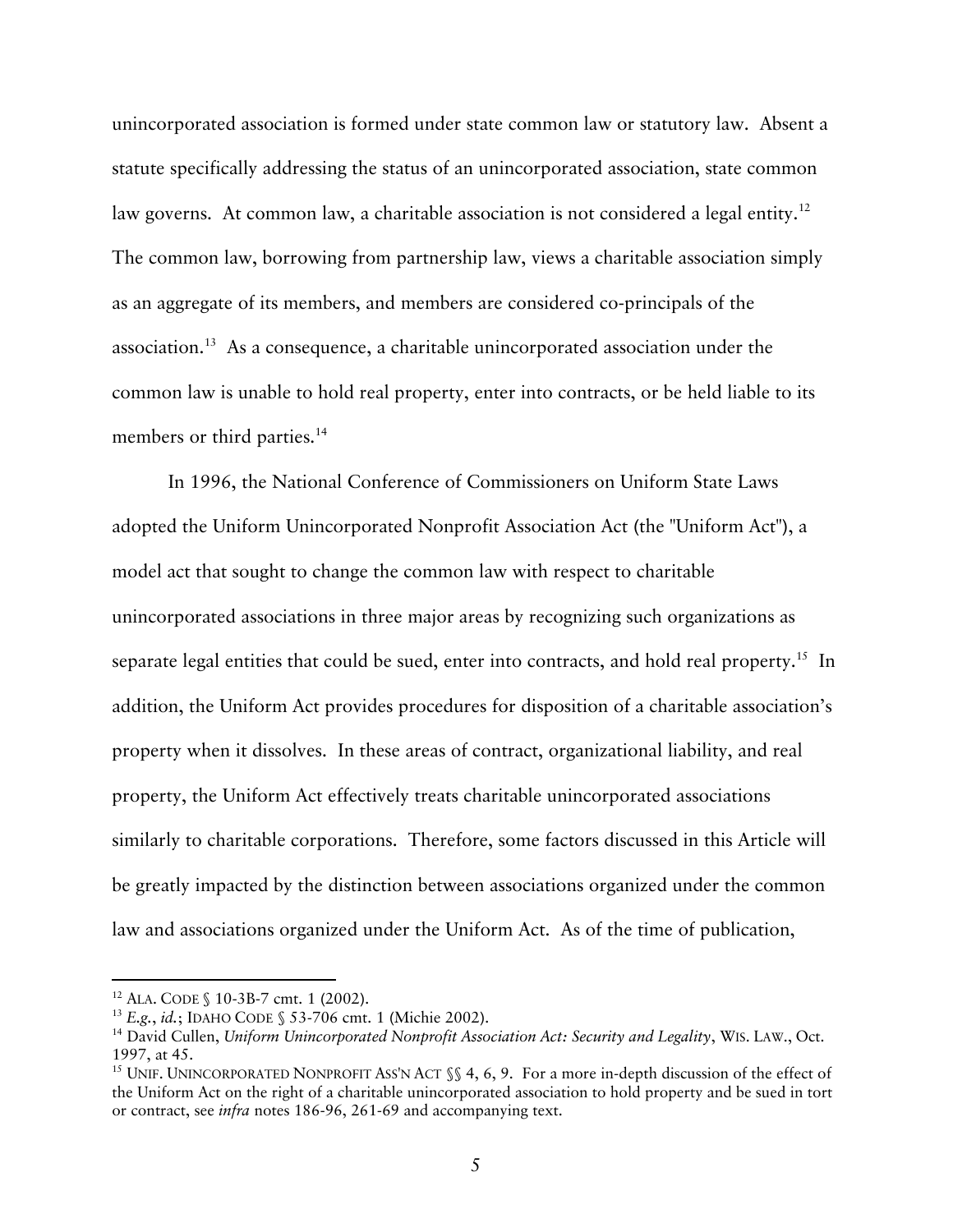thirteen jurisdictions had adopted the Uniform Act in full or granted separate legal entity status to charitable associations.<sup>16</sup> These thirteen jurisdictions are Alabama,<sup>17</sup> Arkansas,<sup>18</sup> California,<sup>19</sup> Colorado,<sup>20</sup> Delaware,<sup>21</sup> District of Columbia,<sup>22</sup> Hawaii,<sup>23</sup> Idaho,<sup>24</sup> North Carolina,<sup>25</sup> Texas,<sup>26</sup> West Virginia,<sup>27</sup> Wisconsin,<sup>28</sup> and Wyoming.<sup>29</sup> Organizers of a charitable organization must consider whether the state chosen for formation has, in whole or in part, adopted the Uniform Act.

# **III. Commonalities Among Public Charities**

Regardless of the form of the organization, all organizations seeking exemption

from federal taxes under Section 501(c)(3) share certain characteristics because they all

must meet standards set out in several statutory and judicial tests.<sup>30</sup> Under Section

501(c)(3), each organization qualifying for tax exemption must meet both an

"organizational" and an "operational" test.<sup>31</sup> The organizational test requires that the

<sup>&</sup>lt;sup>16</sup> Connecticut and Oklahoma introduced, but did not pass, bills to adopt the Uniform Act in their 2001-2002 Session. S. 628, 2002 Gen. Assem., Feb. Sess. (Conn. 2002); S. 609, 48th Leg., Reg. Sess. (Okla.

<sup>2001).&</sup>lt;br><sup>17</sup> ALA. CODE §§ 10-3B-1 to -18 (2002).<br><sup>18</sup> ARK. CODE §§ 10-3B-1 to -18 (2002).<br><sup>19</sup> CAL. CORP. CODE §§ 21000-21103 (West 2002); White v. Cox, 95 Cal. Rptr. 259 (Ct. App. 1971).<br><sup>20</sup> COLO. REV. STAT. §§ 7-30-101 t

YOUR ORGANIZATION (rev. July 2001) [hereinafter I.R.S. PUB. 557]. In general, charitable organizations are also granted exemption from various state taxes. HOWARD L. OLECK & MARTHA E. STEWART, NONPROFIT CORPORATIONS, ORGANIZATIONS, & ASSOCIATIONS §§ 130-32, at 419-23 (6th ed. 1994). However, organizations must consult appropriate state statutes regarding the scope of tax exemption because it may vary from state to state.<br><sup>31</sup> Treas. Reg. § 1.501(c)(3)-1(b), (c).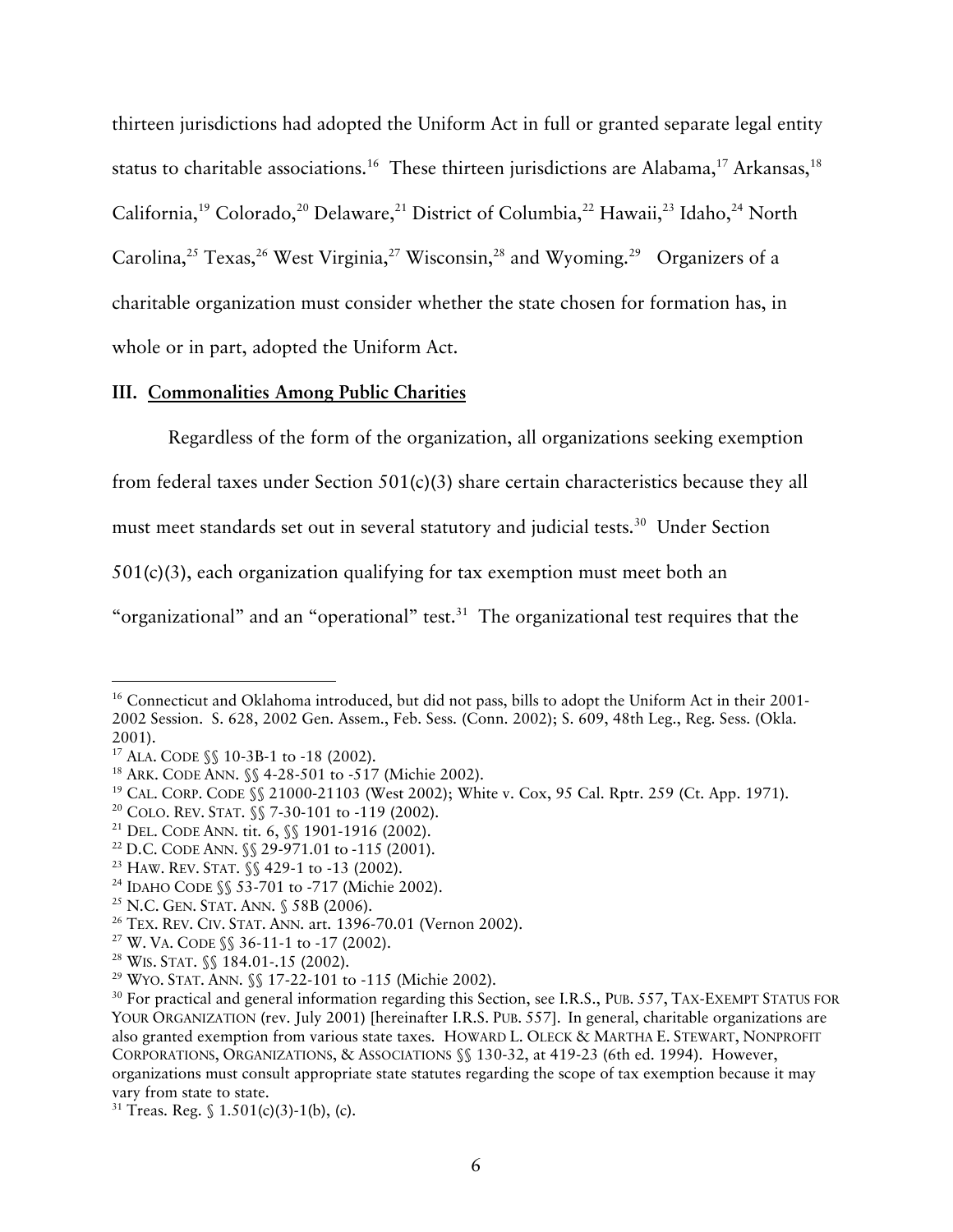organization be "organized exclusively" for one or more exempt purposes.<sup>32</sup> Thus, the organizational documents must limit the purposes of that organization to one or more exempt purposes and must not expressly allow for activities, other than as an insubstantial part, that are not in furtherance of those exempt purposes.<sup>33</sup> This requirement includes the limitations articulated in Section  $501(c)(3)$  regarding attempts to influence legislation<sup>34</sup> and participate in political campaign activities.<sup>35</sup> The organizational test also requires that

<sup>&</sup>lt;sup>32</sup> Exempt purposes are the following: religious, charitable, scientific, testing for public safety, literary, educational, or prevention of cruelty to children or animals. Treas. Reg.  $\$ 1.501(c)(3)-1(d). An organization is not considered organized exclusively for one or more of these exempt purposes if it serves a private interest, rather than a public one. Treas. Reg.  $\$ 1.501(c)(3)-1(d)(1)(ii)$ .<br><sup>33</sup> Treas. Reg.  $\$ 1.501(c)(3)-1(b)(1)(i)$ . An organization generally will start with a template document from

legal counsel or other resources and tailor the provisions to meet its specific needs. There are many good resources with template documents for all three organizational forms. *E.g.*, STEVE BACHMANN, NONPROFIT LITIGATION: A PRACTICAL GUIDE WITH FORMS AND CHECKLISTS § 2.4, at 17-36 (1992); LAWYERS ALLIANCE FOR NEW YORK, GETTING ORGANIZED app. B (Allen R. Bromberger et al. eds., 5th ed. 1999); MARILYN PHELAN, REPRESENTING NONPROFIT ORGANIZATIONS app. 1-A to -D (1994). Organizations should consult state law, however, because statutory prerequisites for each organizational form may vary from state to state.<br><sup>34</sup> An organization is not organized exclusively for one or more exempt purposes if its articles

expressly empower it:

<sup>(</sup>i) To devote more than an insubstantial part of its activities to attempting to influence legislation by propaganda or otherwise; or

<sup>(</sup>ii) Directly or indirectly to participate in, or intervene in (including the publishing or distributing of statements), any political campaign on behalf of or in opposition to any candidate for public office.

Treas. Reg.  $$ 1.50(c)(3)-1(b)(3)$ . Public charities may rely on two tests to determine whether their legislative activities are permissible: the "no substantial part" test under Section 501(c)(3), which is a facts and circumstances test; or the "expenditure test" under Section 501(h), which provides a formula to determine the permissible extent of legislative activities. I.R.C. § 501(c)(3), (h). Organizations that intend to engage in substantial lobbying activities may wish to seek exemption under I.R.C.  $\$501(c)(4)$  or to form a second organization under that provision to separate out their legislative activities. Brent Coverdale, Comment, *A New Look at Campaign Finance Reform: Regulation of Nonprofit Organizations Through the Tax Code*, 46 U. KAN. L. REV. 155, 158-62 (1997). *See generally* BRUCE R. HOPKINS, THE LAW OF TAX-EXEMPT ORGANIZATIONS  $\S$  20.1-.7, at 544-62 (8<sup>th</sup> ed. 2004) (discussing lobbying restrictions on 501(c)(3) and

<sup>501(</sup>c)(4) organizations).<br><sup>35</sup> Treas. Reg. § 1.501(c)(3)-1(c)(3)(defining an organization that participates in political campaign activity as an action organization that is not operated exclusively for one or more exempt purposes and thus does not qualify under Section  $501(c)(3)$  because it fails the "operational test"). In addition, Section 4955 imposes excise taxes on the political expenditures of a  $501(c)(3)$  organization and prohibits the organization from reorganizing as a  $501(c)(4)$  social welfare organization, which would not be subject to the same restrictions on political campaign activity. I.R.C. § 4955. Although the language of Section 501(c)(3) appears to completely ban political campaign activities, I.R.S. rulings have been inconsistent in defining the forbidden activity, allowing organizations to participate in voter registration drives and to provide a forum for candidates' debate. *E.g.*, Fulani v. League of Women Voters Educ. Fund, 882 F.2d 621 (2d Cir. 1989); Rev. Rul. 86-95, 1986-2 C.B. 73; Tech. Adv. Mem. 91-17-001 (Sept. 5, 1990). For additional information, see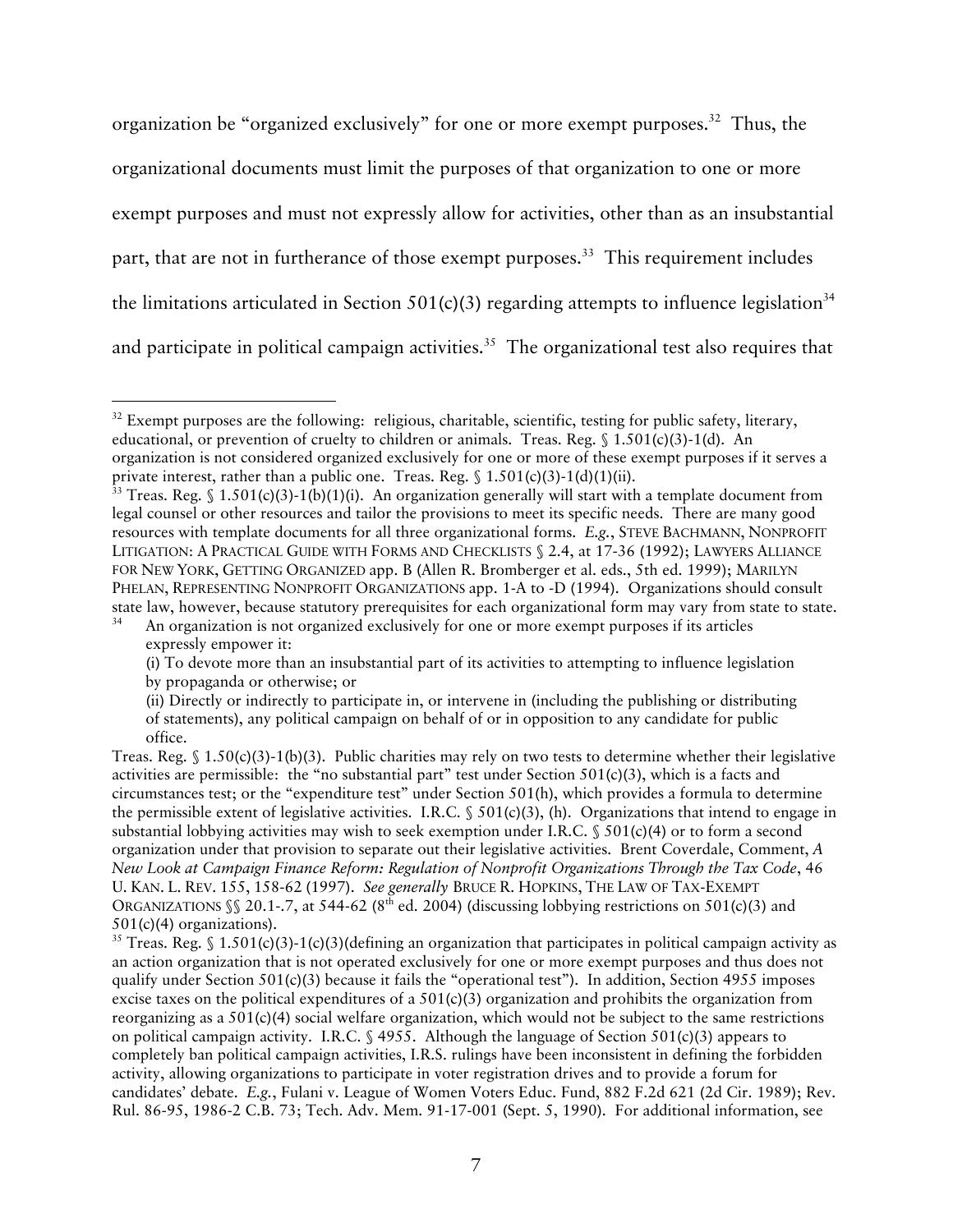the organization's governing documents—the trust instrument, corporate charter or certificate of incorporation, or articles of association—provide that the assets be distributed upon dissolution for one or more exempt purposes and not be distributed to the organization's members or shareholders.<sup>36</sup>

The operational test mandates that the organization "engage[] primarily in activities which accomplish one or more of such exempt purposes specified in section  $501(c)(3)$ ."<sup>37</sup> The operational test also prohibits activities that will result in inurement of the organization's net earnings to "insiders." Thus, this proscription generally forbids the transfer of an organization's assets for non-exempt purposes to any person with financial control over the organization.<sup>38</sup>

In addition to the organizational and operational tests, all organizations granted exemption from taxation under Section 501(c)(3), regardless of form, must be "charitable." The Supreme Court refined the understanding of "charitable" in *Bob Jones University*, upholding the government's denial of tax-exempt status for an educational

l

Joseph S. Klapach, Note, *Thou Shalt Not Politic: A Principled Approach to Section 501(c)(3)'s Prohibition of Political Campaign Activity*, 84 CORNELL L. REV. 504 (1999).<br><sup>36</sup> Treas. Reg. § 1.501(c)(3)-1(b)(4). Revenue Procedure 82-2 provides guidance as to when an organization

need not meet this dissolution test, and an example of acceptable dissolution provisions for organizations that are required to have an express provision. Rev. Proc. 82-2, 1982-1 C.B. 367.<br><sup>37</sup> Treas. Reg. § 1.501(c)(3)-1(c)(1). *See generally* HOPKINS, *supra* note 34, § 4.5, at 82-86 (discussing the

operational test); FRANCES R. HILL & DOUGLAS M. MANCINO, TAXATION OF EXEMPT ORGANIZATIONS (Tax Series, 2002).<br><sup>38</sup> Church of Scientology v. C.I.R., 823 F.2d 1310, 1316 (9th Cir. 1987). The following are examples of

transactions that may cause organizations to be denied exempt status: (1) lending any part of the organization's income or corpus without receipt of adequate security and reasonable rate of interest; (2) paying any compensation in excess of a reasonable allowance for salaries or other compensation for personal services actually rendered; (3) making any part of its services available on a preferential basis; (4) selling any substantial part of its securities or other property for less than an adequate consideration; and (5) engaging in any transaction that results in a substantial diversion of its income or corpus to the organization's creator, substantial contributors, family members, or controlled corporations of such persons. *See also* Gen. Couns. Mem. 39,862 (Nov. 21, 1991). In addition to jeopardizing exemption under Section 501(c)(3), these transactions can result in personal liability for excise taxes imposed on "disqualified persons" and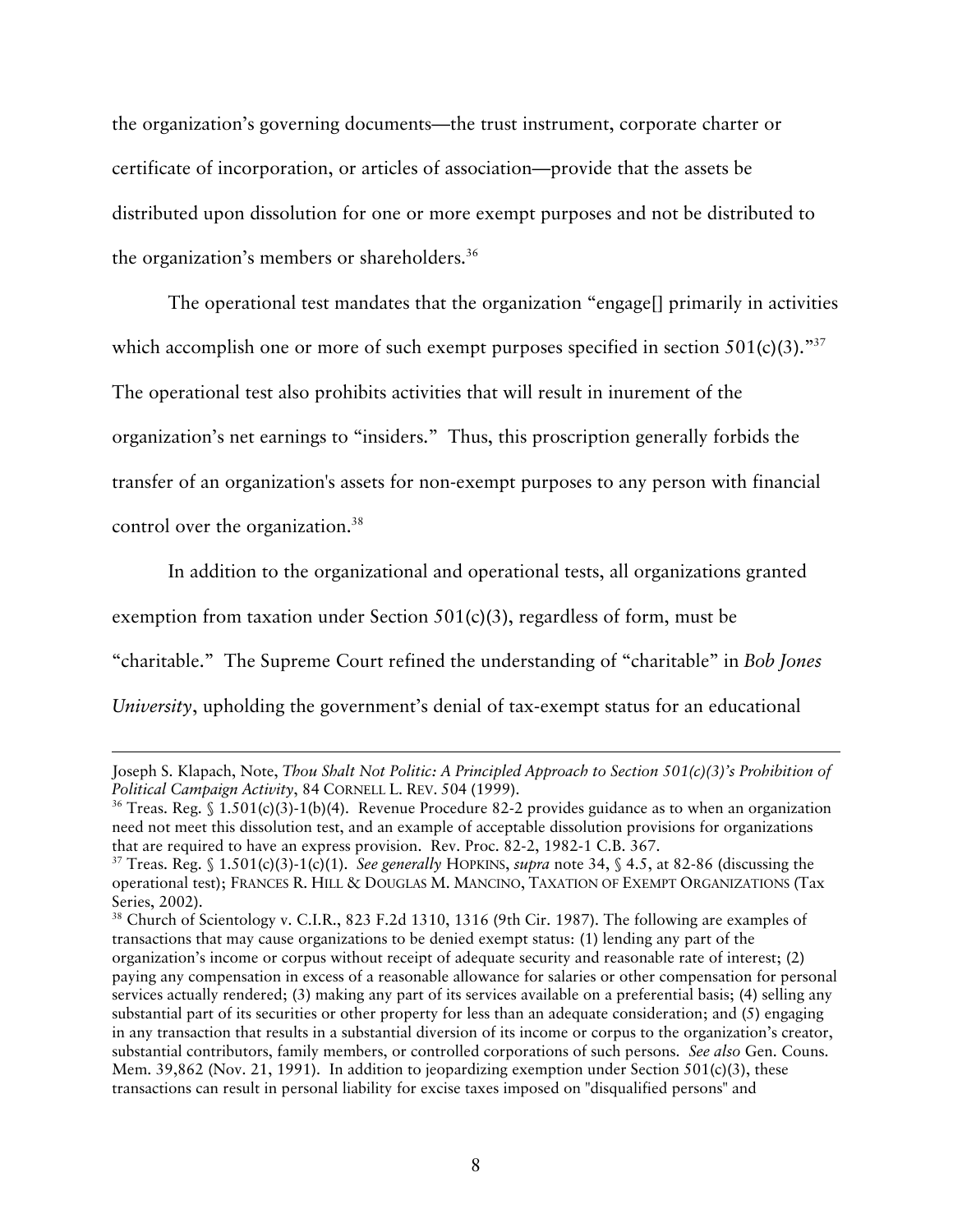institution that discriminated on the basis of race.<sup>39</sup> The Court rejected the University's argument that having a purpose that falls into one of the eight categories set forth in 501(c)(3) was enough to guarantee tax exemption. The Court stated "that entitlement to tax exemption depends on meeting certain common law standards of charity – namely, that an institution seeking tax-exempt status must serve a public purpose and not be contrary to established public policy."40

If an organization meets all of the requirements of Section  $501(c)(3)$  and wishes to obtain federal income tax exemption, it must notify the Internal Revenue Service that it is applying for Section 501(c)(3) status, unless excepted under Section 508(c) or by regulation.<sup>41</sup> Exceptions from filing requirements are provided for churches and for any organization that is not a private foundation and that has gross receipts in each taxable year that do not normally exceed  $$5000.<sup>42</sup>$  Organizations notify the I.R.S. by filing a Form 1023, "Application for Recognition of Exemption," within 27 months from the end of the month in which the organization is formed.43 If the application is filed within the prescribed period and approved, tax-exempt status will be recognized retroactively to the

-

<sup>&</sup>quot;organization managers" under Section 4958. Henry A. Smith III, *The Intermediate Sanction Rules: A General Overview*, SF19, ALI/ABA 565.<br><sup>39</sup> Bob Jones Univ. v. United States, 461 U.S. 574 (1983). *See generally MICHAEL HATFIELD ET AL.*, BOB

JONES UNIVERSITY: DEFINING VIOLATIONS OF FUNDAMENTAL PUBLIC POLICY (Nat'l Ctr. on Philanthropy & the Law, Monograph No. 6, 2000) (discussing the impact of the *Bob Jones* decision), *available at* http://www.law.nyu.edu/ncpl/library/publications/Monograph2000BobJones.pdf.<br><sup>40</sup> Bob Jones Univ., 461 U.S. at 586.<br><sup>41</sup> I.R.C. § 508(a); Treas. Reg. §§ 1.508-1 to -4.<br><sup>42</sup> I.R.C. § 508(c). "Churches" include "interchurch o

associations of churches, or integrated auxiliaries of a church" (such as a men's or women's organization, religious school, mission society, or youth group). Treas. Reg. § 1.508-1(a)(3)(a). The regulation also exempts subordinate organizations that are covered by a group exemption letter. *Id.* § 1.508-1(a)(3)(c). 43 Treas. Reg. § 1.508-1(a)(2). Organizations may be subject to additional filing requirements. *See* I.R.S. PUB. 557, *supra* note 30, at 2-4.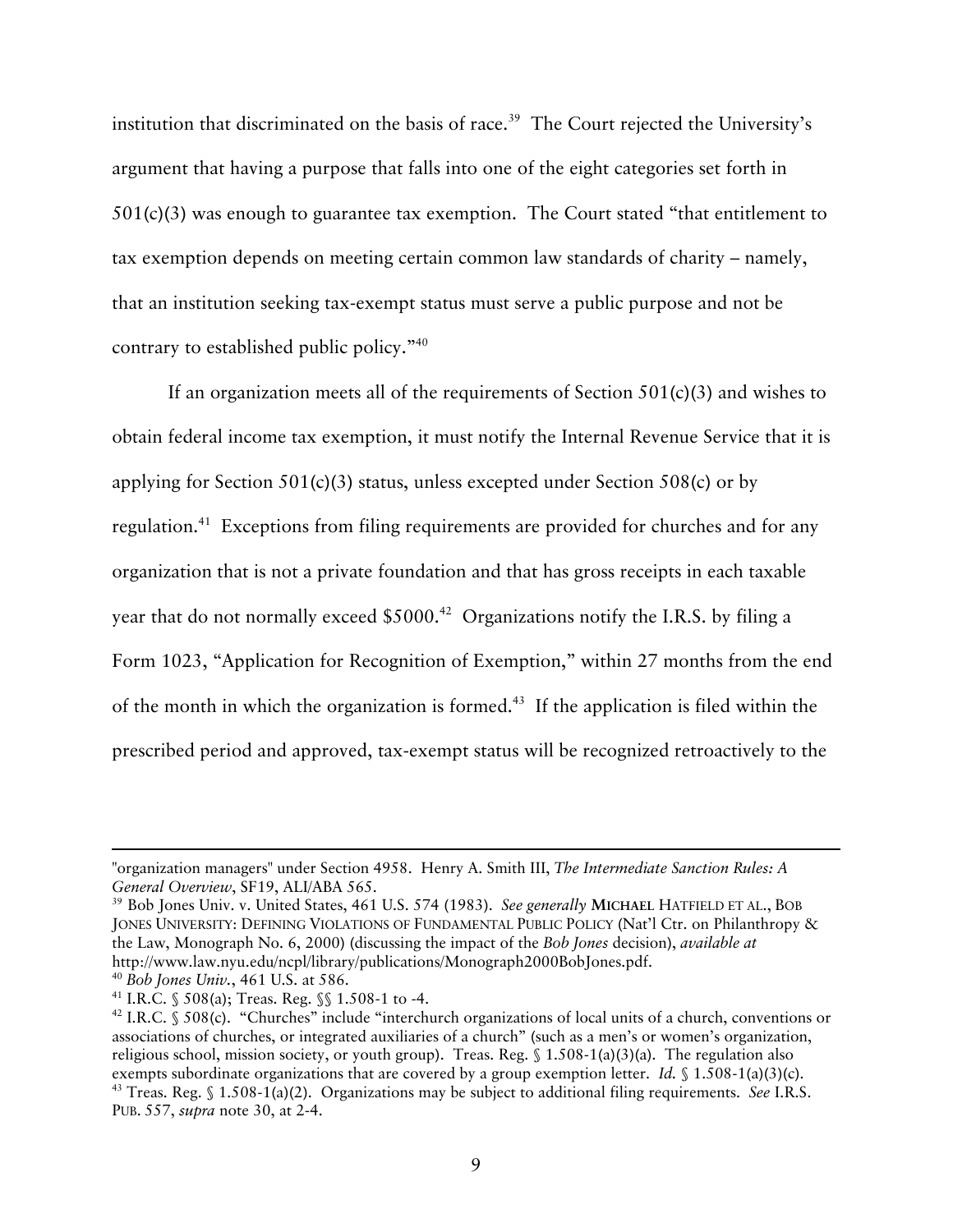date of organization.<sup>44</sup> Late filing will result in recognition from the date of filing rather than inception unless the I.R.S. grants an exception.<sup>45</sup> Most organizations that qualify as charitable under Section 501(c)(3) also will be eligible to receive tax deductible contributions from individuals and corporations, thus making it easier for them to raise funds to support their exempt purposes.<sup>46</sup>

Most organizations granted tax exemption by the I.R.S., regardless of form, must file an annual information return in order to justify continued federal tax-exempt status. 47 Exceptions to the annual filing requirement are made for specific organizations, such as churches,48 and organizations whose annual gross receipts do not normally exceed \$25,000.<sup>49</sup> In addition, charitable organizations are subject to public disclosure requirements, including making copies of their applications for exemption and annual

<sup>&</sup>lt;sup>44</sup> I.R.S. PUB. 557, *supra* note 30, at 16.<br><sup>45</sup> *See id.*; BLAZEK, *supra* note 38, at 5.<br><sup>46</sup> Section 170(c)(2) describes whether a charitable organization is eligible to receive tax-deductible contributions. However, the organizations that meet the criteria of  $501(c)(3)$  or  $170(c)(2)$  do not completely overlap. Therefore, contributions to some organizations, such as those that qualify for tax exemption under the category of testing for public safety, may not be tax deductible. *Compare* I.R.C. § 501(c)(3), *with* I.R.C.  $\{(170)(c)(2)\}$ . Furthermore, Section 170(c)(2) limits the organization's use of funds outside of the United States. I.R.C. § 170(c)(2). For further information about foreign charity work, see generally JOANNIE CHANG ET AL., CROSS-BORDER CHARITABLE GIVING (Nat'l Ctr. on Philanthropy & the Law, Monograph No. 5, 1996), *reprinted in* 31 U.S.F. L. REV. 563 (1997); Harvey P. Dale, *Foreign Charities*, 48 TAX LAW. 655 (1995).<br><sup>47</sup> I.R.C. § 6033(a). This information return is called a Form 990. Treas. Reg. § 1.6033-2(a)(2)(i).

Depending on an organization's activities, the I.R.S. may require it to file additional forms, such as employment tax returns; a Form 8282 donee information return; or a Form 990-T, "Unrelated Business Income Tax Return," if the organization has \$1000 or more gross income from an unrelated business. I.R.S. PUB. 557, *supra* note 30, at 7. 48 Treas. Reg. § 1.6033-2(g).

<sup>49</sup> I.R.S., INSTRUCTIONS FOR FORM 990 AND FORM 990-EZ 2 (2002). An organization is considered to have gross receipts of less than \$25,000 if it passes the following test: (1) the organization is less than one year old and has received (or donors have pledged) \$37,500 or less; or (2) the organization is between one and three years old and has received an average of \$30,000 or less per year for each of the first two years; or (3) the organization is older than three years and has received an average of \$25,000 or less for each of the three immediately preceding years (including the year in which the return is to be filed). *Id.* at 3. For additional information regarding the Form 990, see generally Peter Swords, *The Form 990 as an Accountability Tool for 501(c)(3) Nonprofits*, 51 TAX LAW. 571 (1998).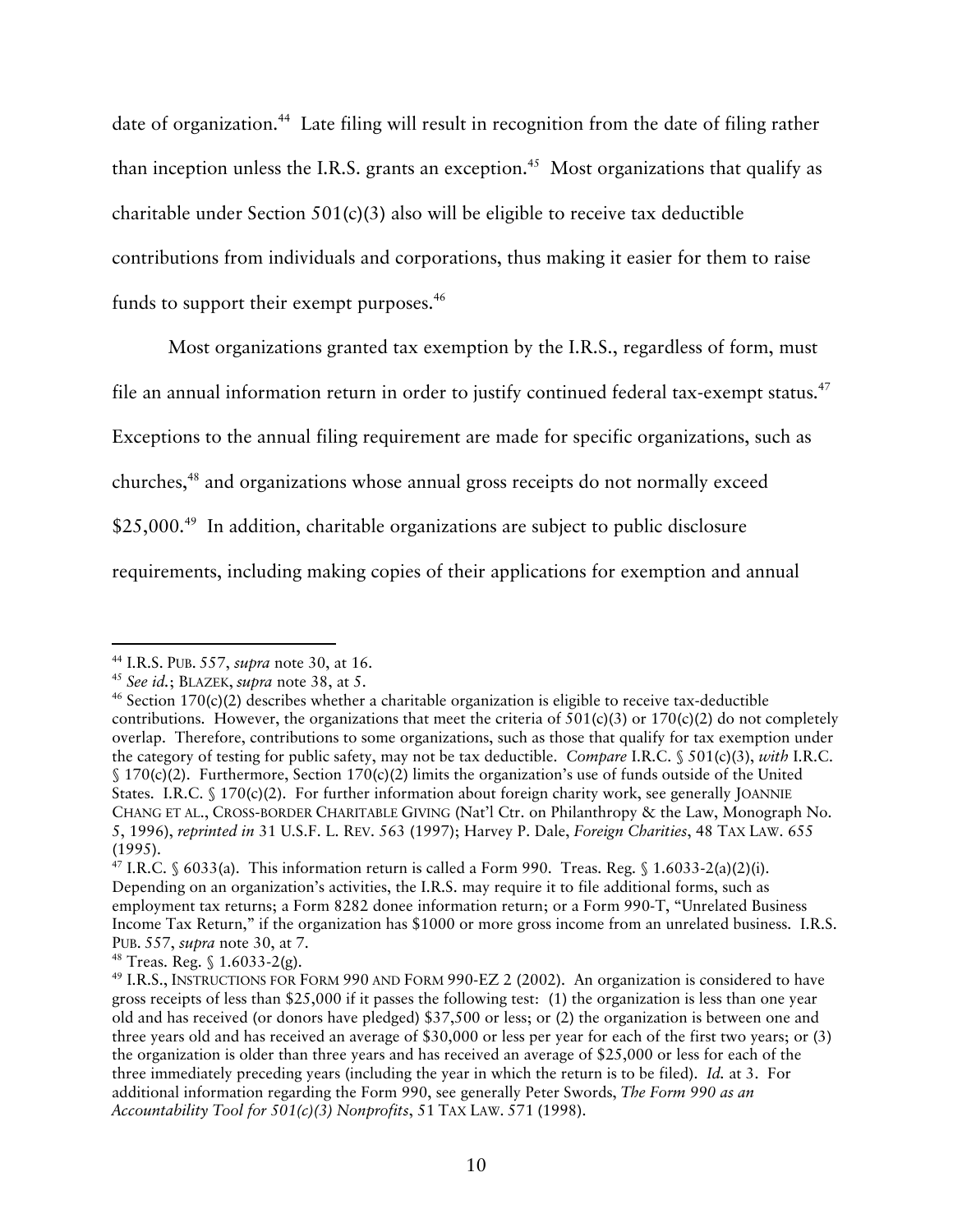information returns available to the public for inspection at the organization's offices and providing copies of those documents to the public upon request.<sup>50</sup>

### **IV. Formation**

Some organizations may need to form quickly. Accordingly, speed of formation may be a relevant factor in a choice of form decision, as several hypothetical examples may indicate. For example, assume that a group of parents and community leaders join together to form an "After-school Program for Kids" in an effort to provide a safe place for children in the community to play and learn after school. Assume further that a donor promises the group a gift of a building where the after-school program can be housed. In that case, the founding parents and community leaders must have some entity in place to accept the gift. Another hypothetical example might be an organization formed by a group of concerned citizens, called "Save the Wetlands," that intends to prevent local developers from building on a particular piece of wetland. In order to save the wetland from development, the concerned citizens must organize quickly to raise the funds necessary to purchase the land before it is developed.

In some states, charitable unincorporated associations and charitable trusts may be formed with greater speed and flexibility than charitable corporations because those forms are subject to fewer state statutory requirements and require fewer approvals. For example, in New York, an organization seeking to incorporate under the New York Notfor-Profit Corporation Law may need to submit its articles of incorporation to various state agencies for pre-approval or consent, depending on the charitable activities that the corporation intends to conduct, before filing the articles with the Secretary of State to

 <sup>50</sup> I.R.C. § 6104; Treas. Reg. §§ 301.6104(a)-1 to (d)-3.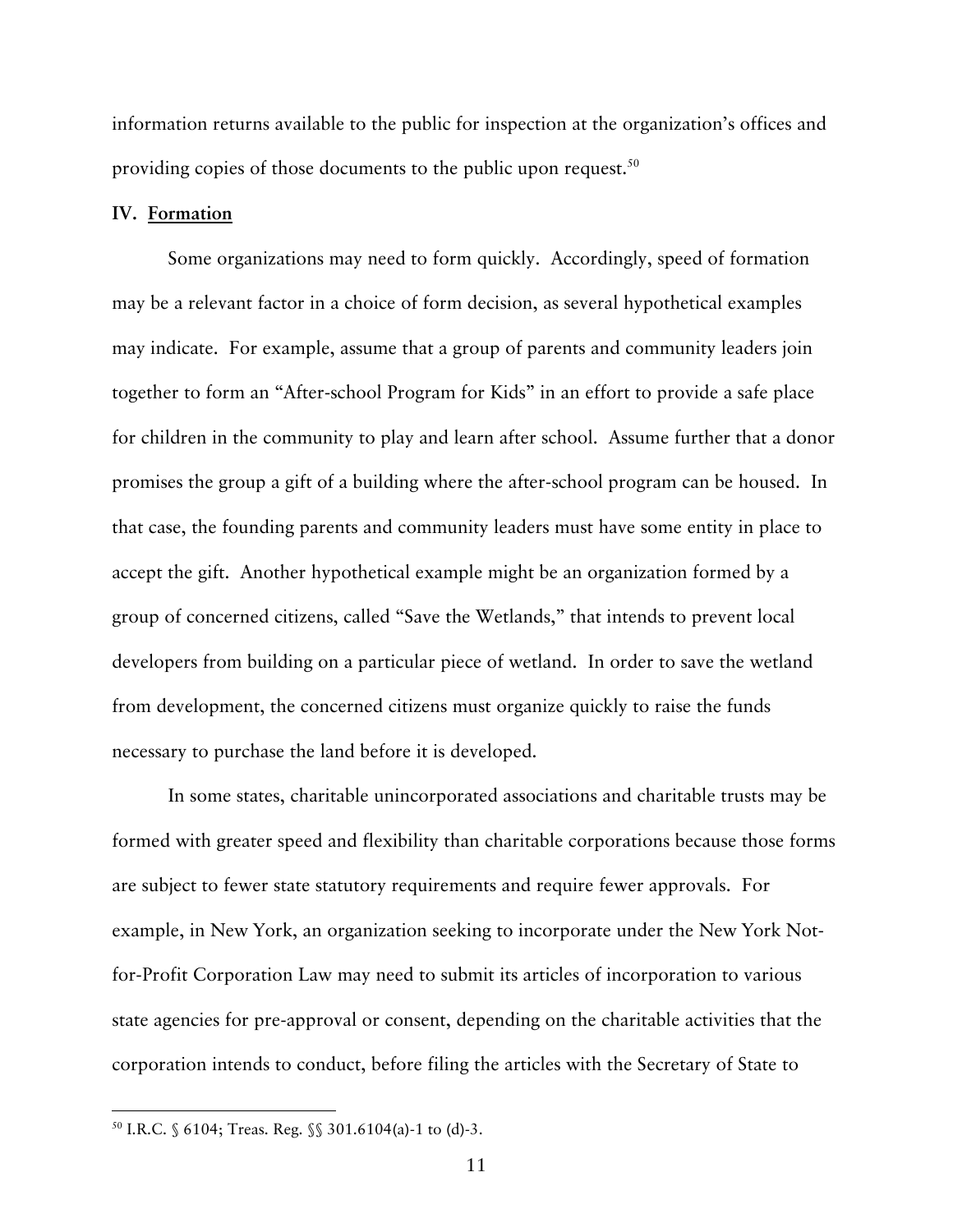begin corporate existence.<sup>51</sup> There is no corresponding requirement under New York state law for charitable unincorporated associations or charitable trusts. The pre-approval process may significantly impact an entity's choice of organizational form because it could create a substantial hurdle for organizations that need to form quickly. $52$ 

Organizations such as "After-school Program for Kids" and "Save the Wetlands" may wish to form as a charitable trust or charitable unincorporated association, if located in a state that allows charitable unincorporated associations to hold property.<sup>53</sup> Those forms may be appropriate because, under the assumed facts, those organizations need to be formed quickly in order to carry out their charitable purpose. Alternatively, such organizations could incorporate in a state, such as Delaware, that does not have burdensome regulatory requirements and then file any necessary application to do business in the state or states where the organizations will be located or primarily operated. Ultimately, however, time should not dictate organizational form because an entity could begin its existence as a charitable trust or charitable unincorporated association and later reorganize as a charitable corporation.<sup>54</sup>

# **V. Management Structure and Duties of Management**

Management of a charitable organization usually is entrusted to a governing body. The fiduciary duties of that governing body and its members depend on the form of the

<sup>&</sup>lt;sup>51</sup> For example, approvals may be required from the commissioners of social services, health, or education or the attorney-general. *E.g.*, N.Y. NOT-FOR-PROFIT CORP. LAW § 404 (McKinney 2002); *see also* VICTORIA B. <sup>52</sup> BJORKLUND, *supra* note 51, § 1.3, at 11, 14.<br><sup>53</sup> See infra notes 261-69 and accompanying text. In addition, because it has a finite purpose to purchase

particular land, "Save the Wetlands" must consider its desire to dissolve or change its purpose when choosing an organizational form.<br><sup>54</sup> See JAMES J. FISHMAN & STEPHEN SCHWARZ, NONPROFIT ORGANIZATIONS: CASES & MATERIALS 67 (3d ed.

<sup>2006);</sup> *see also* HOPKINS*, supra* note 34, § 24.1(b), at 657-58.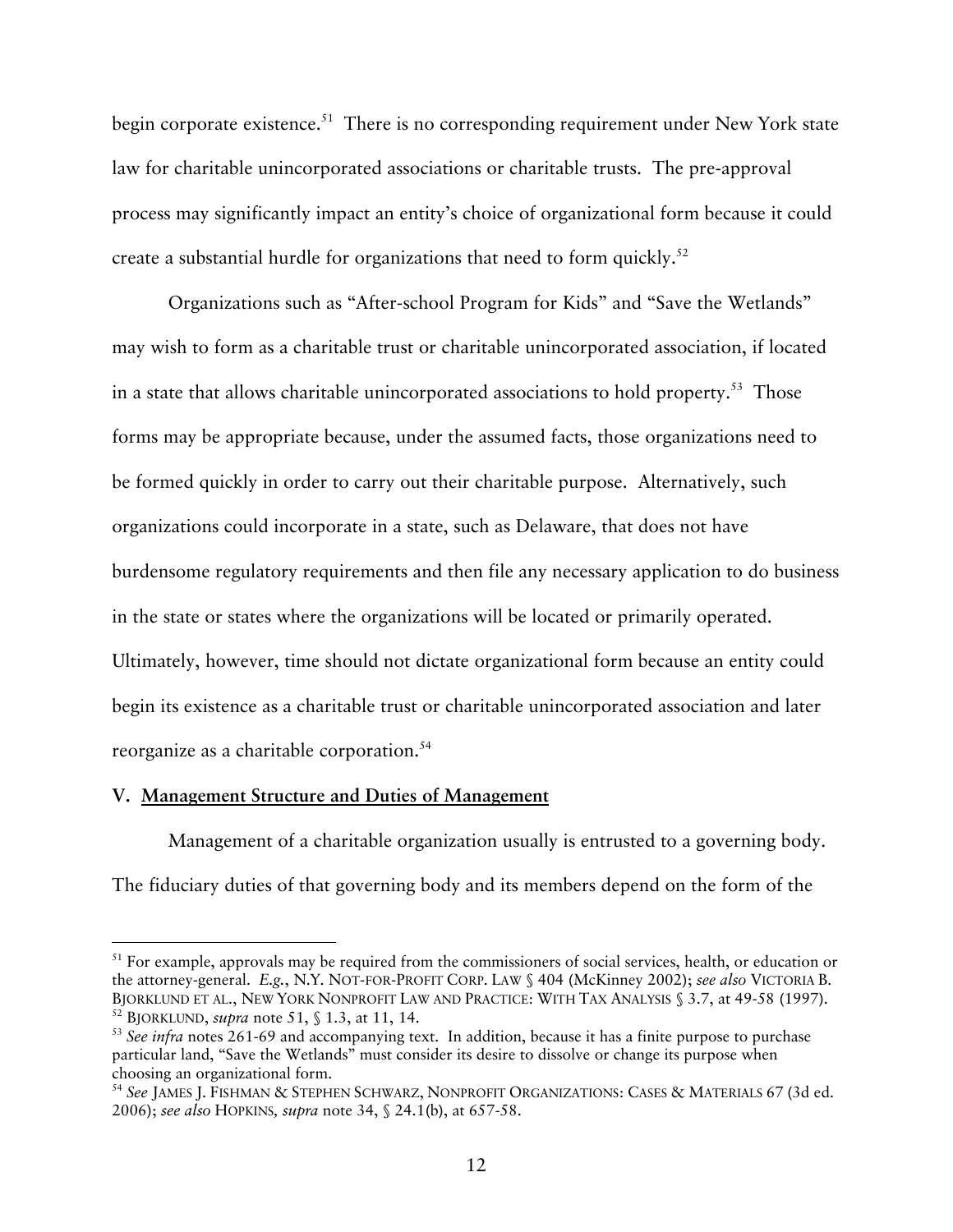organization. Failure to fulfill those duties may result in personal liability for governing body members to the organization or to third parties.<sup>55</sup>

A. Duties of Trustees in a Charitable Trust

A charitable trust is governed by its trustees in strict accordance with its trust instrument. The trust instrument, however, can provide flexibility and remove many of the strict default rules discussed below.<sup>56</sup> The main duties of a charitable trustee are the duty of care, which requires the trustee to exercise the care and skill that an ordinary prudent person would exercise in dealing with his or her own property,  $57$  and the duty of loyalty, which requires the trustee to administer the trust solely in the interests of the beneficiaries, to deal fairly with the beneficiaries, and to communicate all material facts to the beneficiaries.<sup>58</sup> Other duties include the trustee's duty to maintain separate accounts for his or her own property and for trust property,<sup>59</sup> to delegate only those responsibilities that a prudent person might delegate to others, $60$  and to diversify investments and manage

<sup>&</sup>lt;sup>55</sup> There are surprisingly few cases involving fiduciary breaches in the context of charitable organizations. Famous examples are the United Way and Adelphi University cases. *See* Harvey J. Goldschmid, *The Fiduciary Duties of Nonprofit Directors and Officers: Paradoxes, Problems, and Proposed Reforms*, 23 J. CORP. L. 631, 633-36 (1998).<br><sup>56</sup> See Arthur B. Page, Choice of Entity and Incorporation, NPOI MA-CLE 1-I § 1.4.2(a) (1998).<br><sup>57</sup> RESTATEMENT (SECOND) OF TRUSTS § 174 (1959); see also In re Conservatorship of Estate of Mar

N.W.2d 463, 464 (Neb. 1988); City of Philadelphia Bd. of Revision of Taxes v. Elkins, 312 A.2d 806, 809 (Pa. Commw. Ct. 1973). "Whether the trustee is prudent in the doing of an act depends upon the circumstances as they reasonably appear to him at the time when he does the act and not at some subsequent time when his conduct is called into question." RESTATEMENT (SECOND) OF TRUSTS § 174 cmt. b; *see also In re* Estate of Kugler, 344 N.W.2d 160, 165 (Wis. 1984).<br><sup>58</sup> RESTATEMENT (THIRD) OF TRUSTS § 170 (1990). There is an absolute prohibition against trustee self-

dealing, covering such actions as the trustee borrowing trust monies, leasing land held in the trust, or investing trust funds in his or her own business. *Id.* cmt. *l*; *see also* Grynberg v. Watt, 717 F.2d 1316, 1319 (10th Cir. 1983); Mercury Bay Boating Club Inc. v. San Diego Yacht Club, 557 N.E.2d 87, 95 (N.Y. 1990). 59 RESTATEMENT (SECOND) OF TRUSTS § 179; *see also* Prof'l Helicopter Pilots Ass'n v. Denison, 804 F. Supp.

<sup>1447, 1452 (</sup>M.D. Ala. 1992).<br><sup>60</sup> RESTATEMENT (THIRD) OF TRUSTS § 171.

A trustee's discretionary authority in the matter of delegation may be abused by imprudent failure to delegate as well as by making an imprudent decision to delegate. Abuse of discretion may also be found in failure to exercise prudence in the degree or manner of delegation. Prudence thus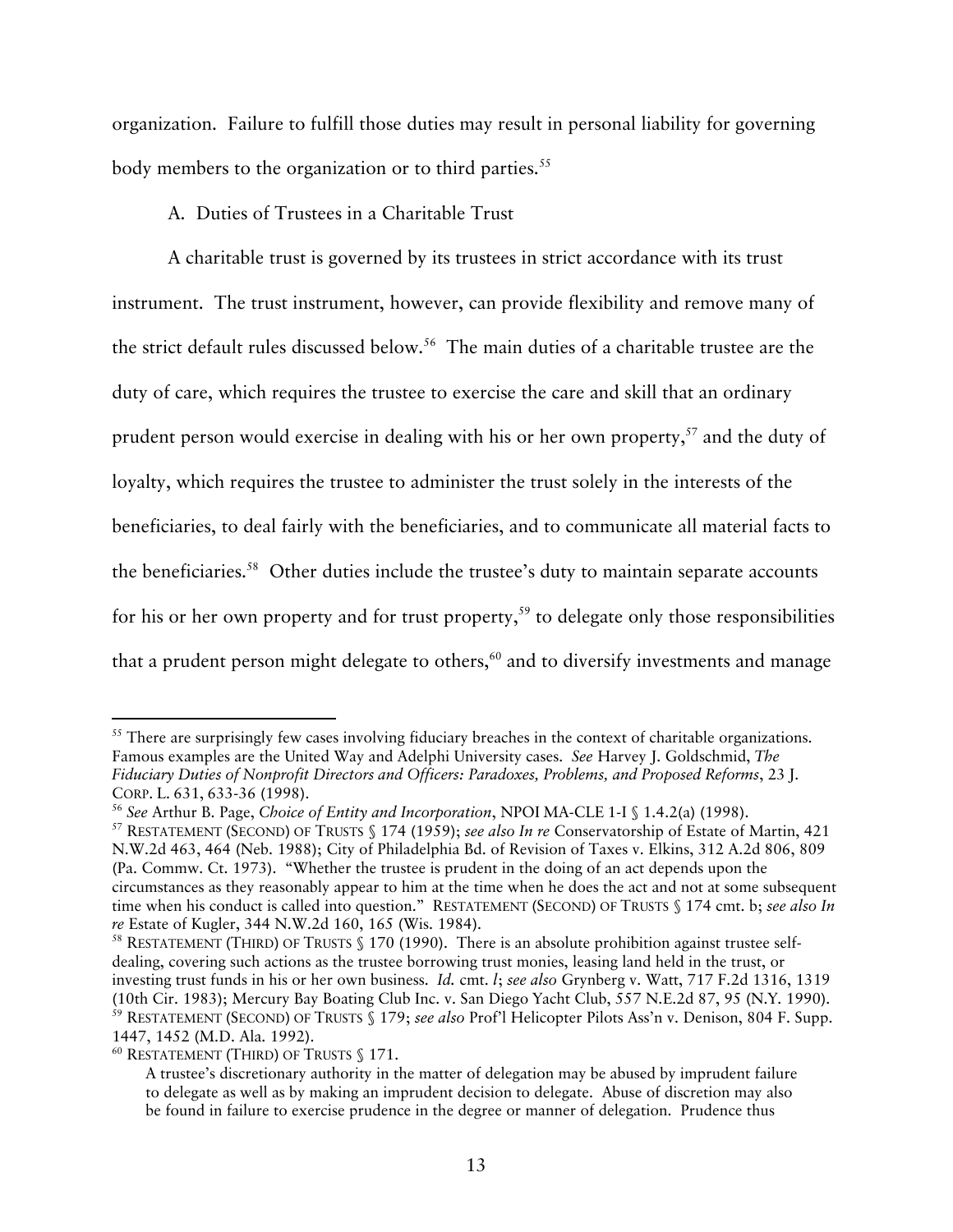trust assets prudently. $61$ 

 $\overline{a}$ 

## 1. Duty of Care

The trustee of a charitable trust is required to perform his or her duties with the same degree of skill and care a prudent person would demonstrate when dealing with his or her own property. This duty results in trustee liability for mere negligence in the performance of duties or even for failure to act with respect to trust property,<sup>62</sup> which sets a higher standard of care for charitable trustees than for directors of charitable corporations. The standard of care requires that every trustee act as a prudent person regardless of his or her level of skill. In addition, a trustee with a greater degree of skill than an ordinary prudent person must use that skill, or the trustee will be liable for any loss that results from failure to fully utilize the specialized skill.<sup>63</sup> For example, a trustee who is a professional financial advisor would be held to a higher standard in the investment of trust assets than an ordinary trustee.

requires the exercise of care, skill, and caution in the selection of agents and in negotiating and establishing the terms of delegation. Significant terms of a delegation include those involving the compensation of the agent, the duration and conditions of the delegation, and arrangements for monitoring or supervising the activities of agents.

*Id.* cmt. a; *see also* Donaldson v. Borough of Madison, 213 A.2d 33, 39 (N.J. Super. Ct. Ch. Div. 1965). At common law, trustees were not able to delegate any authority or responsibility. James J. Fishman, *Standards of Conduct for Directors of Nonprofit Corporations*, 7 PACE L. REV. 389, 402 (1987). By changing common law, the Restatement places the charitable trustee in a situation similar to a charitable corporation's director, who has the ability to delegate responsibility. However, the standard used to measure whether delegation by the trustee was prudent may be higher than the standard used to judge a director's delegation of responsibility.

<sup>61</sup> RESTATEMENT (THIRD) OF TRUSTS § 227; *see also In re* Will of Maxwell, 704 A.2d 49, 60-61 (N.J. Super. Ct. App. Div. 1997). The Uniform Prudent Investor Act provides guidelines for charitable trustees to follow in investing and managing trust assets. UNIF. PRUDENT INVESTOR ACT  $\S$  1-9 (1994). Organizations must remember, however, that the trust instrument will govern the duties and powers of the trustees; therefore, the rules under the Prudent Investor Act may be expanded or limited by the trust terms. *Id.* § 1(b). 62 Evelyn Brody, *The Limits of Charity Fiduciary Law*, <sup>57</sup> MD. L. REV. 1400, <sup>1428</sup> (1998); Fishman, *supra* 

 $63$  RESTATEMENT (SECOND) OF TRUSTS § 174 cmt. a.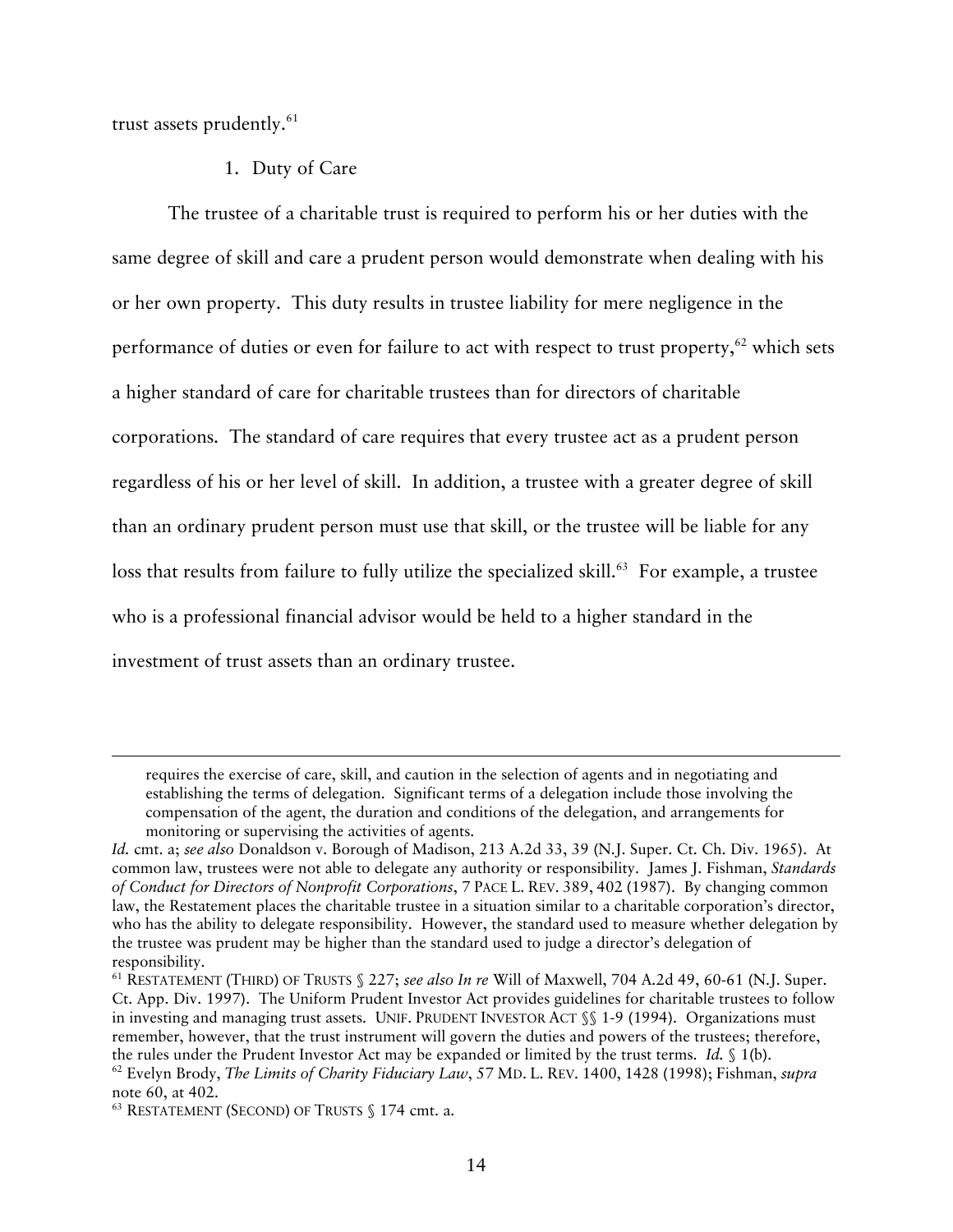Although a trustee is theoretically held to a higher standard of care, the corporate form is not necessarily more advantageous on this point. First, as noted above, an advantage of the charitable trust is the drafter's flexibility to create the terms of the trust. In practice, founders can draft the trust instrument with a lower standard of care for the trustee, thus placing the trustee on par with the corporate director. $64$ 

Second, some founders may wish for the governing members to be held to a higher standard of care as a way of ensuring that the members strictly adhere to the charity's mission. For example, the charitable trust form may be attractive to the building owner who wishes to donate it to the After-school Program for Kids. The donor is gifting a large asset and may wish to ensure that the decisions of the governing members are consistent with the purposes outlined prior to donation.

# 2. Duty of Loyalty

The duty of loyalty requires that the trustee refrain from engaging in any dealings with the trust ("self-dealing").<sup>65</sup> Examples of self-dealing include a trustee's personal use of trust property, investment of trust funds in a corporation in which the trustee is a principal shareholder, $66$  and pledge of trust property as collateral to guarantee a loan for the trustee or the trustee's business interests.<sup>67</sup> In contrast to the charitable corporation's statutory

 <sup>64</sup> Brody, *supra* note 62, at 1423, 1428; *see also* MARION R. FREMONT-SMITH, FOUNDATIONS AND GOVERNMENT at 433 (1965) ("It is the rare trust instrument which does not include some, if not all, of the provisions whereby these differences between trustees and directors are removed"). The distinction between the standard of care for trustees and for directors remains an important one for uninformed founders or founders who do not draft the trust instrument carefully enough to ensure that the trustees are held to a more lenient standard than otherwise imposed by law.<br><sup>65</sup> Fishman, *supra* note 60, at 433. This prohibition also applies to transactions between the trustee in his

capacity as such and his family members or a corporation in which he owns a significant interest.<br><sup>66</sup> Kinney v. Lindgren, 26 N.E.2d 471, 474 (Ill. 1940).<br><sup>67</sup> See California v. Larkin, 413 F. Supp. 978, 982 (N.D. Cal. 197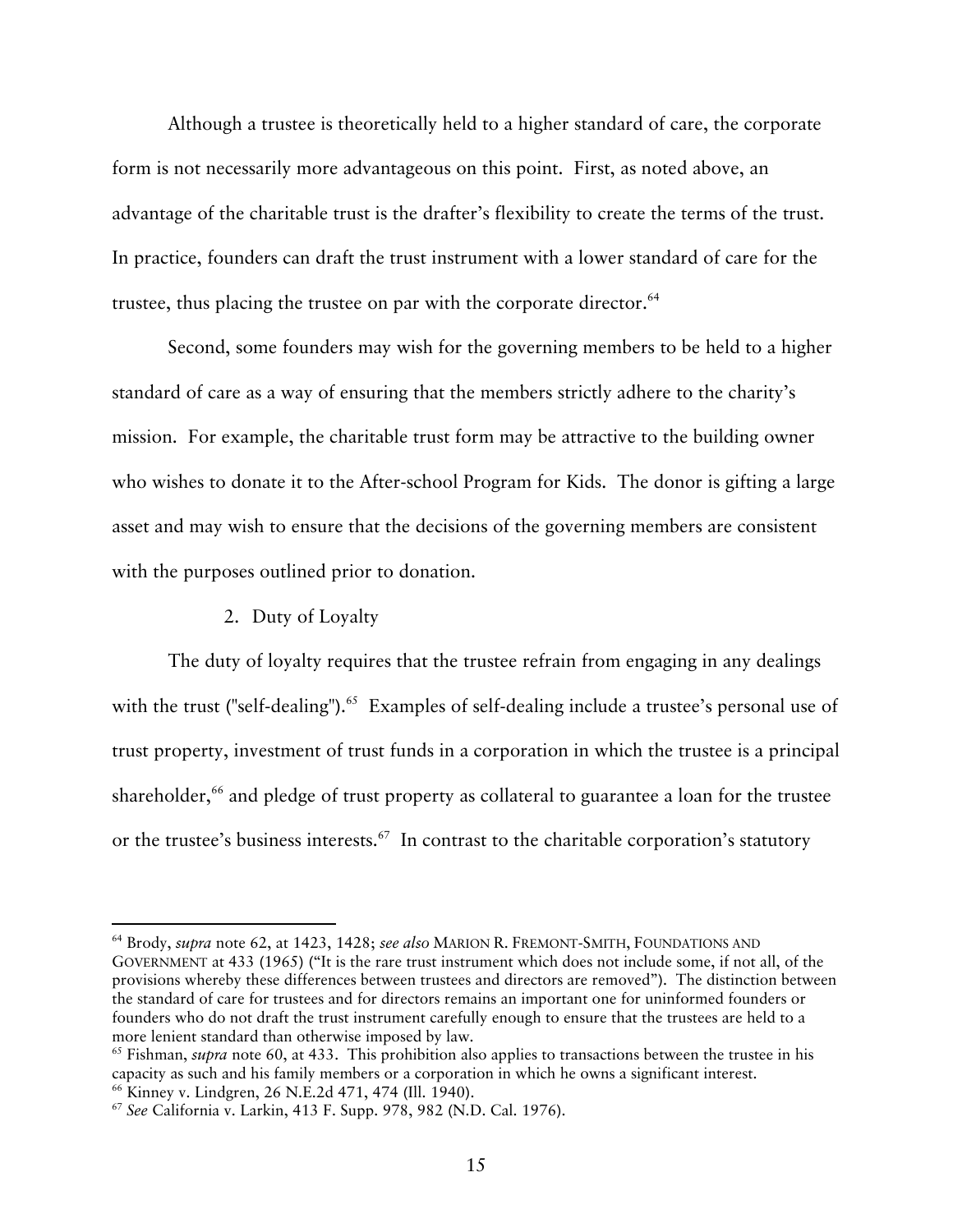authority to allow an interested transaction before or after it has been consummated as long as the transaction is fair or to the benefit of the corporation,<sup>68</sup> the restraint on selfdealing by a trustee is traditionally an absolute prohibition. However, there are three ways to mitigate this prohibition with respect to charitable trusts.<sup>69</sup> First, as with the duty of care, the trust instrument may waive the prohibition and allow interested transactions as long as it is fair to the trust.<sup>70</sup> Second, a trustee may seek court approval before entering into any transaction with the trust.<sup>71</sup> Lastly, even if the prohibition remains, the interested transaction may not be voided if either the self-dealing resulted in gain to the trust or the trustee agrees to restore any loss. The last option does not protect the trustee from breach-of-loyalty claims; however, it does benefit the trust, which retains any profits from the self-dealing transaction.<sup>72</sup>

B. Duties of Directors and Officers in Charitable Corporations

A charitable corporation is governed by its board of directors and its officers. The articles of incorporation may state the number of directors and designate initial directors, although in some cases state law mandates a minimum number of directors.73 The directors are responsible for appointing a president, secretary, treasurer, as well as other corporate officers that the board chooses to create.74 The powers and responsibilities of

<sup>&</sup>lt;sup>68</sup> REV. MODEL NONPROFIT CORP. ACT § 8.31 (1987).<br><sup>69</sup> *Id.* at 1420; *see also* Kerper v. Kerper, 780 P.2d 927, 929-30 (Wyo. 1989) (refusing to impose liability on a trustee who had made loans to herself where the trust provisions limited liability if the trustee acted in good faith and noting that the trust's good-faith standard supersedes the reasonably prudent person standard and the prohibition on self-dealing transactions).<br><sup>70</sup> E.g., *In re* Estate of Stevenson, 2000 SD 24, **11** 15-17, 605 N.W.2d 818, 822.<br><sup>71</sup> E.g., IOWA CODE § 633.155 (2002); *In re* Guardianship & Conservatorship of Jord

<sup>558-59 (</sup>Iowa 2000); *see also* Fishman, *supra* note 60, at 434 n.179.<br><sup>72</sup> See Brody, *supra* note 62, at 1420; *see also* Fishman, *supra* note 60, at 434 n.179.<br><sup>73</sup> REV. MODEL NONPROFIT CORP. ACT § 2.02(b)(2), (3) (19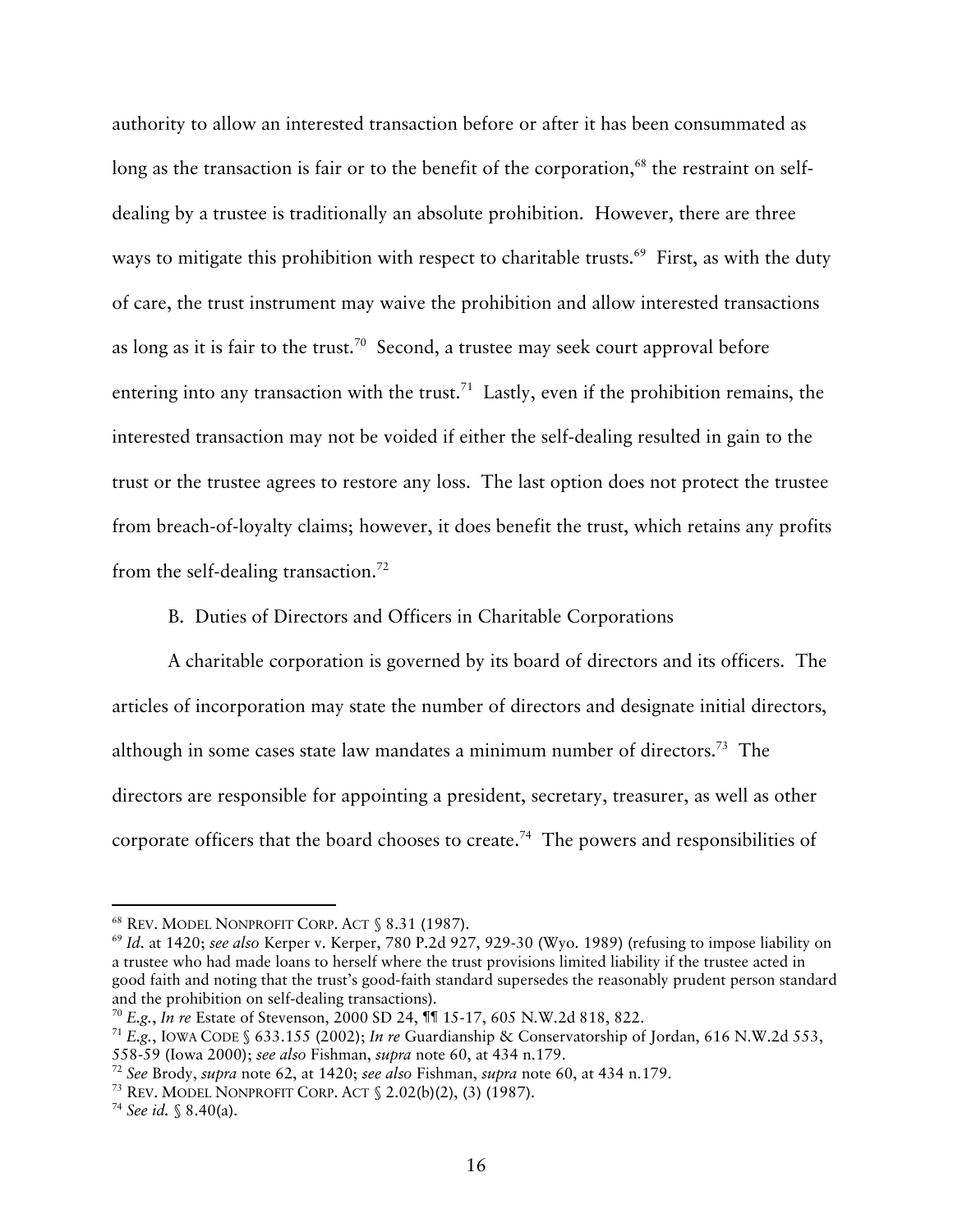the directors and officers are stated in the bylaws. State law (statutory or common) also imposes fiduciary standards of care and loyalty on charitable directors and officers.<sup>75</sup> States have created legal protections for directors and officers that meet the fiduciary standards because the states recognize that directors and officers cannot be held liable for every decision made on behalf of the charitable corporation. This Article focuses on the RMNCA's approach to the fiduciary duties of directors and officers.

# 1. Duty of Care

The standards of care for directors of charitable corporations are either explicitly stated in state statutes governing nonprofit corporations, state statutes governing corporations (including non-stock corporations), or the state common law. State approaches to charitable standards of care can be grouped into three categories. Some states hold charitable directors and officers to the same standard as charitable trustees.<sup>76</sup> Other states hold charitable directors and officers to a lesser standard, fearing that liability will discourage individuals from assuming the responsibilities of a director or officer of a

 <sup>75</sup> Fishman, *supra* note 60, *passim*; *Developments in the Law—Nonprofit Corporations*, 105 HARV. L. REV. 1578, 1592 (1992) [hereinafter *Developments*]; *cf.* Daniel L. Kurtz, *The Duties and Liabilities of Officers and Directors, Including a Review of Indemnification and Insurance*, 307 PLI/TAX 431 (1990). Kurtz argues that a third fiduciary duty exists—the duty of obedience—that requires directors to carry out the purposes of the organization as expressed in their charter or by-laws and ensures that the charitable organization conducts its activities lawfully. Kurtz contends that the duty of obedience prevents directors from acting outside the realm of their original purpose without seeking some formal legal approval for a modification to the original purpose.

<sup>&</sup>lt;sup>76</sup> Pennsylvania, for example, holds charitable directors to the same standard as charitable trustees based on the view that charities hold property in trust. 15 PA. CONS. STAT. ANN. § 5547(a) (West 2002); *cf.* Oberly v. Kirby, 592 A.2d 445, 467 (Del. 1991) (refusing to apply the trustee standard to charitable directors) ("The founder of a charitable trust binds its funds by the express limitations and conditions of the trust document and imposes upon its trustees the strict and unyielding principles of trust law. By contrast, the founder of a charitable corporation makes a gift 'outright to the corporation to be used for its corporate purposes' and invokes the far more flexible and adaptable principles of corporate law.") (citing Denckla v. Independence Found., 193 A.2d 538, 541 (Del. 1963)).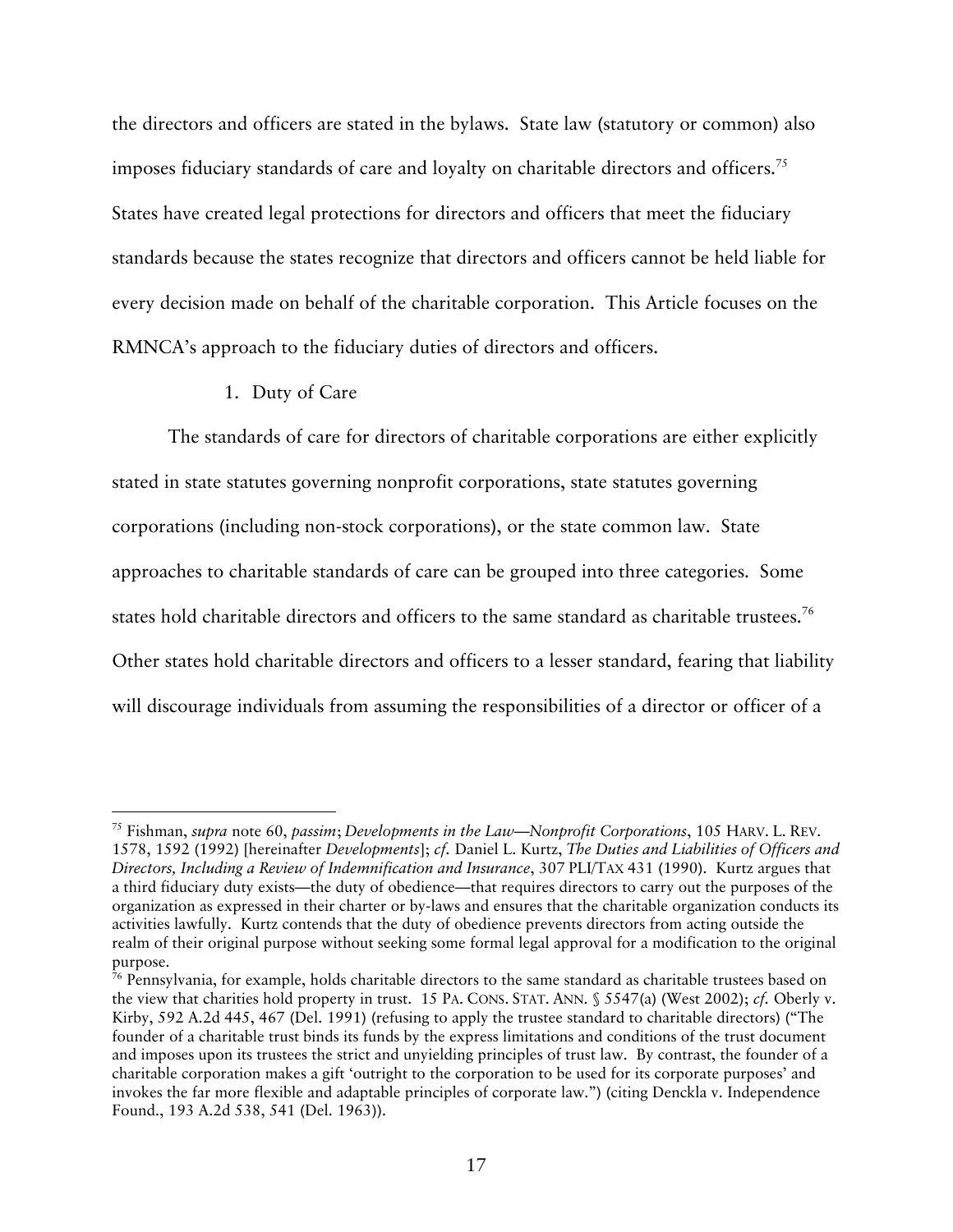charitable corporation.77 Finally, some states hold directors and officers of nonprofit corporations to the same standard as directors and officers of for-profit corporations, which may or may not be the same standard as a charitable trustee.<sup>78</sup>

The RMNCA's approach incorporates many elements of various state laws and adopts a standard of care similar to the standard of care applied to the for-profit sector.<sup>79</sup> The RMNCA requires directors (and officers with discretionary authority) to discharge their duties "in good faith; with the care an ordinarily prudent person in a like position would exercise under similar circumstances; and in a manner the director reasonably believes to be in the best interests of the corporation."80 In discharging his or her duties, a director (or officer with discretionary authority) is entitled to rely on information, opinions, reports, or statements, including financial statements and other financial data, provided by parties such as the officers, employees, and legal counsel of the charitable corporation. 81 However, a director (or officer with discretionary authority) must exercise

 <sup>77</sup> *E.g.*, George Pepperdine Found. v. Pepperdine, 271 P.2d 600, 604-05 (Cal. Dist. Ct. App. 1954); *see also* Lizabeth Moody, *State Statutes Governing Directors of Charitable Corporations*, 18 U.S.F. L. REV. 749, 754 n.19 (1984).<br><sup>78</sup> States that apply the for-profit standard to nonprofit directors and officers include Georgia, *compare* GA.

CODE ANN. § 14-3-830 (2002) (describing standard for nonprofit directors), *with id.* § 14-2-830 (for-profit directors); Michigan, *compare* MICH. COMP. LAWS ANN. § 450.2541 (West 2002) (nonprofit directors), *with id.* § 450.1541a (for-profit directors); New Jersey, *compare* N.J. STAT. ANN. § 15A:6-14 (West 2002) (nonprofit directors), *with id.* § 14A:6-14 (for-profit directors); New York, *compare* N.Y. NOT-FOR-PROFIT CORP. LAW § 717 (McKinney 2002) (nonprofit directors), *with* N.Y. BUS. CORP. LAW § 717 (for-profit directors); and Ohio, *compare* OHIO REV. CODE ANN. § 1702.30(B) (Anderson 2002) (nonprofit directors), *with id.* § 1701.59(B) (for-profit directors). 79 *See* Kurtz, *supra* note 75, at 439; *see also* Thomas H. Boyd, Note, *A Call to Reform the Duties of Directors* 

*Under State Not-For-Profit Corporation Statutes*, 72 IOWA L. REV. 725, 742 (1987).<br><sup>80</sup> REV. MODEL NONPROFIT CORP. ACT §§ 8.30(a), 8.42(a) (1987).

<sup>&</sup>lt;sup>81</sup> Id. §§ 8.30(b), 8.42(b). The RMNCA allows directors and officers to rely on others "because board effectiveness and performance are maximized when the full board relies on others (a committee, officers or outside experts) to collect and evaluate information and/or to act for it in particular instances." *See* Kurtz, *supra* note 75, at 444; *cf.* Stern v. Lucy Webb Hayes Nat'l Training Sch. for Deaconesses & Missionaries, 381 F. Supp. 1003, 1014 (D.D.C. 1974) ("A director who fails to acquire the information necessary to supervise investment policy or consistently fails even to attend the meetings at which such policies are considered has violated his fiduciary duty to the corporation. While a director is, of course, permitted to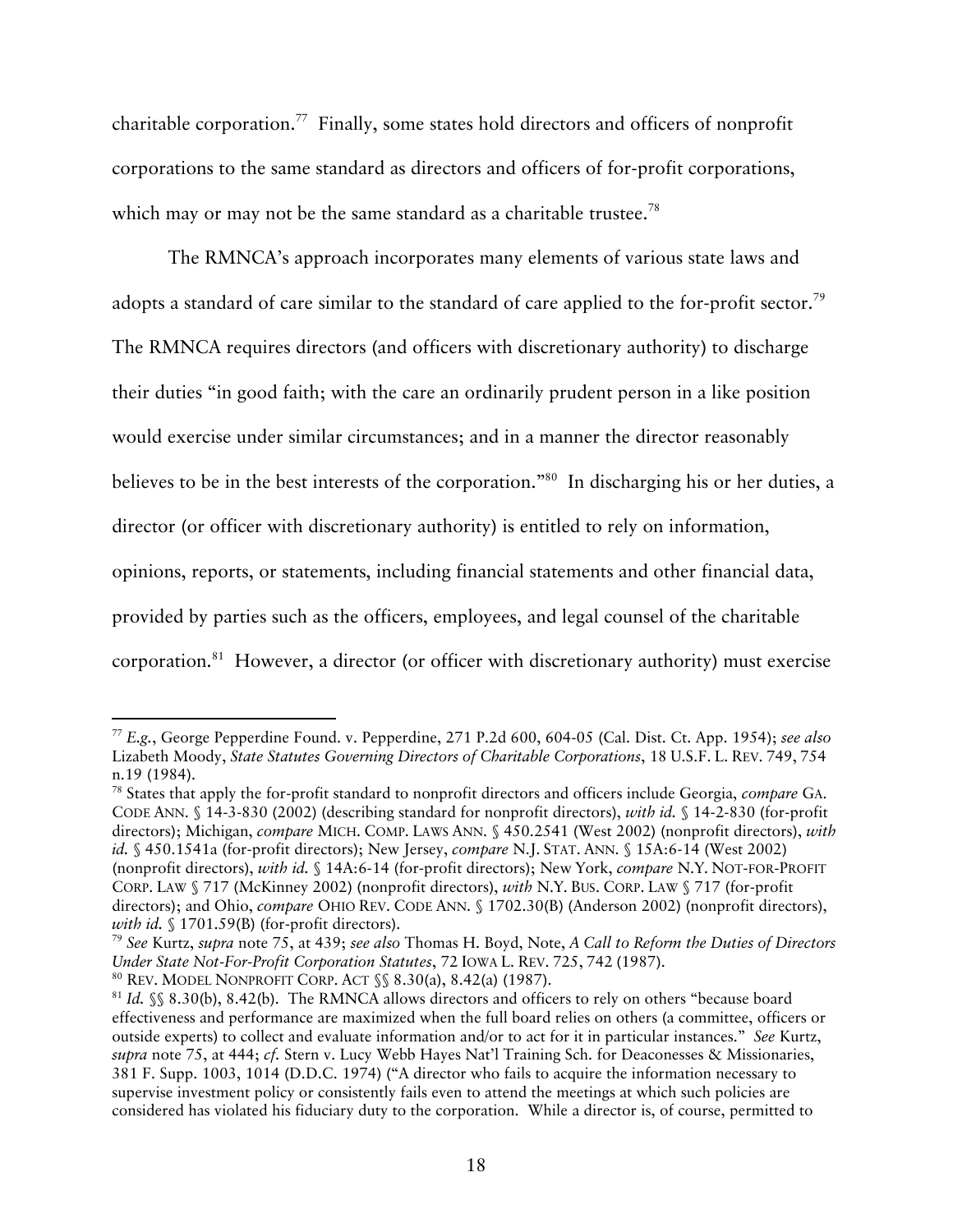reasonable care in delegating responsibility before the director or officer may rely on information provided and opinions given by others. 82

To assess whether a director or officer fulfilled his or her duty of care, the RMNCA focuses on the manner in which a decision was made rather than the correctness of the decision itself. The business judgment rule,  $83$  set out in section 8.30(d) of the RMNCA, protects the decisions of directors and officers that are made in good faith and with diligence, care, and attention.<sup>84</sup> Before applying the business judgment rule to protect a decision, courts look for evidence that the director or officer had sufficient information to make a decision, that she critically evaluated that information, and that she diligently made the decision.<sup>85</sup> Therefore, as distinguished from the mere negligence standard for charitable trustees, the business judgment rule creates a gross negligence standard for directors and officers of charitable corporations.<sup>86</sup>

Compared to the higher standard of care for charitable trustees, the default standard of care for charitable corporations may make the corporate form more attractive

 $\overline{a}$ 

rely upon the expertise of those to whom he has delegated investment responsibility, such reliance is a tool for interpreting the delegate's reports, not an excuse for dispensing with or ignoring such reports." (citation omitted)).<br><sup>82</sup> Rev. Model Nonprofit Corp. Act  $\$  8.30(b), 8.42(b).

 $83$  In the context of charitable corporations, the business judgment rule may be referred to as the best judgment rule. *See* FISHMAN & SCHWARZ, *supra* note 54*,* at 168-69.

<sup>&</sup>lt;sup>84</sup> The business judgment rule derives from for-profit corporation law, Smith v. Van Gorkam, 488 A.2d 858, 872-73 (Del. 1985) (discussing the business judgment rule in the for-profit context), but it has been applied to charitable organizations, John v. John, 450 N.W.2d 795, 801-02 (Wis. Ct. App. 1989); Johnson v. Johnson, 515 A.2d 255, 264-65 (N.J. Super. Ct. Ch. Div. 1986). Some commentators argue that the business judgment rule should not apply to charitable organizations because it is premised on the belief that businesses perform well economically when directors have some freedom to act without critical evaluation of their decisions, and this rationale does not apply in the context of the nonprofit corporation. *E.g.*, Kurtz, *supra* note 75, at 447. For a discussion of the soundness of the policy of applying the business judgment rule to charitable directors and officers, see Goldschmid, *supra* note 55, at 641-46.<br><sup>85</sup> E.g., *Smith*, 488 A.2d at 872.<br><sup>86</sup> Stern, 381 F. Supp. at 1013; *see also* Carolyn C. Clark & Glenn M. Troost, Forming a Foundation:

*vs. Corporation*, PROB. & PROP., May/June 1989, at 32, 33-34.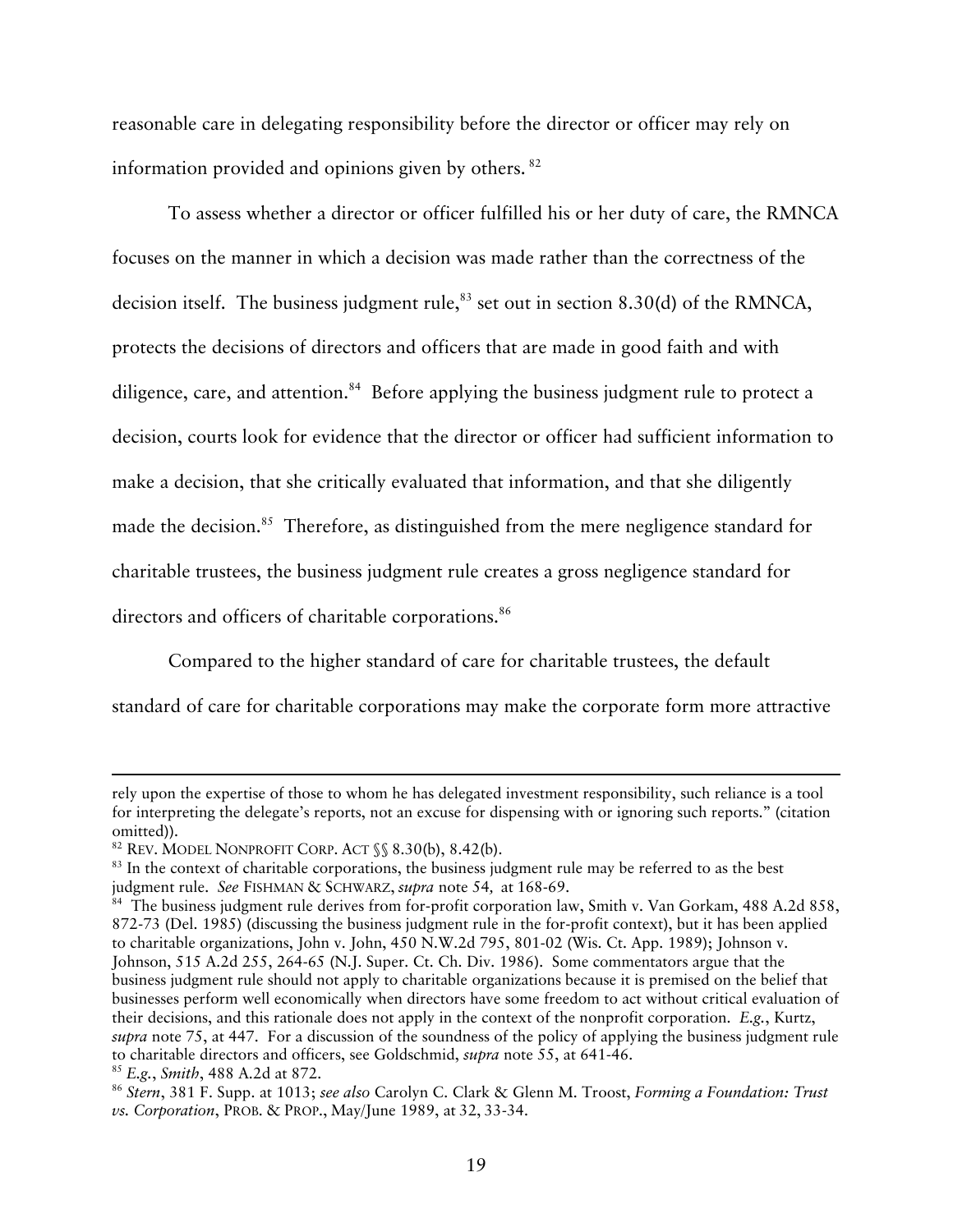to organizations that desire more flexibility in management responsibilities and delegation. For example, a wealthy donor, who is interested in supporting local artists and playwrights, may wish to start a hypothetical organization called "Art Theater," where local works can be displayed and produced, by donating a large sum of money and receiving contributions from others. The donor may prefer to retain a large degree of control over the organization, but at the same time, not intend to be involved in the dayto-day management. To avoid breaching the duty of care, the founder of Art Theater may choose to incorporate so that she can delegate decisions in good faith to those individuals that run the organization on a daily basis.

## 2. Duty of Loyalty

The duty of loyalty requires directors to adhere faithfully to the charitable corporation's mission and prohibits directors from improperly entering into transactions to gain personal benefit at the expense of the corporation.<sup>87</sup> However, a director may engage in transactions in which he or she has a personal interest if such interested transactions are approved by the board of directors pursuant to a conflict-of-interest policy.88 It is less important whether a director has an interest in the transaction than

<sup>87</sup> REV. MODEL NONPROFIT CORP. ACT  $\$  8.31-8.33. No section of the RMNCA discusses the duty of loyalty for corporate officers. Examples of self-interested transactions include personally taking an opportunity that has been offered to the charitable corporation before the board considers the offer, selling or leasing property to the corporation at unfavorable cost to the corporation, or serving as a director on the board of two organizations that are competing for funds from a single source. 1 WILLIAM E. KNEPPER & DAN A. BAILEY, LIABILITY OF CORPORATE OFFICERS AND DIRECTORS § 4-1, at 132 (5th ed. 1993); Fishman, *supra* note 60, at 423-32.<br><sup>88</sup> REV. MODEL NONPROFIT CORP. ACT § 8.31(b). The RMNCA provides a process for approving interested

transactions before or after they are consummated. A board of directors or committee of the board may approve a transaction in advance by vote of a majority of disinterested directors if "[1] the material facts of the transaction and the director's interest are disclosed or known to the board or committee of the board; and [2] the directors approving the transaction in good faith reasonably believe that the transaction is fair to the corporation." *Id.* A transaction may also be approved before or after it is consummated by obtaining the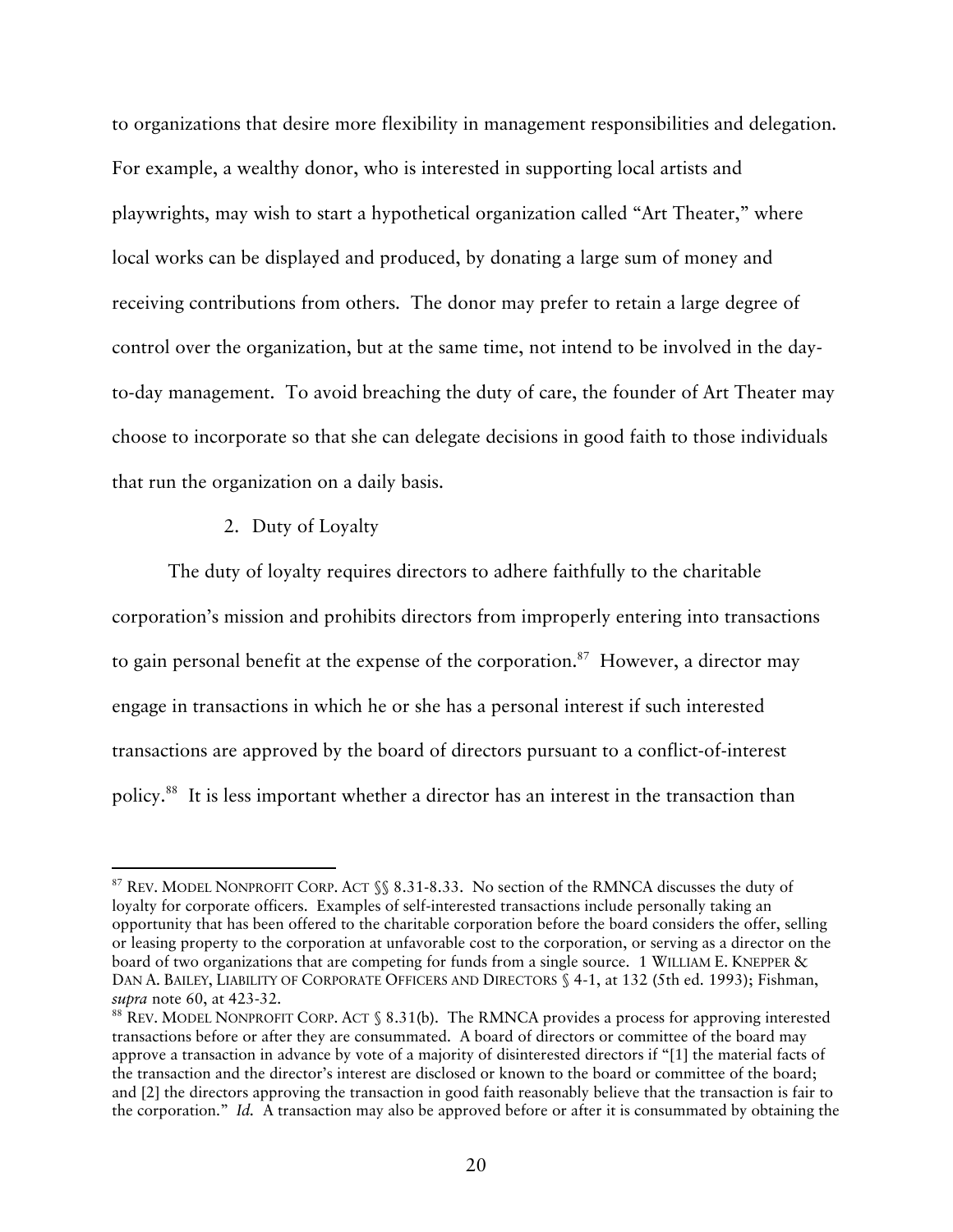whether the transaction was fair to the corporation at the time the decision was made or whether the decision was approved by an impartial board.<sup>89</sup>

Many states have statutes or common law that provide a procedure for approving interested transactions.<sup>90</sup> In general, states follow a procedure similar to that outlined in the RMNCA, requiring that material facts be disclosed and disinterested directors approve the transaction. $91$ 

In several states, courts look to the general corporate code for guidance on how charitable corporations may approve interested transactions without a breach of the duty of loyalty.<sup>92</sup> Some courts require greater disclosure from directors of charitable corporations than for-profit directors.<sup>93</sup> Organizations must be aware of the necessary procedures in the chosen state to legitimize interested transactions because there are circumstances when a charitable corporation may wish to enter into a transaction with an officer or director. For example, instead of donating a building to After-school Program for Kids, the donor may wish to lease the space at a reduced cost. Even if the lease may be in the corporation's best interests, the lease should be subjected to the organization's conflict-of-interest policy, the director's interest should be disclosed, and the lease should be approved by disinterested directors because of the business relationship formed

 $\overline{a}$ 

approval of the attorney-general. *Id.* The RMNCA, however, absolutely prohibits charitable corporations lending money to or guaranteeing the obligations of a director or officer. *Id.* § 8.32(a).<br><sup>89</sup> Fishman, *supra* note 60, at 423.<br><sup>90</sup> FISHMAN & SCHWARZ, *supra* note 54, at 202.<br><sup>91</sup> *Id.* 

<sup>&</sup>lt;sup>92</sup> *Id.* For further information on conflicts of interest and several examples of potential conflict-of-interest policies that organizations could include in their organizational documents, see Daniel L. Kurtz, *How to Manage Conflicts of Interest*, 369 PLI/TAX 7 (1995).<br><sup>93</sup> *E.g.*, Stern v. Lucy Webb Hayes Nat'l Training Sch. for Deaconesses & Missionaries, 381 F. Supp. 1003,

<sup>1014-16 (</sup>D.D.C. 1974); Eurich v. Korean Found., Inc., 176 N.E.2d 692, 699-700 (Ill. App. Ct. 1961); Fowle Mem'l Hosp. Co. v. Nichols, 126 S.E. 94, 97 (N.C. 1925); Gilbert v. McLeod Infirmary, 64 S.E.2d 524, 529-31 (S.C. 1951).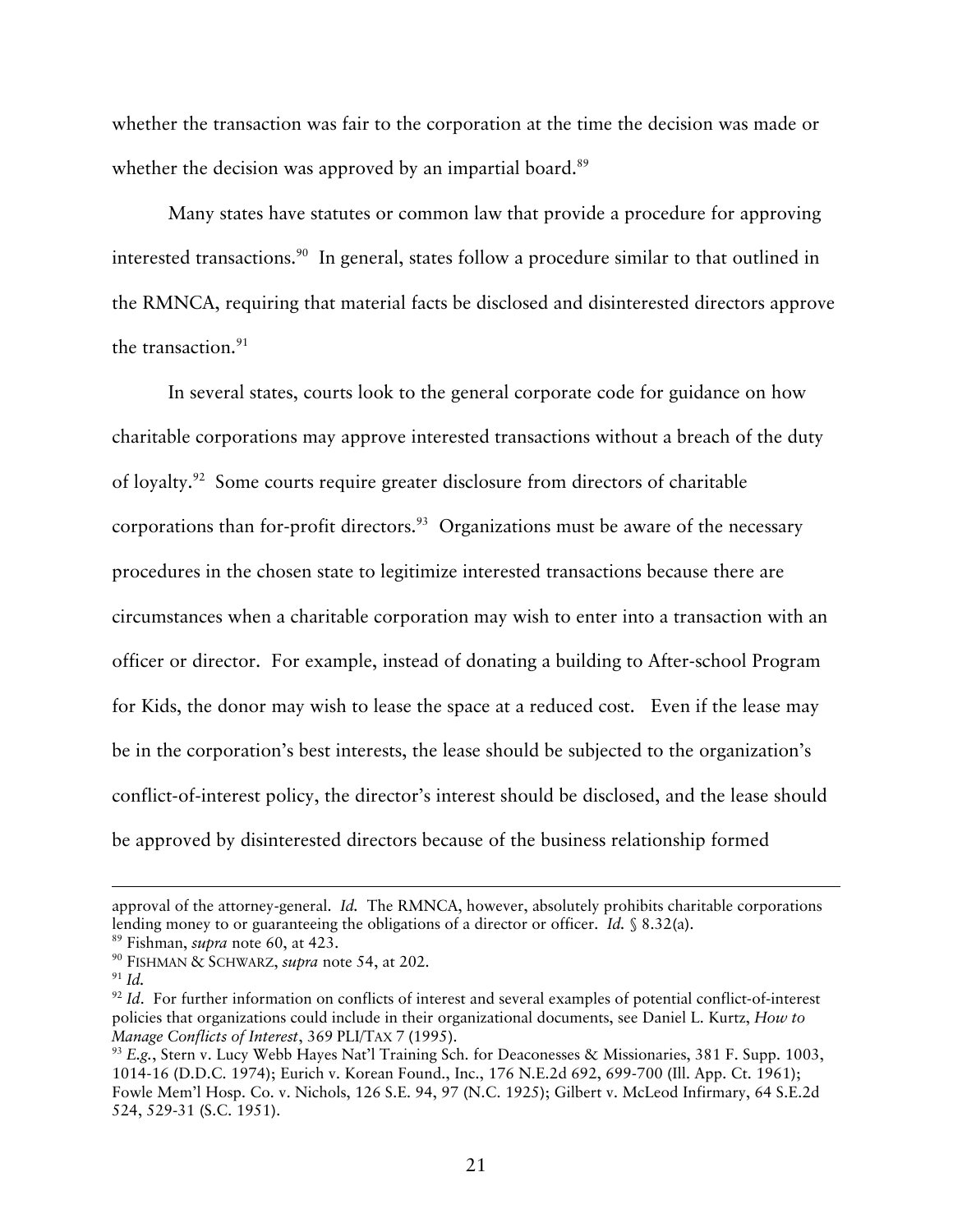between a director and the corporation. Although this process may seem cumbersome, it is important to note that if the organization had been formed as a charitable trust and the donor served as a trustee, the transaction could not take place at all, unless the situation fell within one of the three exceptions to the prohibition on self-dealing.<sup>94</sup>

C. Duties of Governing Members in Unincorporated Associations

An unincorporated association is governed by its members consistent with its organizational documents and in accordance with agency principles.<sup>95</sup> Because it is difficult to define a single standard of care for the abundant variety of unincorporated associations, the Uniform Act has no governance provisions.<sup>96</sup> Furthermore, as previously noted, few states have statutory provisions that regulate charitable unincorporated associations. Therefore, it is unclear what standards of care and loyalty will be applied to members. Jurisdictions could adopt a governance provision similar to that adopted by Alabama, which sets a standard of care similar to the RMNCA provision and holds members of charitable unincorporated associations to the same level of care as governing members of other charitable forms.<sup>97</sup> Organizations that desire a more reliable standard of

<sup>&</sup>lt;sup>94</sup> See supra notes 65-72 and accompanying text.<br><sup>95</sup> See FISHMAN & SCHWARZ, *supra* note 54, at 140; Page, *supra* note 56, § 1.6.2 ("The charter of an association functions as a contract binding the members and the association to its terms . . . questions of control, management and membership will be governed by the terms of the charter.").<br><sup>96</sup> The Uniform Act attempted to develop default governance rules but noted "the complexity and difficulty

of fashioning rules that would reasonably fit a wide variety of nonprofit associations – large and small, public benefit, mutual benefit, and religious, and of short and indefinite duration." UNIF. UNINCORPORATED NONPROFIT ASS'N ACT § 2 cmt. 3. Therefore, the Uniform Act demurred to other sources of law while still recognizing that rules of governance must exist in order to achieve the purposes of the Uniform Act. *Id.* cmts. 2, 3.

<sup>97</sup> *Compare* REV. MODEL NONPROFIT CORP. ACT §§ 8.30, 8.42 (1987), *with* ALA. CODE § 10-3B-4(c) & cmt. 4 (2002) ("A member acting on behalf of the association shall discharge his or her duties in a manner the member reasonably believes to be in the best interests of the association."). The Alabama statute also states that a "nonprofit association may adopt written rules for its regulation, management, governance and dissolution," and for any matters not described by those written rules, the statute mandates that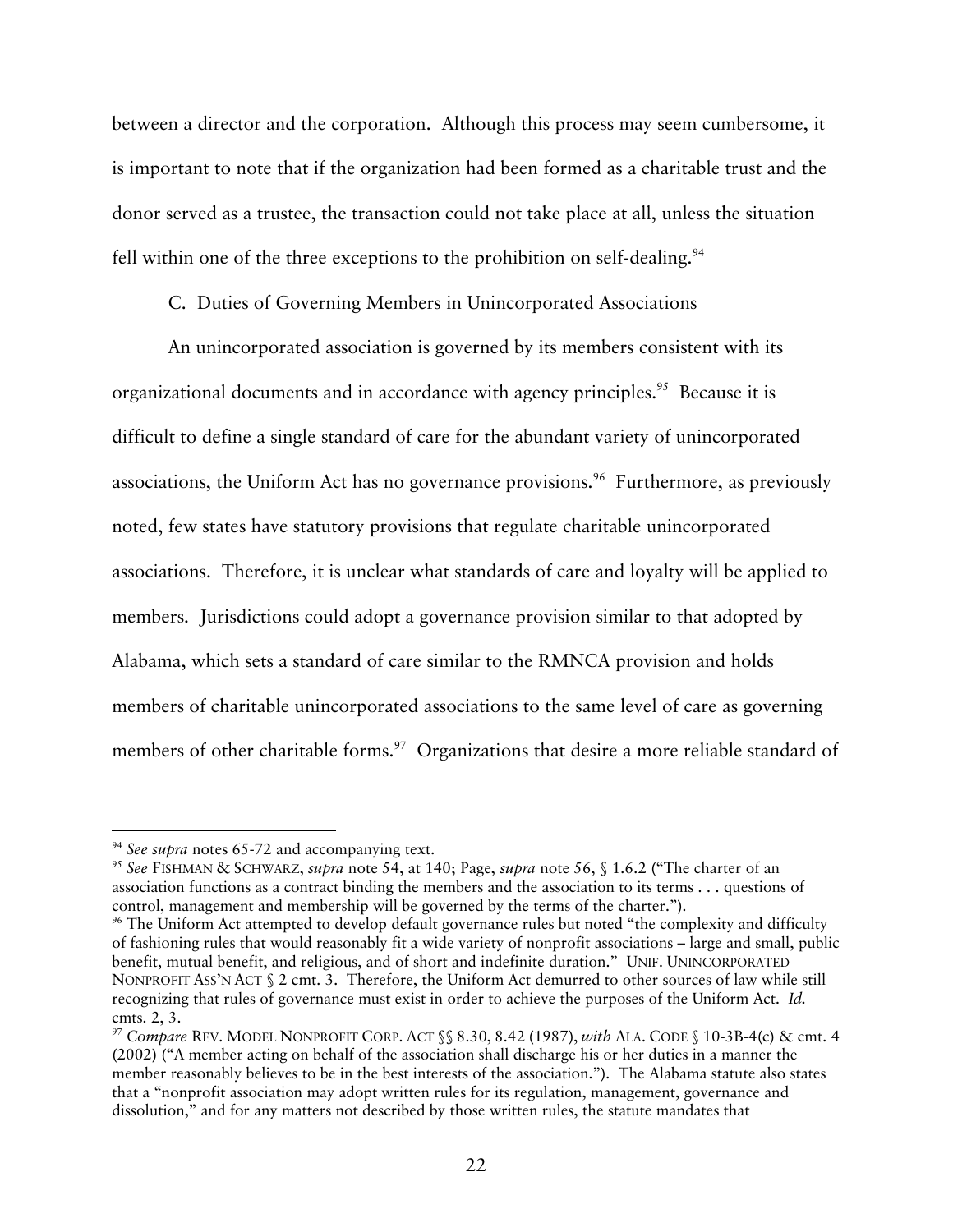governance, however, may wish to incorporate (especially in a state that follows the RMNCA), or, at the very least, adopt a comprehensive charter and bylaws detailing the management structure and fiduciary obligations of the members and governing body of the charitable unincorporated association.

# **VI. Management Liability**

Many organizations will be concerned about the potential liability of governing members in choosing the form of organization.<sup>98</sup> Members of a charitable organization's governing body could be liable for acts or omissions in their capacity as governing members. In addition, governing members may be liable for the acts or omissions of other governing members or of the organization itself, depending on the circumstances. This Section addresses the liability of the governing body for breach of fiduciary duties, breach of contract, and tortious conduct based on choice of form.<sup>99</sup>

Any protection for governing members of a charitable organization will be set out in state statutory law, but states have not taken uniform action as to the degree of protection afforded to management of charities.<sup>100</sup> However, state law rarely offers protection from liability to governing individuals who have breached fiduciary duties.<sup>101</sup> It

-

<sup>(1) [</sup>a] member of a [charitable] association shall be entitled to participate in the governance of the association. A majority of the votes cast on a matter by members present and voting at a properly called meeting shall govern as to that matter[; and] (2) [a]s to any matter not determined by vote, the association may take action in accordance with its settled practices.

*Id*. As of 1998, no other state had added such a provision to its adoption of the Uniform Act.<br><sup>98</sup> This Section does not address state and federal protections from liability for volunteers of charitable organizations. Because most governing members are uncompensated, they may also be "volunteers" for purposes of state and federal protections. Section VII of this Article addresses volunteer liability and notes how state or federal volunteer protections affect management liability.

<sup>99</sup> Section VIII discusses additional protections available to all organizational forms, such as insurance and indemnification.

<sup>100</sup> *Developments*, *supra* note 75, at 1685. The common-law doctrine of charitable immunity, discussed in detail later, only applies to charitable organizations, not the governing bodies. *Id.*

<sup>101</sup> *See* Kurtz, *supra* note 75, at 455.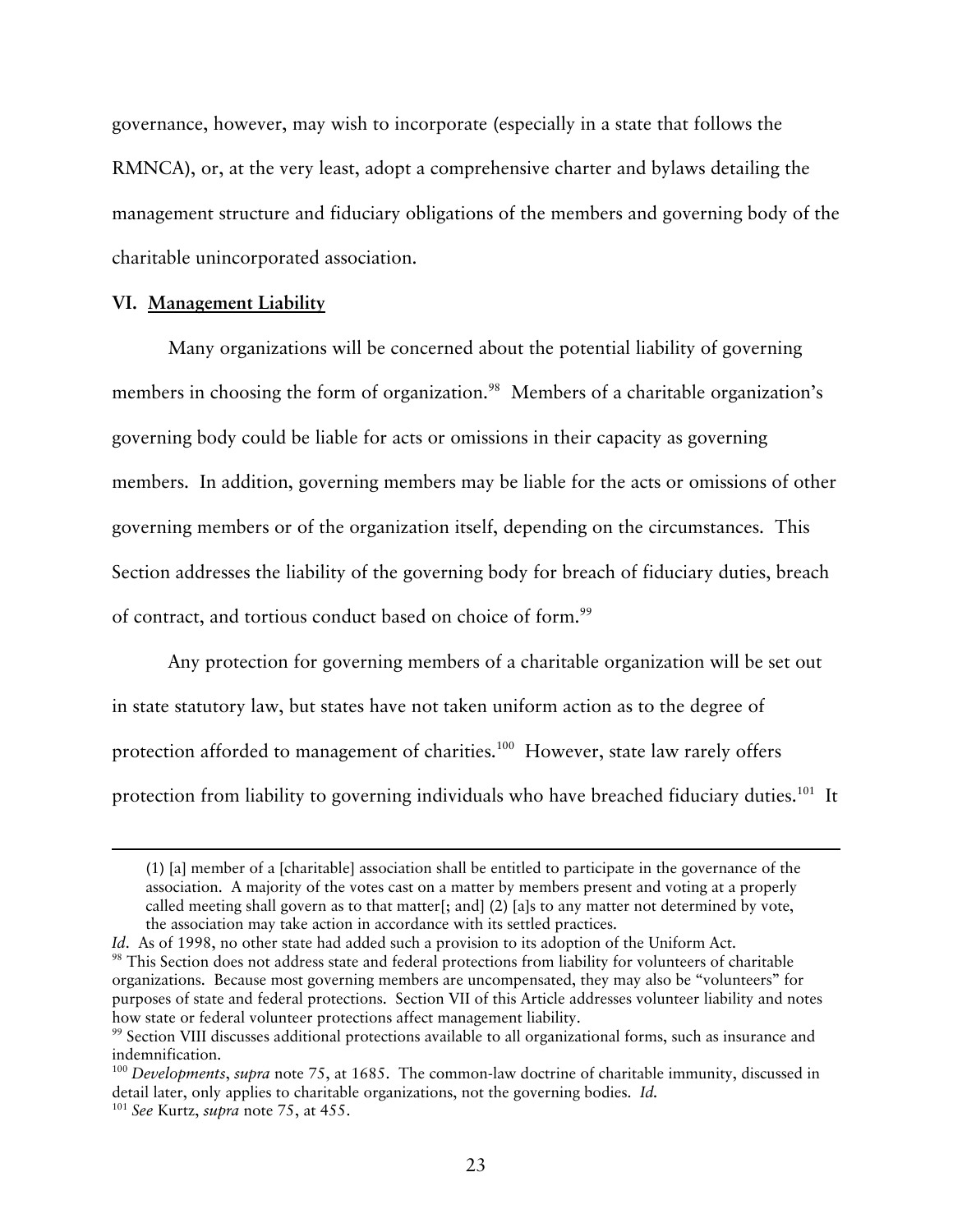is settled that the attorney-general, as the representative of the public interest, may bring a suit against the governing body of a charity, either individually or as a whole, for breach of a fiduciary duty.102 Some state courts also recognize a private right of action for interested third parties, such as beneficiaries, to sue for breach of fiduciary duties.<sup>103</sup> Although historically few such suits have been brought, potential managers of charities should note the circumstances under which personal liability could attach.<sup>104</sup>

A. Liability of the Charitable Trustee

As described above, the charitable trustee owes various duties to the trust including duties of care and loyalty. A charitable trustee who breaches a fiduciary duty commits a breach of trust<sup>105</sup> and incurs liabilities similar to a private trustee who breaches a fiduciary duty.106

Much of a trustee's potential liability stems from her duty with respect to the investment of trust assets. First, the trustee is liable for any loss to the trust from an

 <sup>102</sup> Mary Grace Blasko et al., *Standing to Sue in the Charitable Sector*, 28 U.S.F. L. REV. 37, 42 (1993); John A. Edie, *Directors, Officers, and Trustees Liability – Insurance and Indemnification*, C343 ALI-ABA 287, 297 (1988).

<sup>&</sup>lt;sup>103</sup> *E.g.*, Stern v. Lucy Webb Hayes Nat'l Training Sch. for Deaconesses & Missionaries, 367 F. Supp. 536, 540 (D.D.C. 1973); *In re* Green Charitable Trust, 431 N.W.2d 492 (Mich. Ct. App. 1988); Grey v. St. Matthew's Cathedral Endowment Fund, Inc., 544 S.W.2d 488, 490-91 (Tex. Civ. App. 1976); *see also* Rob Atkinson, *Unsettled Standing: Who (Else) Should Enforce the Duties of Charitable Fiduciaries?*, 23 J. CORP. L. 655, 673-76 (1998); Blasko, *supra* note 102, at 52.<br><sup>104</sup> The lack of suits may be attributed to limited standing, an overcommitted state attorney-general, and the

more lenient standards applied by courts sympathetic to charitable volunteers. *See* Harvey Dale, *Advising Directors and Trustees on Risks and Opportunities*, C875 ALI-ABA 57, 72-75 (1993).<br><sup>105</sup> RESTATEMENT (SECOND) OF TRUSTS § 201 (1959) ("Ordinarily a trustee does not commit a breach of trust

if he does not intentionally or negligently do what he ought not to do or fail to do what he ought to do. In other words, he does not commit a breach of trust unless he is personally at fault."); *see also* 3 AUSTIN WAKEMAN SCOTT & WILLIAM FRANKLIN FRATCHER, THE LAW OF TRUSTS § 201, at 219 (4th ed. 1987).<br><sup>106</sup> RESTATEMENT (SECOND) OF TRUSTS § 386; *see also* 4A SCOTT & FRATCHER, *supra* note 105, § 386, at

<sup>340-41.</sup> Charitable trustees are subject to liabilities similar to those of a private trustee because the duties owed to the trust are similar. State v. Taylor, 362 P.2d 247, 250 (Wash. 1961).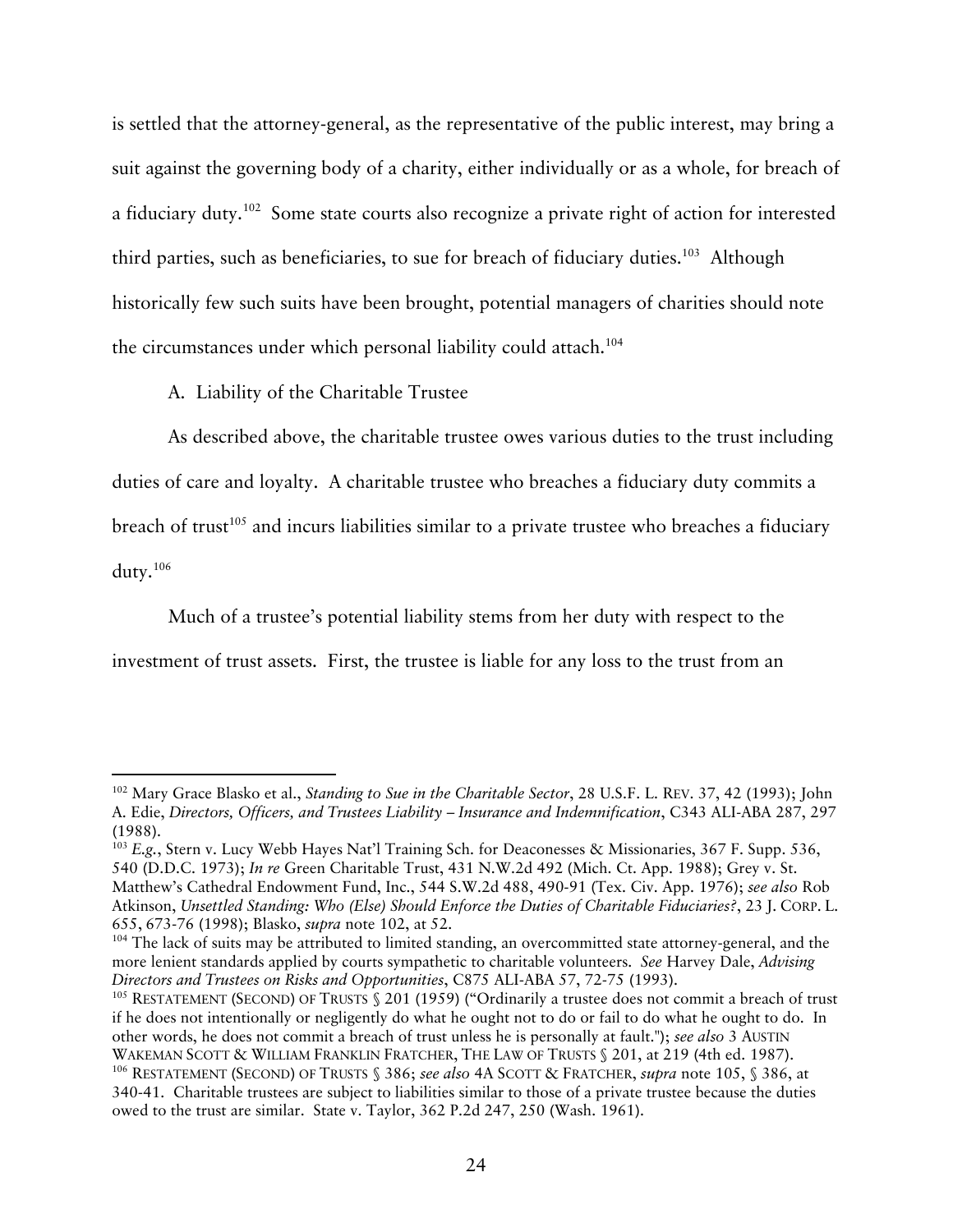improper investment.<sup>107</sup> Second, the trustee is obliged to restore any value to the trust resulting from misdirected, improperly distributed, or misappropriated funds.<sup>108</sup> Third, the trustee is liable for any failure to invest trust assets. 109 In addition, the trustee may not receive any personal benefit from the use of trust property. If the trustee receives any personal benefit from use of the trust, she must not only restore any loss in the value of the trust property but also return any personal profit made by the trustee through the breach of trust or any profit that would have accrued to the trust if the breach had not occurred.110

With all the fiduciary duties imposed on charitable trustees, concerns about personal liability for governing members may discourage some organizations from forming as charitable trusts. Utilizing the strict trust standard of care would subject the charitable trustee to a higher risk of personal liability for breach of fiduciary duties because liability attaches for acts of mere negligence in contrast to the gross negligence standard applied to acts of charitable directors under the business judgment rule.<sup>111</sup> Although the trust instrument may alter and relax the standard of care and the skill required of the trustee,  $112$ the greater certainty of the corporate standard and the protection of the business judgment rule make the corporate form more attractive to members of an organization's governing body with liability concerns. Further, in states where a specific statute governs the

 <sup>107</sup> RESTATEMENT (SECOND) OF TRUSTS § 205; *see also* 4A SCOTT & FRATCHER, *supra* note 105, § 386, at 340-41.

<sup>108</sup> RESTATEMENT (SECOND) OF TRUSTS § 205; *see also* Stuart v. Cont'l Ill. Nat'l Bank & Trust Co., 369 N.E.2d 1262, 1272 (Ill. 1977).<br><sup>109</sup> 4A SCOTT & FRATCHER, *supra* note 105, § 386, at 341.<br><sup>110</sup> RESTATEMENT (SECOND) OF TRUSTS §§ 205, 206.<br><sup>111</sup> Supra note 86 and accompanying text.<br><sup>112</sup> Supra note 64 and accompanying t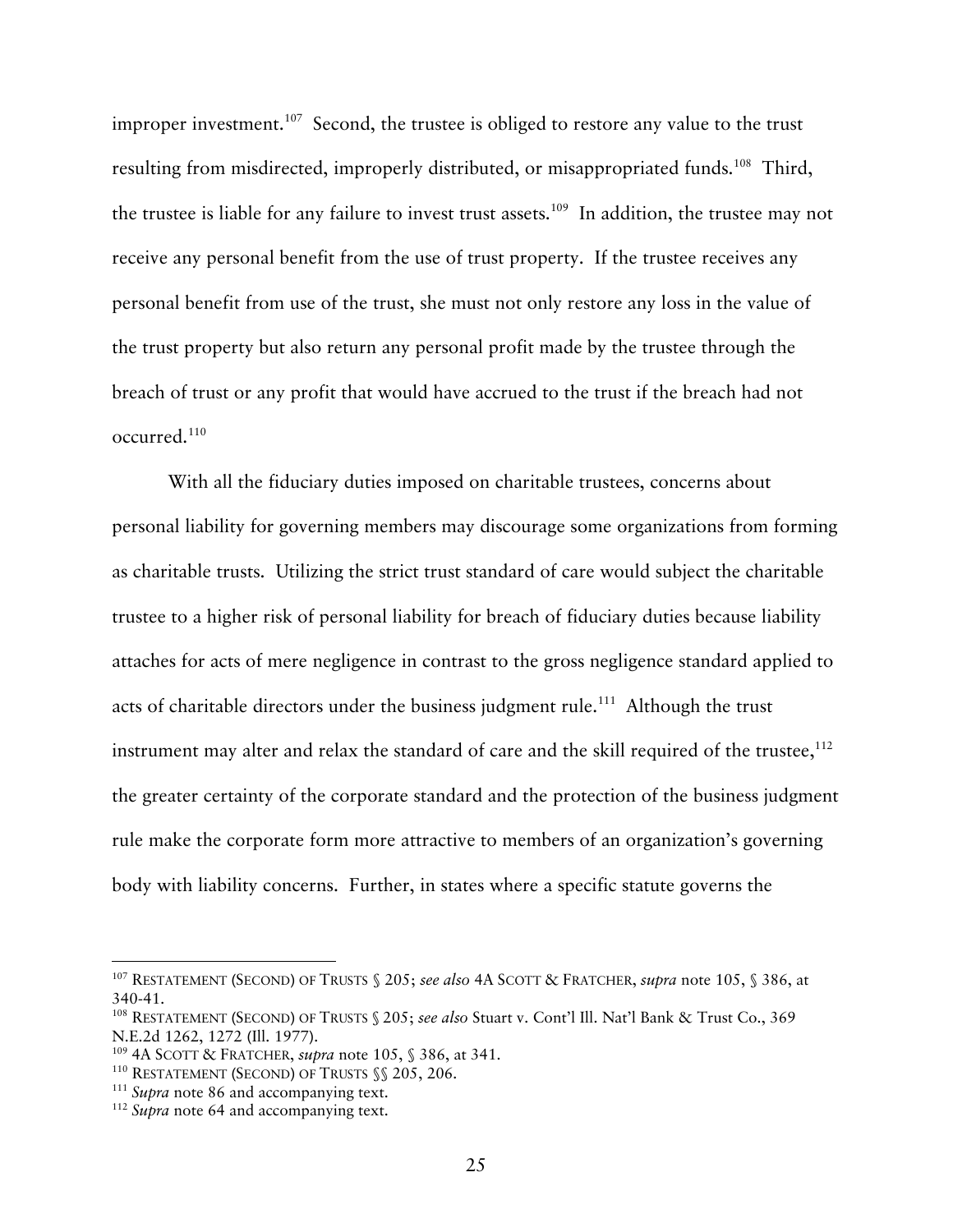charitable corporation, directors generally can follow statutorily mandated procedures to avoid liability for actions taken on behalf of the corporation.

Charitable trustees also have a greater risk of personal liability for breach of contract than corporate directors because the trustee, not the trust, is considered the contracting party. A trustee is subject to personal liability for breach of any contract that the trustee enters into on behalf of the trust.<sup>113</sup> Exceptions to this rule exist where the contract explicitly states that the trustee will not be exposed to personal liability<sup>114</sup> or where the trustee did not participate personally in the making of the contract.<sup>115</sup> In addition, a trustee may be entitled to reimbursement from trust assets for any expenses associated with a breach of contract if the expenses were legitimate trust expenses.<sup>116</sup>

A trustee incurs personal liability for torts committed in the administration of the trust only if she was personally at fault, regardless of the injured party's identity.<sup>117</sup> The trustee will be considered personally at fault, however, for allowing trust property to remain in dangerous condition, negligently hiring incompetent employees, and other negligent conduct.<sup>118</sup> In the case of tort liability, however, there is no additional risk to

<sup>&</sup>lt;sup>113</sup> RESTATEMENT (SECOND) OF TRUSTS  $\S$  403. The trustee holds legal title to any trust property; thus any contracts he or she enters into are made personally on behalf of the trust. *Id.* § 261 ("The trustee is subject to personal liability to third persons on obligations incurred in the administration of the trust to the same

<sup>&</sup>lt;sup>114</sup> Id. § 403 cmt. a; *see also* G. Michael Richwine, *How Individual Trustees Can Avoid Liability and Breaches of Trust*, 24 EST. PLAN. 481, 482 (1997).

<sup>&</sup>lt;sup>115</sup> RESTATEMENT (SECOND) OF TRUSTS  $\$$  403 cmt. b. In the administration of a charitable trust, decisions may be made by majority vote of the trustees.

<sup>&</sup>lt;sup>116</sup> *Id.* §§ 188, 244. <br><sup>117</sup> *Id.* § 402(1) cmt. a. Trustee liability is not limited to beneficiaries of the trust; it also applies to strangers and employees. 118 *Id.*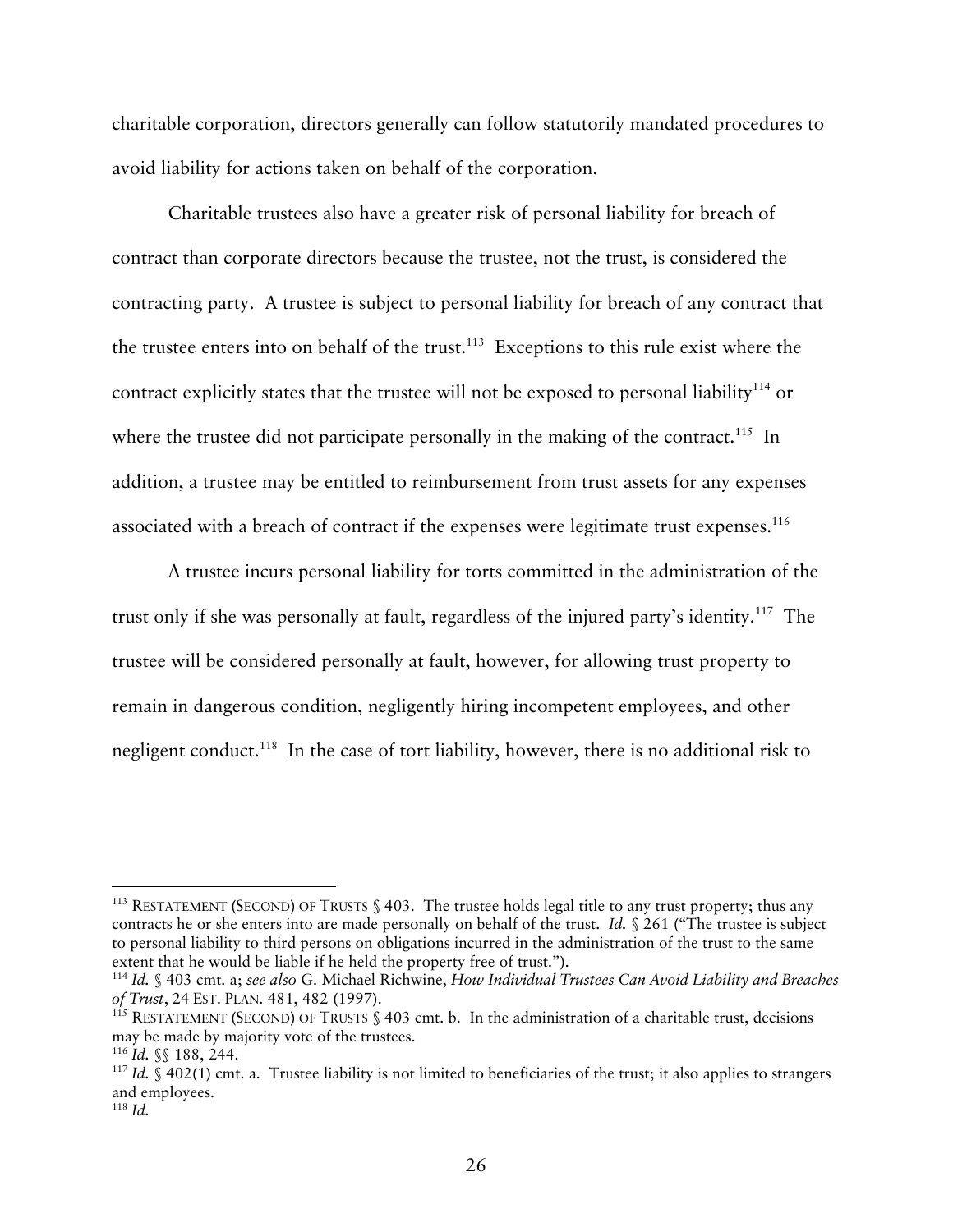trustees from forming as a charitable trust; generally, personal liability for governing members will attach only for intentional acts or omissions.<sup>119</sup>

In summary, where liability is an important issue given the nature of the organization's activities, the charitable trust may not be the form of choice because of the increased risk to trustees of personal liability from breach of fiduciary duties and breach of contract. However, a charitable trust may be appropriate for organizations, such as the After-school Program for Kids, that wish to impose a higher standard on the governing board because they have a strong interest in the proper supervision of any volunteers or employees and a strong interest in the proper investment of funds for future use.

# B. Liability of Charitable Directors

Charitable directors owe fiduciary duties to the charitable corporation, and these duties may be enforced in a suit for breach of fiduciary duty.<sup>120</sup> A director who breaches his or her fiduciary duty will be held personally liable for any harm caused to the corporation.

<sup>&</sup>lt;sup>119</sup> *Id*  $\setminus$  402(1) cmt. b. Trustee of a charitable trust is not liable for the negligent actions of an employee if trustee exercised due care in hiring the employee.

<sup>&</sup>lt;sup>120</sup> In addition to the attorney-general, most states grant members and fellow directors of charitable corporations standing to sue in a derivative capacity. Blasko, *supra* note 102, at 55; *see also* REV. MODEL NONPROFIT CORP. ACT § 6.30 (1987) (allowing proceedings to be brought by "(i) any member or members having five percent or more of the voting power or by fifty members, whichever is less; or, (ii) any director"). The RMNCA defines a member as "(without regard to what a person is called in the articles or bylaws) any person or persons who on more than one occasion, pursuant to a provision of a corporation's articles or bylaws, have the right to vote for the election of a director or directors." REV. MODEL NONPROFIT CORP. ACT § 1.40. Examples of state statutes granting members the right to sue for breach of fiduciary duties are New York, N.Y. NOT-FOR-PROFIT CORP. LAW § 623 (McKinney 2002); California, CAL. CORP. CODE §§ 5710, 7710 (West 2002); Georgia, GA. CODE ANN. § 14-3-741 (2002); Illinois, 805 ILL. COMP. STAT. 105/107.80 (2002); and Michigan, MICH. COMP. LAWS §§ 450.2491-.2493 (2002).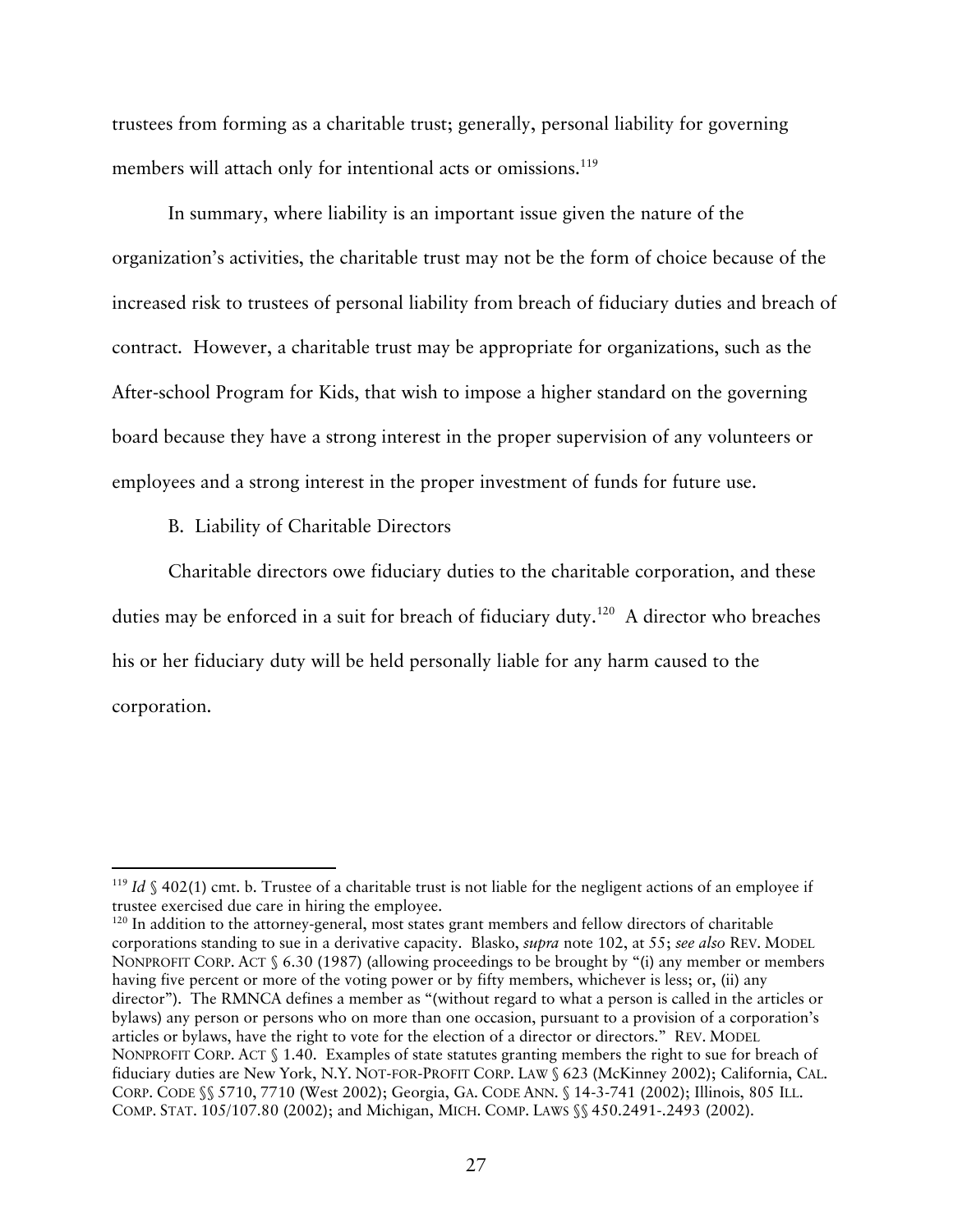With respect to the duty of care, the business judgment rule, as described above, protects a director from personal liability for his business decisions.<sup>121</sup> The rule provides a presumption that, when he made the business decision, the director was informed, acted in good faith, and believed the action was in the best interest of the charitable corporation; the party claiming breach of fiduciary duty has the burden of rebutting this presumption.122 To rebut the presumption, the claimant must show that the business judgment rule does not apply by introducing evidence of abuses by the director, such as fraud, self-dealing, bad faith, or abuse of discretion.<sup>123</sup> If sufficient evidence of abuse is introduced, the burden shifts to the directors to show that the business decision was fair and reasonable to the corporation.<sup>124</sup>

With respect to the duty of loyalty, any claimant must show that the interested transaction was not approved by disinterested directors in the manner provided either by state statute or by the charitable corporation's organizational documents. If the procedures were not followed, the interested director, to avoid personal liability, must prove that the transaction was fair and reasonable to the corporation.<sup>125</sup>

Directors of a charitable corporation may be held personally liable under contract and tort law; however, the corporate form limits such exposure. Generally, directors are

 $121$  As described below, the charitable corporation may also limit liability for its directors by means of indemnification and insurance.

<sup>&</sup>lt;sup>122</sup> E.g., Aronson v. Lewis, 473 A.2d 805, 812 (Del. 1984).<br><sup>123</sup> 1 KNEPPER & BAILEY, *supra* note 87, § 2-11, at 75.

<sup>&</sup>lt;sup>124</sup> Gorbow v. Perot, 539 A.2d 180, 187 (Del. 1988).<br><sup>125</sup> FISHMAN & SCHWARZ, *supra* note 54, at 214. Courts have found directors personally liable more often in cases alleging breach of the duty of loyalty than in duty-of-care cases. However, the penalties imposed for breaches of the duty of loyalty are often minimal, requiring simply repair of any harm to the corporation. *E.g.*, Stern v. Lucy Webb Hayes Nat'l Training Sch. for Deaconesses & Missionaries, 381 F. Supp. 1003, 1019 (D.D.C. 1974) (penalizing the director-trustees of a charitable corporation for self-dealing by requiring them to read the court's opinion). *Contra* John v. John, 450 N.W.2d 795, 805-06 (Wis. Ct. App. 1990) (requiring director who engaged in self-dealing to pay restitution of \$1.17 million).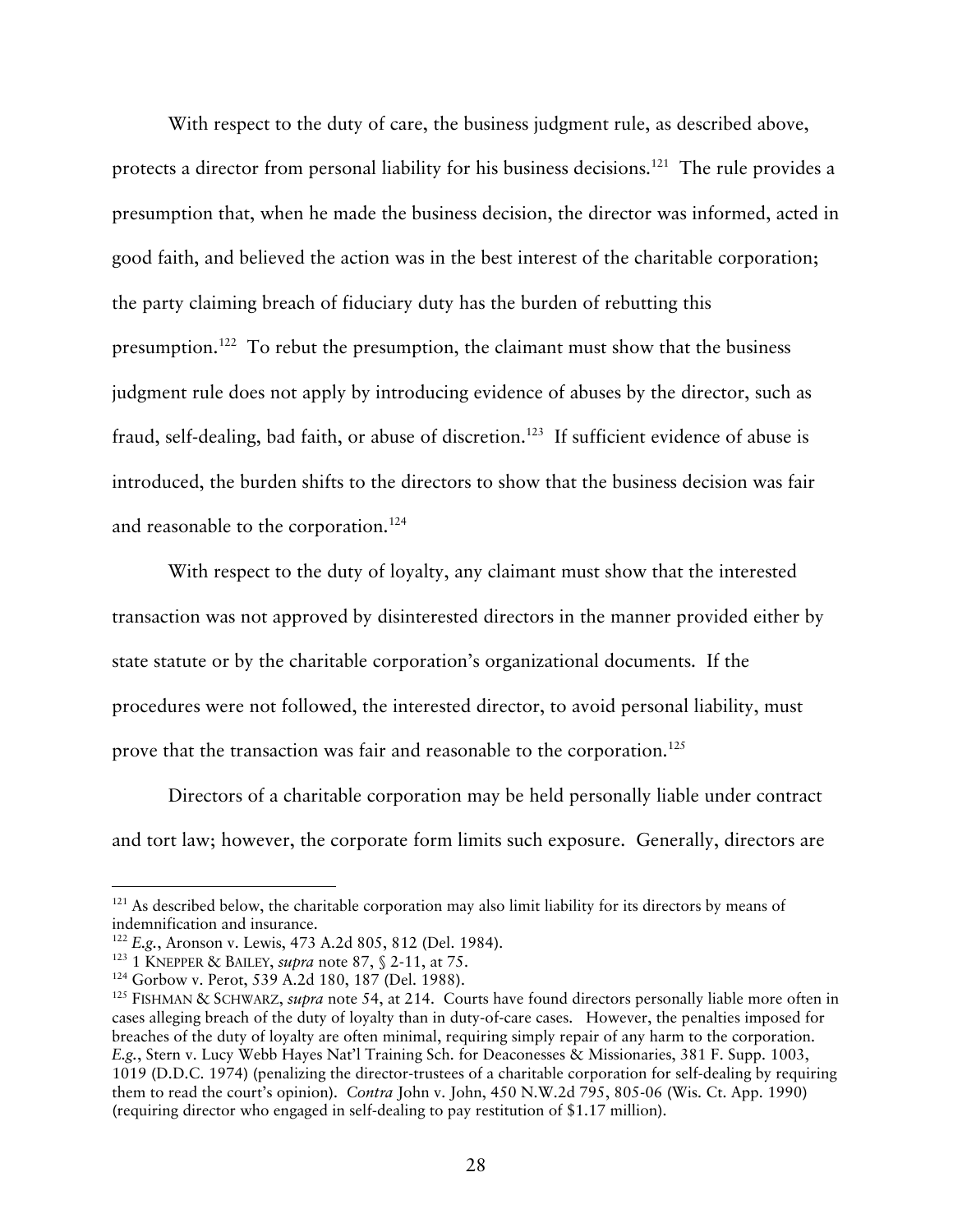liable for a corporation's breach of contract only if they personally assume liability for the performance of the contract.<sup>126</sup> Similarly, directors are liable for tortious conduct only if the director independently committed a wrong against a third party, personally directed the tortious act, or meaningfully participated in the tortious act.<sup>127</sup> The RMNCA permits a charitable corporation to include a provision in its articles of incorporation that eliminates or limits directors' personal liability except in cases of breach of the duty of loyalty, self-dealing, acts or omissions in bad faith, intentional misconduct, and knowingly unlawful conduct.<sup>128</sup>

Despite the director's limited liability under the corporate form, courts occasionally will apply the equitable doctrine of "piercing the corporate veil" to charitable corporations and impose personal liability on individuals who otherwise would be protected. The doctrine is derived from the for-profit sector and holds a director personally liable for the acts of the corporation if the director is so closely related to the corporation that they are

<sup>&</sup>lt;sup>126</sup> Godwin-Bevers Co. v. G.P. Enter., Inc., 502 P.2d. 1124, 1126 (Colo. Ct. App. 1972); *see* Dupack v. Nationwide Leisure Corp., 417 N.Y.S.2d 63, 65 (App. Div. 1979).

<sup>&</sup>lt;sup>127</sup> Frances T. v. Vill. Green Owners Ass'n, 723 P.2d 573, 583-84 (Cal. 1986); Burke v. Musarra, 261 N.Y.S.2d 314, 315 (Sup. Ct. 1965). Some state statutes explicitly exempt directors from tort liability under certain conditions. *E.g.*, MASS. GEN. LAWS ch. 231, § 85W (2002) (exempting any director, officer, or trustee serving without compensation from any liability for civil damages relating to his or her performance as such, but excluding "acts or omissions intentionally designed to harm [and] grossly negligent acts or omissions which result in harm to the person"); ARK. CODE ANN. §§ 16-120-102 to -104 (Michie 2002)(stating that directors of charitable corporations are not personally liable for harms caused by negligent acts or omissions of other employees or board members, except for personal acts of ordinary or gross negligence and intentional torts committed by the director); N.Y. NOT-FOR-PROFIT CORP. LAW § 720-a (McKinney 2002) (exempting any director, officer, or trustee serving without compensation from liability to any person, but excluding "gross negligence or [action] intended to cause the resulting harm to the person asserting such liability"); GA. CODE ANN. § 51-1-20 (2002) (exempting members, directors, trustees (and officers serving without compensation) from civil liability if acting in good faith, but excluding "willful or wanton misconduct").<br><sup>128</sup> REV. MODEL NONPROFIT CORP. ACT § 2.02(b)(5) (1987).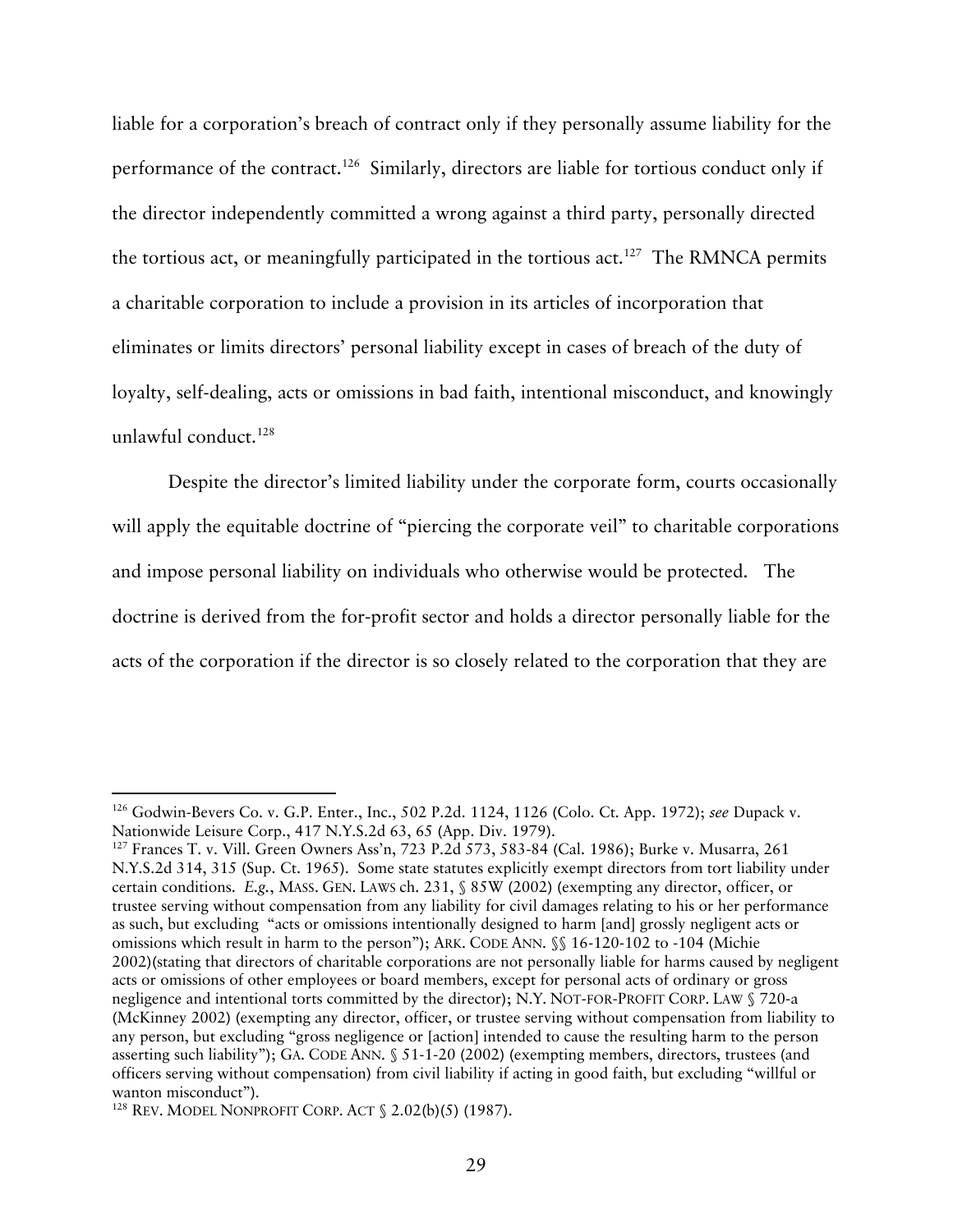the "alter-ego" of each other.<sup>129</sup> In the for-profit sector, courts consider the degree of stock ownership as one determining factor, but because there are no stockholders in the charitable sector, there have been few cases in which courts have applied the doctrine to charitable corporations.130 In those few cases, courts have looked to other factors that evidence control of the nonprofit entity, such as one individual making all management decisions, acting as the sole representative of the charitable corporation in transactions with third parties, or controlling the appointment of other officers.<sup>131</sup> Piercing of the corporate veil is quite rare in the nonprofit sector.

In summary, the corporate form is advantageous to directors and officers because it limits personal liability for actions taken in their corporate capacity as long as they meet certain well-defined standards. These standards are specified in state statutes and may be outlined in organizational documents. Thus, directors are aware of their responsibilities and may be confident that if they meet the appropriate standards they will not be held personally liable for their acts on behalf of the charitable corporation. Potential directors must be aware of the conceivable exposure of liability and any available measures that may minimize that exposure before they agree to become governing members of the

 $129$  Courts apply a two-part test: (1) there must be unity of interest and ownership, and (2) there must be circumstances that make adhering to a separate corporate existence a fraud or a promotion of injustice. *E.g.*, Gallagher v. Reconco Builders, Inc., 415 N.E.2d 560, 563-64 (Ill. App. Ct. 1980).<br><sup>130</sup> Jane C. Schlicht, Comment, *Piercing the Nonprofit Corporate Veil*, 66 MARQ. L. REV. 134, 142-43 (1982).

But

<sup>[</sup>t]he mere fact that the corporation involved is a nonprofit corporation does not by itself preclude a court from applying the equitable remedy of piercing the corporate veil. The equitable character of the remedy permits a court to look to the substance of the organization, and its decision is not controlled by the statutory framework under which the corporation was formed and operated.

<sup>1</sup> WILLIAM MEADE FLETCHER, FLETCHER CYCLOPEDIA OF THE LAW OF PRIVATE CORPORATIONS § 41.75, at 690 (rev. perm. ed. 1999) (footnote omitted).<br><sup>131</sup> Macaluso v. Jenkins, 420 N.E.2d 251, 255-56 (Ill. Ct. App. 1981); Macfadden v. Macfadden, 134 A.2d

<sup>531, 534-35 (</sup>N.J. Super. Ct. Ch. Div. 1957); Ruppa v. Am. States Ins. Co., 284 N.W.2d 318, 324-25 (Wis. 1979). The entities in these cases were nonprofit corporations, but not charitable corporations.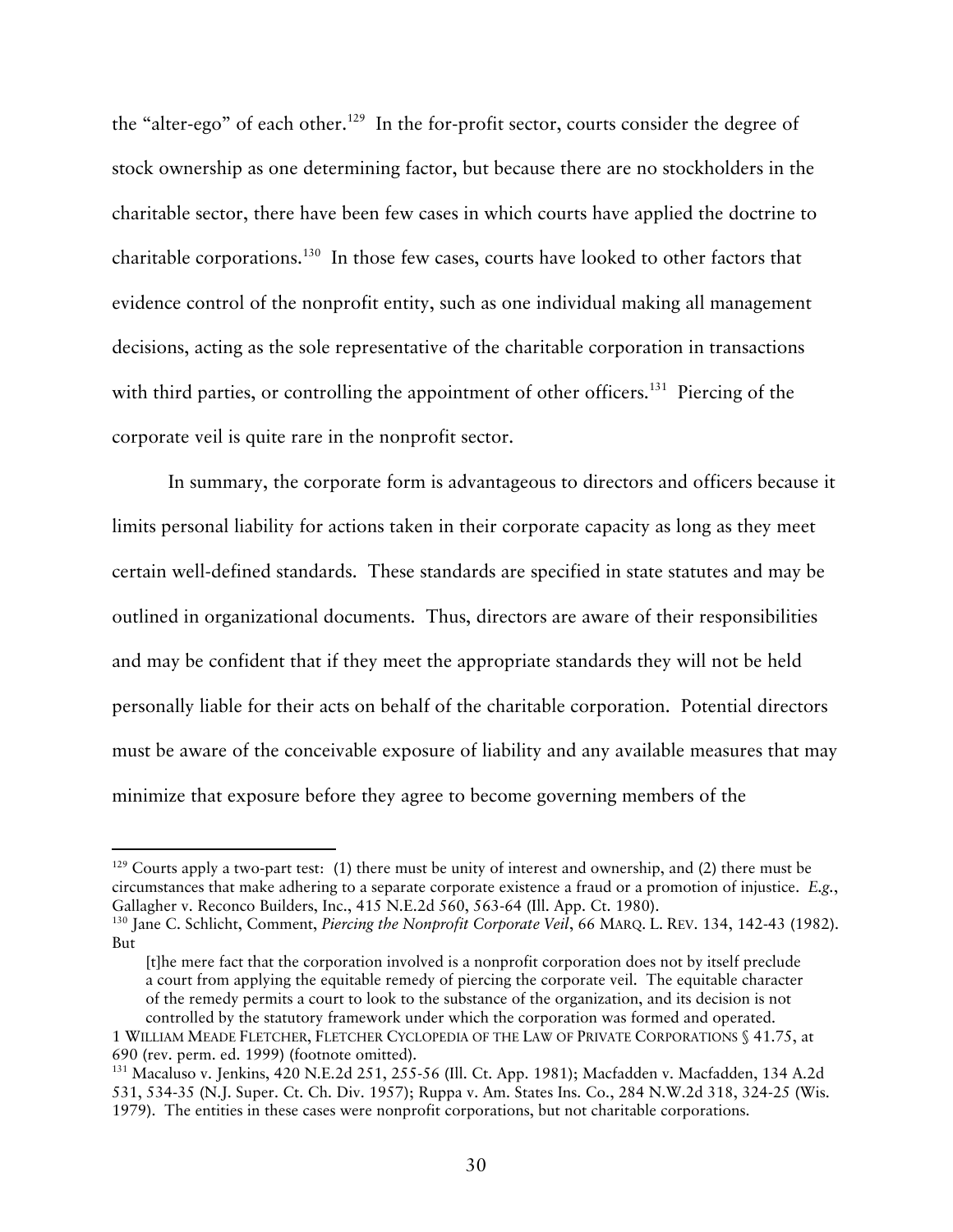organization, particularly in organizations that may be vulnerable to suit or criticism regarding operating methods, such as organizations that work in the healthcare field or with children.

C. Liability of Governing Members of Charitable Unincorporated Associations

As previously explained, there are no uniform fiduciary duties for charitable unincorporated associations, so it is difficult to address the liability of governing members for breach of those duties. With respect to breach of contract and tortious conduct, the liability of governing members of charitable unincorporated associations depends on whether the association is organized in a state that has implemented some or all of the provisions of the Uniform Act. Under the common law, members of an unincorporated association are liable both for the acts of other members, because members are considered co-principals, and for the organization's acts, because the organization is not a separate legal entity. 132 Therefore, in a common-law state, a member of a charitable unincorporated association could be liable to third parties for breach of contract or the tortious conduct of others acting in the name of the organization, in addition to the member's own conduct.<sup>133</sup>

The Uniform Act attempts to immunize governing members from vicarious liability for the association's and other members' breaches of contract and tortious activity.<sup>134</sup> The Uniform Act provides that a person is not liable for breach of the association's contract

 <sup>132</sup> Ian Davis, Note, *Membership has its Privileges: Court Sets Forth the Liability of Individual Members of Unincorporated Associations for Torts Against Third Parties:* Juhl v. Airington*, 39 Tex. Sup. Ct. J. 830 (June 28, 1996)*, 28 TEX. TECH L. REV. 103, 105-07 (1997); Kenneth D. Lewis, Jr., Casenote & Comment, *The Ramifications of Idaho's New Uniform Unincorporated Nonprofit Associations Act*, 31 IDAHO L. REV. 297, 306-07 (1994). 133 Davis, *supra* note 132, at 105-07; Lewis, *supra* note 132, at 306-09.

<sup>&</sup>lt;sup>134</sup> UNIF. UNINCORPORATED NONPROFIT ASS'N ACT § 6 cmt. 9 (1996).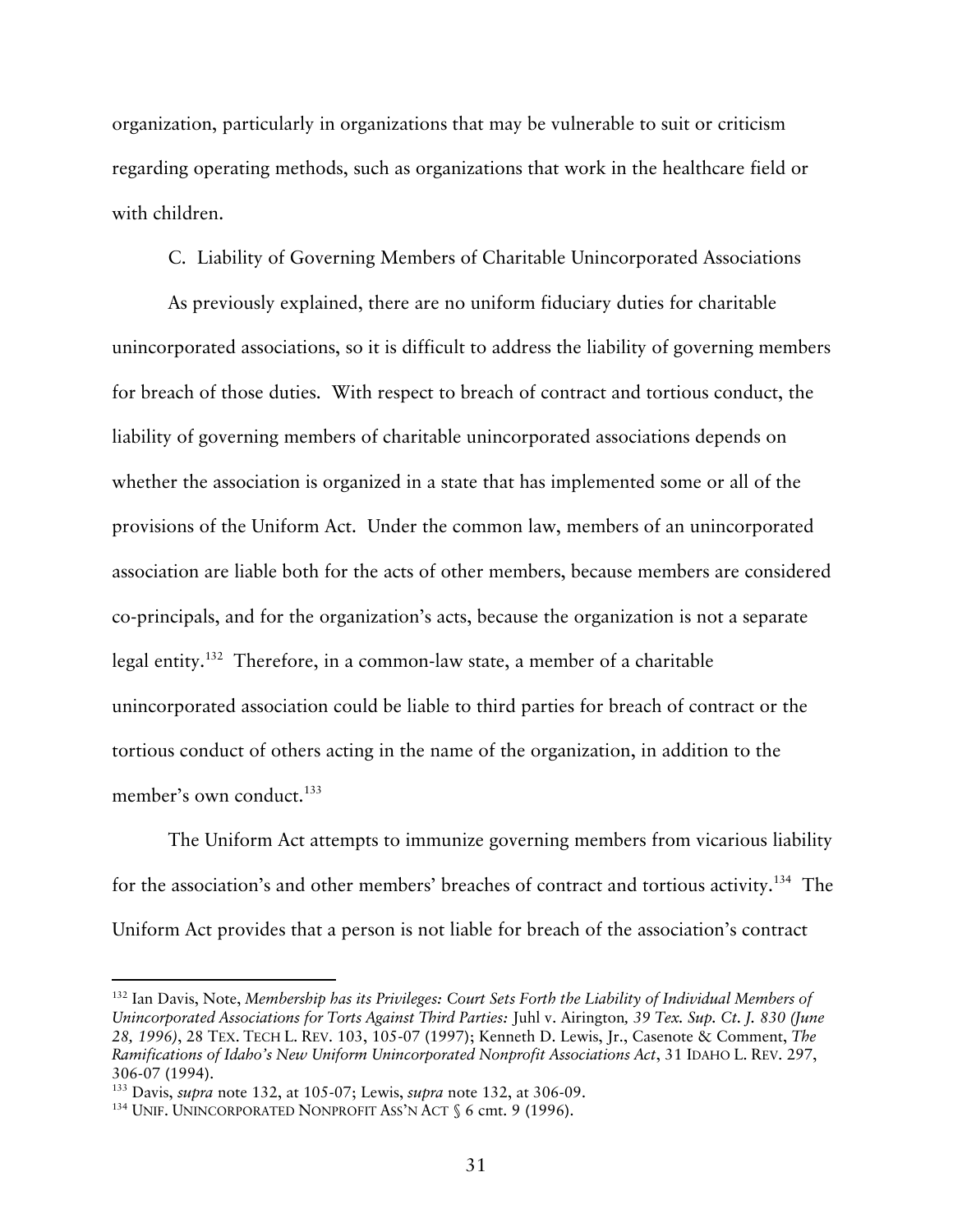simply because of his or her status as a member or as part of the governing body.<sup>135</sup> It further provides that a person is not vicariously liable for the tortious conduct of the organization or other members.136 However, as in the case of charitable corporations, members may still be held liable for their own tortious conduct, conduct they directed, or for contracts that they personally guaranteed.<sup>137</sup>

For those considering formation in jurisdictions that have not adopted the Uniform Act, the possible imposition of vicarious liability may be the determining factor for rejecting the unincorporated association form. To explore yet another example, a small charitable entity, hypothetically called "Services for the Homeless," that intends to provide goods and services to the poor and homeless such as food and clothing, may have a high risk of liability exposure because of the nature of its charitable activities. That organization may wish to incorporate or form a trust to protect its governing members from vicarious liability. In jurisdictions that have adopted the Uniform Act, the standards for fiduciary duties and for any corresponding liability remain unclear,<sup>138</sup> but the protections from vicarious liability should provide the same measure of security as that afforded charitable directors for contract and tort liability.

#### **VII. Volunteer Liability**

Organizations must also consider the potential personal liability of rank-and-file volunteers and governing members who serve without compensation. Concerns regarding the effect of personal liability for volunteers led to statutes in every state that affirmatively

<sup>&</sup>lt;sup>135</sup> *Id.* § 6(b).<br><sup>136</sup> *Id.* § 6 cmt. 2.<br><sup>138</sup> *Supra* notes 95-97 and accompanying text.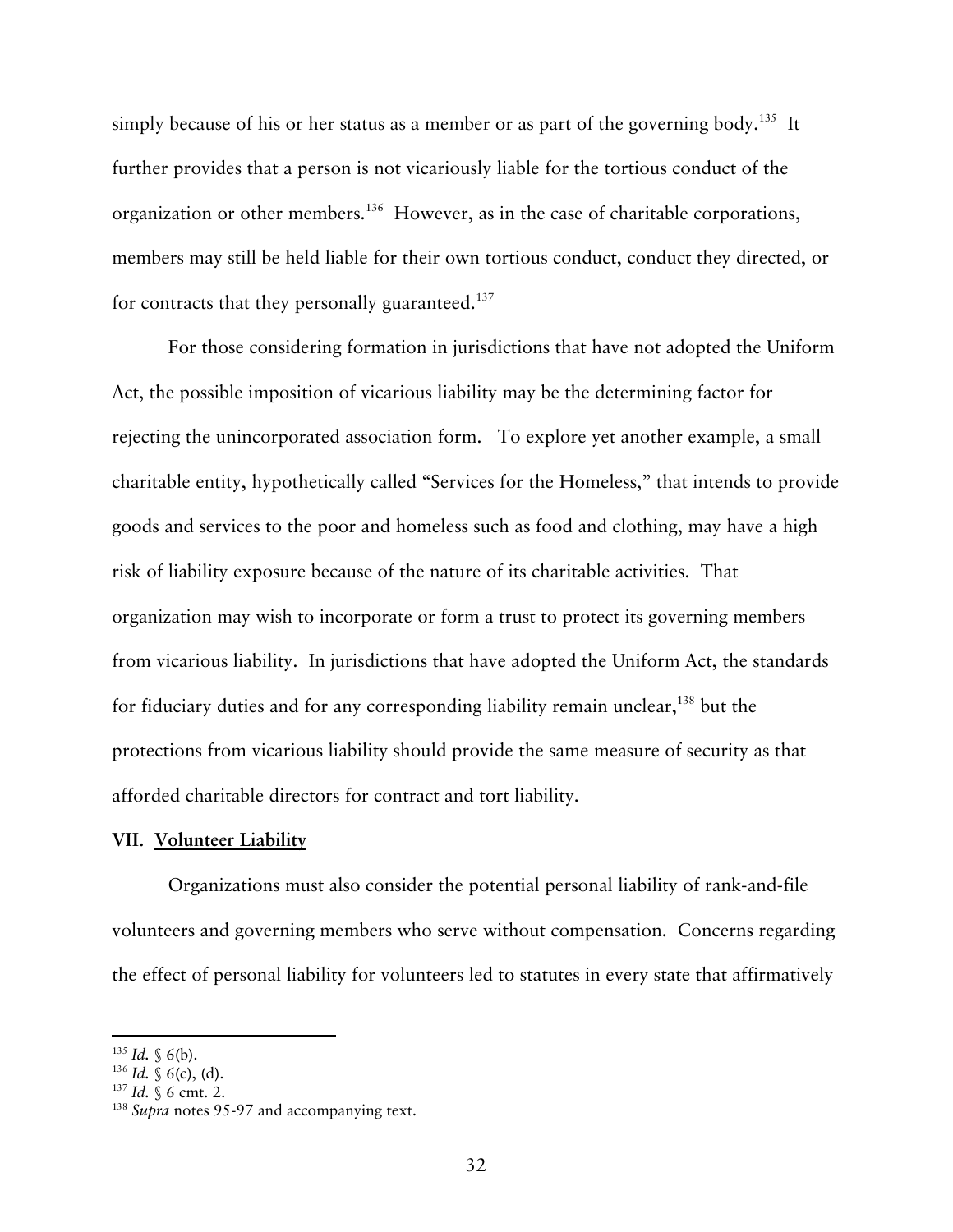limit the personal liability of at least some categories of volunteers.<sup>139</sup> In addition, on June 18, 1997, Congress passed the Federal Volunteer Protection Act of 1997 (the "Volunteer Protection Act")<sup>140</sup> to limit the liability of volunteers serving nonprofit organizations and thereby encourage the participation of volunteers on boards and in other capacities.<sup>141</sup> This Section provides a general synopsis of statutory protections for volunteers.

Although a few state statutes only explicitly protect volunteers of a charitable corporation, most states do not premise immunity on the organization's choice of form.142 State volunteer protection statutes cannot completely immunize volunteers from liability, however, because state statutes cannot exempt volunteers from federal laws such as employment claims.<sup>143</sup> The lingering possibility of personal liability for volunteers despite state protections and the perceived need for more uniform protection of volunteers throughout the states led to the enactment of the Volunteer Protection Act, which was intended to clarify, standardize, and limit the liability risk assumed by charitable volunteers.144

 <sup>139</sup> *E.g.*, ARK. CODE ANN. §§ 16-6-101 to -105 (Michie 2002); COLO. REV. STAT. § 13-21-116 (2002); 805 ILL. COMP. STAT. 105/108.70 (2002); MASS. GEN. LAWS ch. 231, § 85W (2002); N.Y. NOT-FOR-PROFIT CORP. LAW § 720-a (McKinney 2002); *see also* NONPROFITS' RISK MGMT. & INS. INST., NAT'L COUNCIL OF NONPROFIT ASS'NS, STATE LIABILITY LAWS FOR CHARITABLE ORGANIZATIONS AND VOLUNTEERS 1 (rev. ed. 1992); Charles Robert Tremper, *Compensation for Harm from Charitable Activity*, 76 CORNELL L. REV. 401, 402 (1991).<br><sup>140</sup> Pub. L. No. 105-19, 111 Stat. 218 (codified at 42 U.S.C. §§ 14501-14505 (1997)).<br><sup>141</sup> Lisa A. Runquist & Judy F. Zybach, *Volunteer Protection Act of 1997 – Another Bad Law*, 17 EXEMPT

ORG. TAX REV. 419, 419 (1997). Although the federal law defines volunteer to include only those governing members who serve without compensation, some state statutes protecting volunteers may also include compensated governing members. *E.g.*, GA. CODE ANN. § 51-1-20 (2002).<br><sup>142</sup> Examples of state statutes that explicitly limit protection to volunteers of charitable corporations include

Arizona, ARIZ. REV. STAT. § 12-982 (2002); California, CAL. CORP. CODE § 5239 (West 2002); and Michigan, MICH. COMP. LAWS § 450.2209(c)-(e) (2002). Because this issue is beyond the scope of this Article, the discussion will not distinguish among different forms. Organizations should check their local statute for guidance.<br><sup>143</sup> See Daniel L. Kurtz, *Protecting Your Volunteer: The Efficacy of Volunteer Protection Statutes and Other* 

*Liability Limiting Devices*, C726 ALI-ABA 263, 289 (1992).

<sup>144</sup> *See* 42 U.S.C. § 14501. The Volunteer Protection Act provides that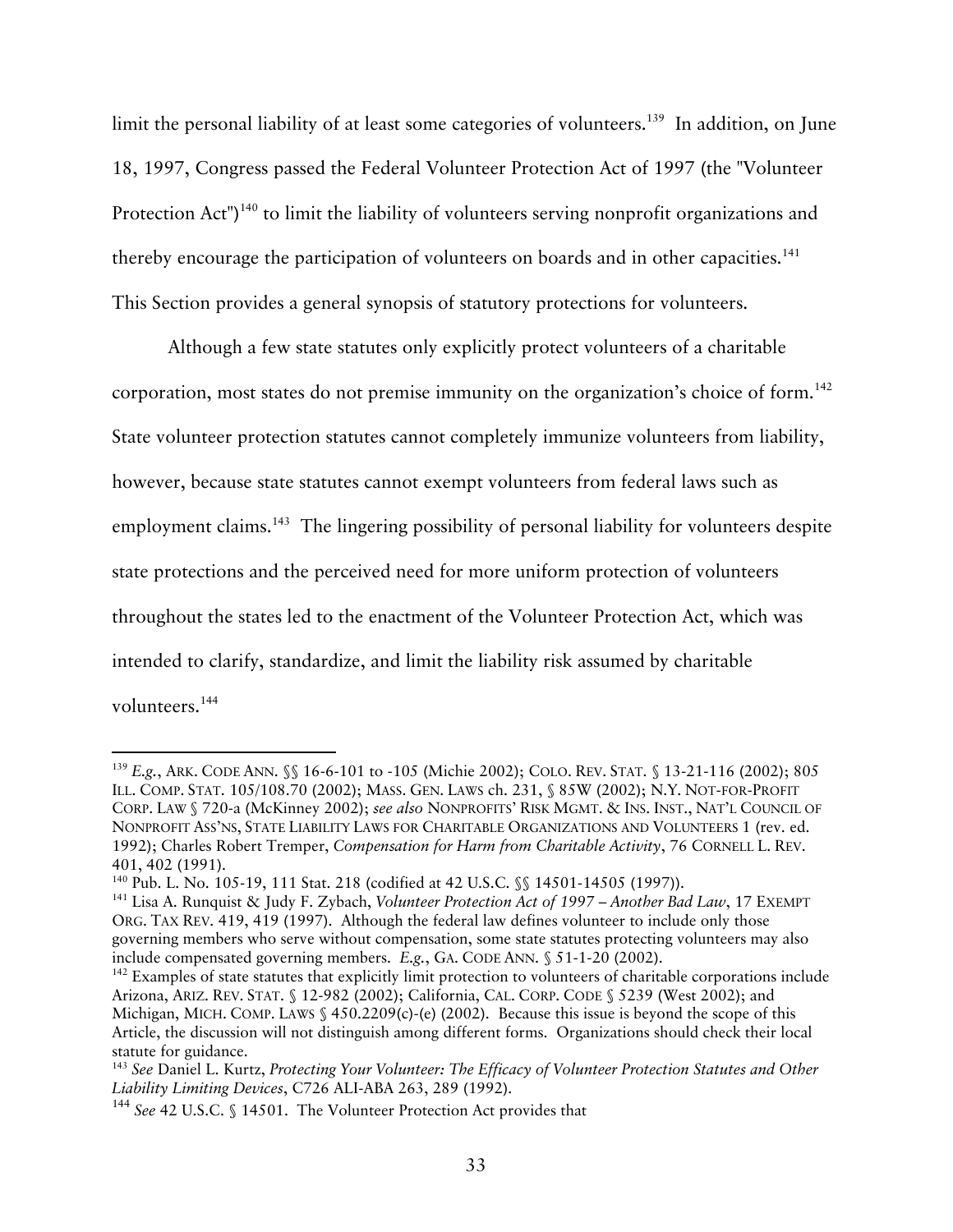There are five exceptions to the protection of immunity afforded by the Volunteer Protection Act: violent crimes, hate crimes, sexual offenses, violations of a state or federal civil rights law, and any misconduct while intoxicated.<sup>145</sup> Furthermore, a state volunteer statute may impose conditions on immunity.<sup>146</sup> The Volunteer Protection Act preempts any inconsistent state law unless the state statute provides additional protections for volunteers.<sup>147</sup> However, a state may elect to disregard the Act in any civil action in its courts if all of the parties to the action are citizens of the state.<sup>148</sup>

In general, the Volunteer Protection Act protects volunteers from personal liability for torts against third parties.<sup>149</sup> However, the Act offers an affirmative defense; it does not prevent the commencement of lawsuits against volunteers.<sup>150</sup> A complainant need only allege that the harm was caused by the willful or criminal misconduct, gross negligence, or

- (1) the volunteer was acting within the scope of the volunteer's responsibilities in the nonprofit organization . . . at the time of the act or omission;
- (2) if appropriate or required, the volunteer was properly licensed, certified, or authorized by the appropriate authorities for the activities or practice in the State in which the harm occurred, where the activities were or practice was undertaken within the scope of the volunteer's responsibilities in the nonprofit organization . . .;
- (3) the harm was not caused by willful or criminal misconduct, gross negligence, reckless misconduct, or a conscious, flagrant indifference to the rights or safety of the individual harmed by the volunteer; and
- (4) the harm was not caused by the volunteer operating a motor vehicle, vessel, aircraft, or other vehicle for which the State requires the operator or the owner of the vehicle, craft, or vessel to--
	- (A) posses an operator's license; or
	- (B) maintain insurance.
- 

-

no volunteer of a nonprofit organization . . . shall be liable for harm caused by an act or omission of the volunteer on behalf of the organization or entity if --

*Id.* § 14503(a).<br><sup>145</sup> *Id.* § 14503(f).<br><sup>146</sup> For example, a state may require mandatory training of volunteers or that the organization maintain

insurance to compensate individuals harmed by the volunteer. *Id.* § 14503(d).<br><sup>147</sup> *Id.* § 14502(a).<br><sup>148</sup> *Id.* § 14502(b).<br><sup>148</sup> *See id.* § 14503(b). The Act does not protect volunteers from lawsuits brought by the c

<sup>&</sup>lt;sup>150</sup> Runquist & Zybach, *supra* note 141, at 419.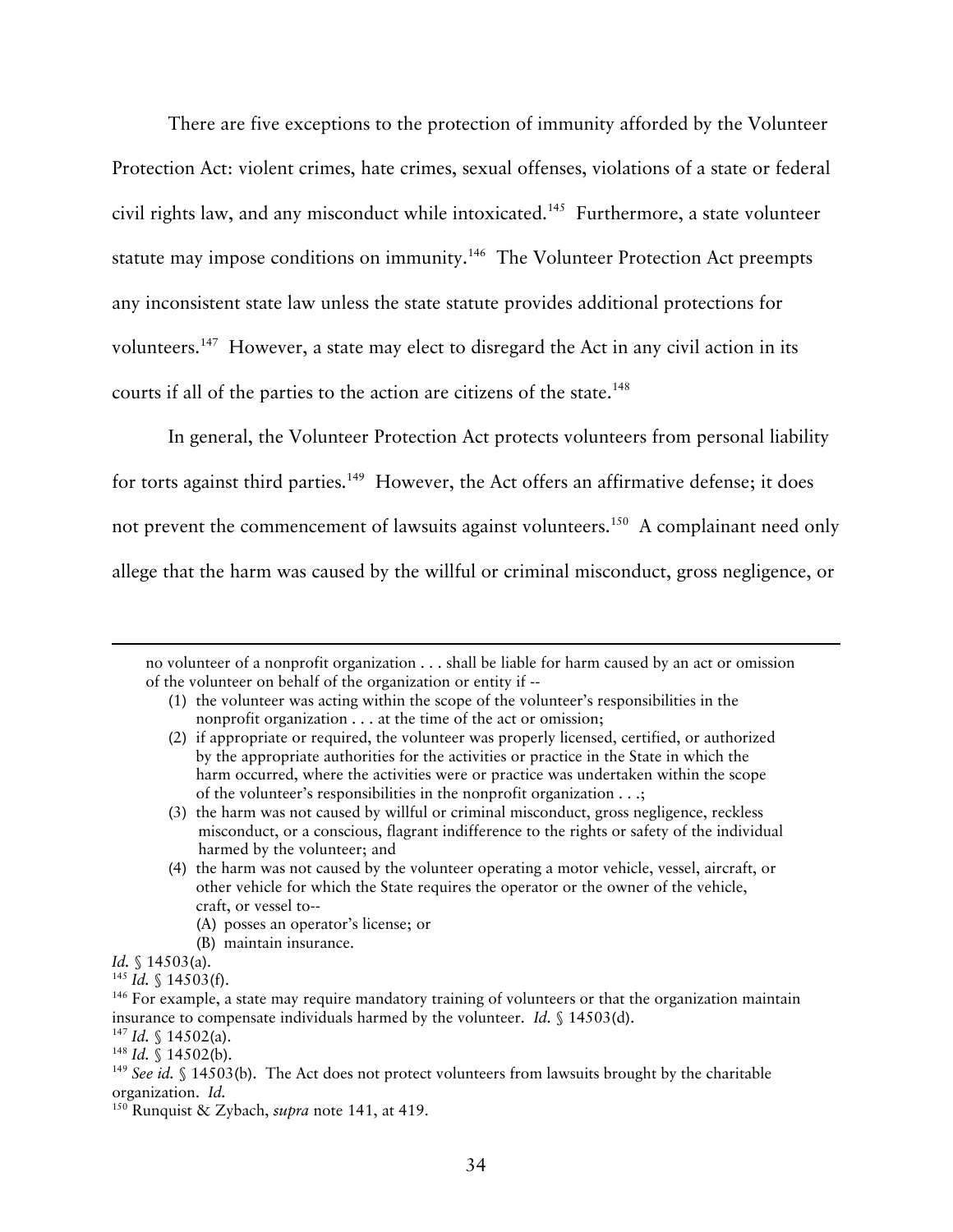flagrant indifference of the volunteer in order to state a claim. Although the volunteer may ultimately succeed by invoking the Volunteer Protection Act as a defense, the threat of litigation discourages volunteers and forces charities to incur high insurance costs.<sup>151</sup> Consequently, the Act may not be effective in achieving one of its stated goals: to prevent the withdrawal of volunteers from boards of directors and other charitable service.

Until there has been further interpretation of the Volunteer Protection Act's provisions, state law will influence choice of form with regard to concerns about volunteer liability. Organizations should consult the relevant state statutes, paying particular attention to the definition of volunteer, to ensure that the statute's protections cover all volunteers regardless of organizational form.

#### **VIII. Insurance and Indemnification**

As described above, charities can structure the personal liability of governing members through careful choice of form. However, even if members of a governing body conscientiously perform their duties, the governing members may still be subject to personal liability. Moreover, there are many situations where a governing member may be sued erroneously, subjecting the member to defense costs. To provide protection for the governing members, the organization may wish or even be required by law to indemnify governing members for these costs and liabilities incurred in their service to the organization.152 Indemnification therefore eliminates the fear of personal liability that discourages qualified candidates from serving as governing members of charitable organizations. Indemnification is false security for governing members, however, if the

<sup>151</sup> *See* 42 U.S.C. § 14501(a)(6). 152 *See* Kurtz, *supra* note 75, at 470.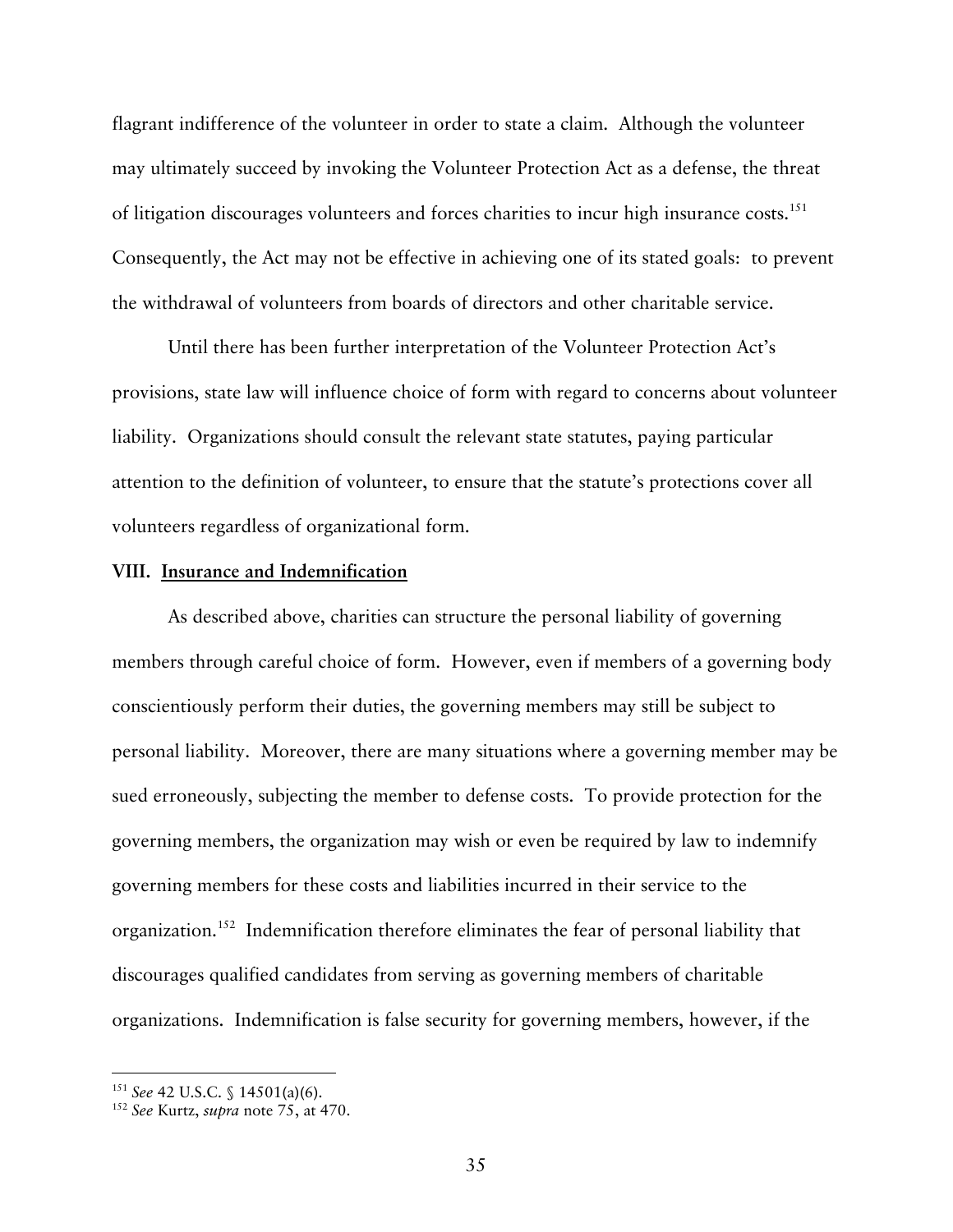organization has little or no assets.<sup>153</sup> In that case, the organization may also purchase insurance—general liability or directors and officers ("D&O") insurance or both—to reimburse the charitable organization for indemnification payments, to compensate injured third parties, or to reimburse directors and officers for liability payments not indemnified by the organization.<sup>154</sup> A charity may obtain D&O insurance for liability asserted against or incurred by its governing members regardless of whether it may indemnify them for that same liability.<sup>155</sup> D&O insurance policies generally consist of two parts: (1) reimbursement for the organization's indemnification payments to governing members, and (2) payments for governing members when they are not entitled to indemnity.<sup>156</sup> Common exclusions from D&O insurance policies are fines, penalties, returned personal profits to which the governing member was not entitled, damages from intentional wrongdoing, and punitive damages.<sup>157</sup>

The cost and availability of D&O insurance varies according to the organization's activities and liability risk associated with those activities.<sup>158</sup> The form of the organization has little impact, if any, on the cost and availability of D&O insurance.<sup>159</sup> Organizations

 <sup>153</sup> *See* John A. Edie, *Insurance and Indemnification: Basic Principles and Important Recent Changes*, C462 ALI-ABA 167, 178 (1989).<br><sup>154</sup> See Kurtz, *supra* note 75, at 480. In this Section, the term "D&O insurance" refers to insurance for

governing members of all forms, not only organizational forms with directors and officers.<br><sup>155</sup> E.g., CAL. CORP. CODE § 5238(i) (Deering 2002); REV. MODEL NONPROFIT CORP. ACT § 8.57 (1987).<br><sup>156</sup> JACQUELINE C. LEIFER & MI

OF NONPROFIT BOARDS: A GUIDEBOOK FOR BOARD MEMBERS 6 (2d ed. 1997); Michael C. Hone,

Indemnification and Officers and Directors Liability Insurance, C726 ALI-ABA 55, 70 (1992).<br><sup>157</sup> See Hone, supra note 156, at 71-73; Kurtz, supra note 75, at 481-82. Hone also notes that insurance for wrongful-termination claims may require higher deductibles because many claims result from wrongful termination.

<sup>158</sup> *See* Tremper, *supra* note 139, at 415-16. Tremper points to child-care providers as an example of organizations that may have difficulty obtaining insurance because some states permit child tort-victims to file suit up until their twenty-first birthday.

<sup>&</sup>lt;sup>159</sup> An unincorporated association should be able to obtain insurance as long as they satisfy Section 501(c)(3). Nonprofit Coordinating Comm. of N.Y., *Directors and Officers Liability Insurance*, *at*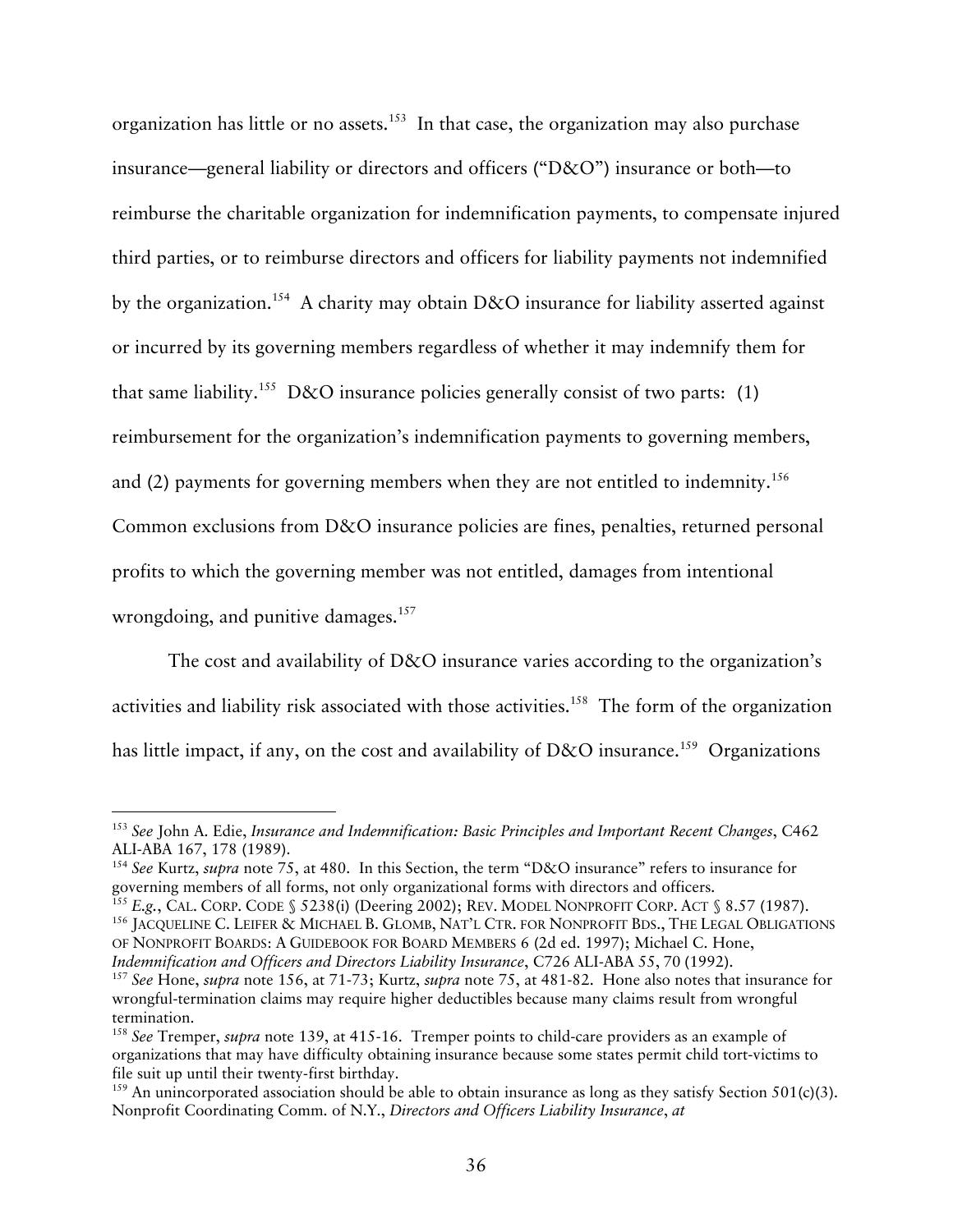engaged in "risky" activities, such as After-school Program for Kids, should focus less on the accessibility of insurance than on the underlying liability issues that may impact choice of form. This Section addresses the indemnification process for each form.160

## A. Charitable Trust

The legal authority for indemnification of charitable trustees is unclear; no provision of the Restatement addresses indemnification of charitable trustees.<sup>161</sup> Private trustees, however, are entitled to reimbursement from the trust for expenses properly incurred, including expenses attributable to defending trust assets where the litigation was not the fault of the trustee.<sup>162</sup> By analogy, if a third party brought a suit against a charitable trustee who was not personally at fault, $163$  the Restatement may provide a basis for reimbursement. The uncertainty of indemnification for charitable trustees, however, may make trusts less attractive for organizations with heightened risk of liability.<sup>164</sup>

### B. Charitable Corporation

State statutes generally govern indemnification for charitable directors and officers.

A majority of states take an approach similar to the RMNCA.165 The RMNCA has two

provisions regarding indemnification. First, unless limited by the articles of incorporation,

-

http://www.npccny.org/info/oi2.htm (revised Oct. 2002). Theoretically, insurance for a charitable trustee should cost more than insurance for a corporate director because the trustee is held to higher fiduciary standards and therefore has a higher likelihood of liability. However, the cost of insurance depends more on the organization's activities, perhaps because the charitable trustee, in reality, is often held to the same standard as the charitable director, either through a lower standard applied by a court or by language contained in the trust instrument.<br><sup>160</sup> For further information regarding indemnification statutes, see Hone, *supra* note 156.<br><sup>161</sup> If an organization chooses to form a trust, the trust instrument should include indemni

and standards to clarify the trust's authority.<br><sup>162</sup> RESTATEMENT (SECOND) OF TRUSTS § 244 (1959); 3A SCOTT & FRATCHER, *supra* note 105, § 244, at 323-

<sup>24.&</sup>lt;br><sup>163</sup> See infra note 177 and accompanying text.

<sup>&</sup>lt;sup>164</sup> *See* Clark & Troost, *supra* note 86, at 34. <sup>165</sup> *See* Kurtz, *supra* note 75, at 469.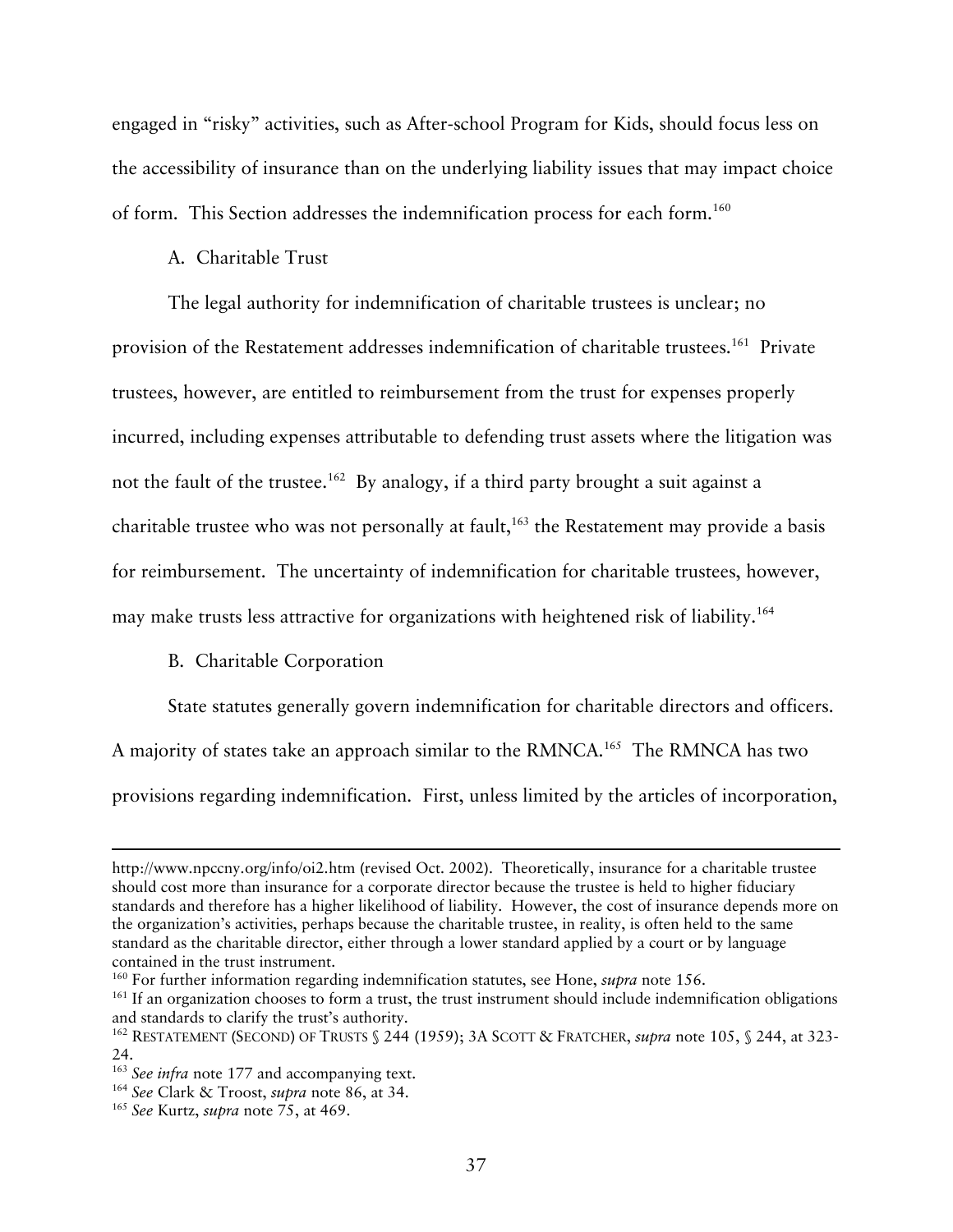a charitable corporation must indemnify a director for the reasonable expenses actually incurred by that director in the wholly successful, on the merits or otherwise, defense of any proceeding to which she is a party because of her role as a director.<sup>166</sup> The RMNCA requires the mandatory indemnification of officers to the same extent as directors, unless limited by the articles of incorporation.<sup>167</sup>

Second, a charitable corporation may indemnify a director or officer for liability incurred in his official capacity if he (1) acted in good faith; (2) reasonably believed his conduct was in the best interests of the corporation; or (3) had no reason to believe that his conduct was unlawful.<sup>168</sup> However, a corporation may not indemnify a director or officer held liable in a suit brought by or on behalf of the corporation or a director or officer held to have obtained improper personal benefit in his official capacity.169 The charter or bylaws usually describe this discretionary indemnification.<sup>170</sup>

<sup>&</sup>lt;sup>166</sup> See REV. MODEL NONPROFIT CORP. ACT § 8.52 (1987). The RMNCA does not limit mandatory indemnification to directors who are successful on the merits; therefore, the Act requires indemnification even if the director's defense is based on technical grounds such as statute of limitations. The mandatory indemnification provision applies to suits by the charitable corporation or its members, third-party claims, and suits brought by the Attorney-General. Some states, such as California, require that the director succeed on the merits before mandating indemnification. *E.g.*, CAL. CORP. CODE § 9246(d) (Deering 2002). However, California and other states offer more protection for directors than the RMNCA by requiring indemnification for directors who are partially successful in defending against suit. *Id.*; DEL. CODE ANN. tit.

<sup>8, § 145(</sup>c) (2002).<br><sup>167</sup> Rev. Model Nonprofit Corp. Act § 8.56.<br><sup>168</sup> *Id.* §§ 8.51, 8.56.<br><sup>169</sup> *Id.* 

<sup>170</sup> *See* Kurtz, *supra* note 75, at 471. The RMNCA provides criteria for authorizing discretionary indemnification and for obtaining a court order to require the corporation to pay indemnification. REV. MODEL NONPROFIT CORP. ACT §§ 8.54, 8.55. Under the RMNCA, a charitable corporation may also advance expenses for litigation to a director or officer as long as certain conditions are met. The director or officer must provide the corporation with an affirmative statement that he or she has met the standard of conduct required for indemnification, he or she must enter into a written obligation to repay the organization if it is found that he or she did not meet that standard of conduct, and a determination must be made by those authorized to make such determination that the facts then known them do not preclude indemnification. *Id.* § 8.53.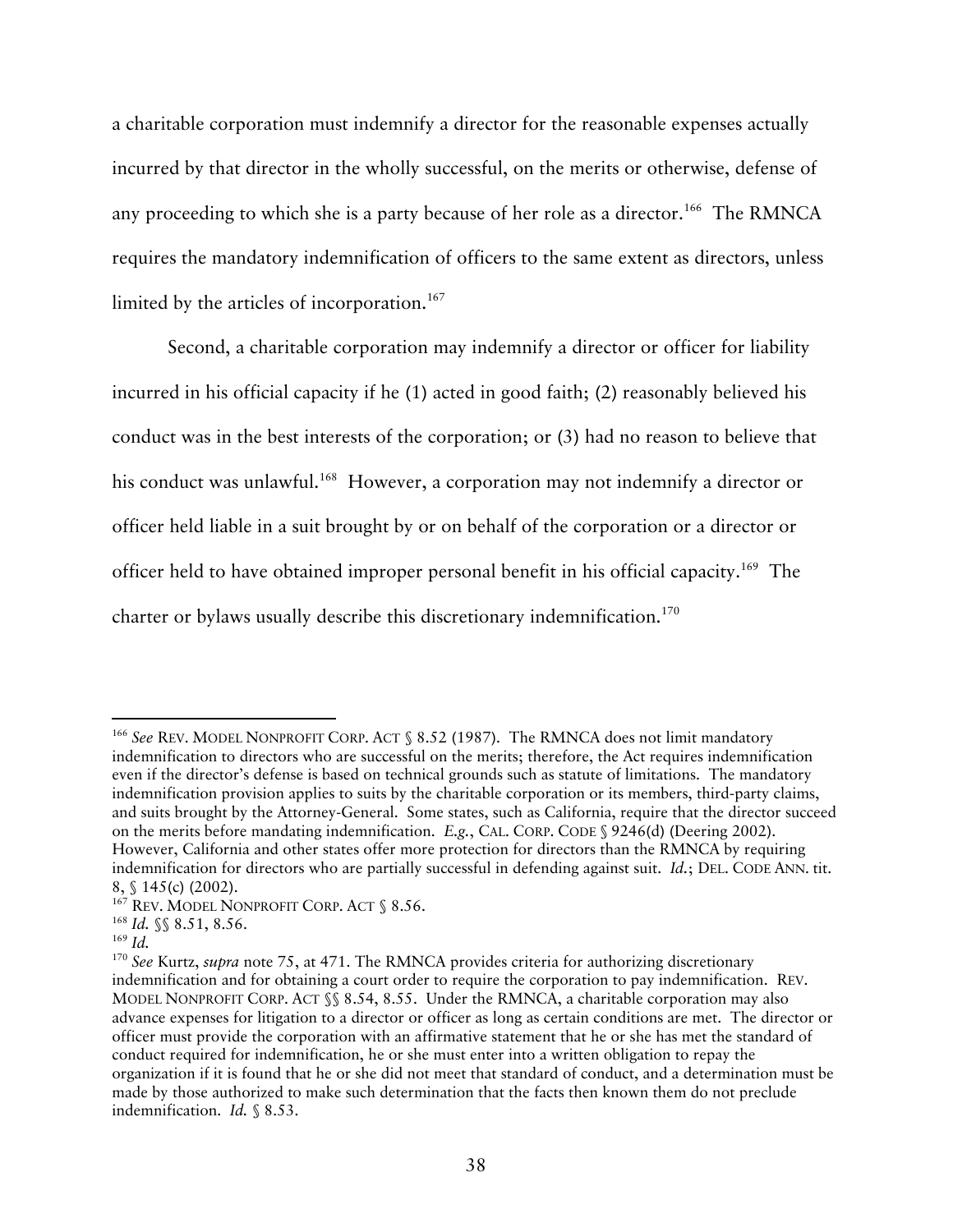States generally set clear guidelines for mandatory and discretionary

indemnification for governing members of a charitable corporation. The certainty of this indemnification structure may make the corporate form more attractive for organizations, such as Services for the Homeless, which may be particularly vulnerable to claims because of the nature of the services they provide.

C. Charitable Unincorporated Association

The Uniform Act does not address indemnification; the principles of agency law determine to what extent a charitable unincorporated association may indemnify its governing members.<sup>171</sup> If the association is a legal entity under state law, then it may be considered the principal on whose behalf the member, as agent, acts, and accordingly the member may be entitled to some form of indemnification from the association. The Restatement (Second) of Agency states that a principal has a duty to indemnify an agent to the extent that there is an indemnification agreement between the principal and the agent. Absent an agreement, the principal has a duty to indemnify the agent only where the agent makes a payment authorized by the principal and necessary in executing the principal's affairs, or where the agent suffers a loss that in fairness the principal should bear.<sup>172</sup> The latter category may include, for example, reimbursement for expenses incurred in defense of claims brought by third parties for the member's acts on behalf of the association.

If the charitable unincorporated association is not a legal entity under state law, the legal authority for indemnification is unclear because it is unlikely that the principles of

 <sup>171</sup> Lizabeth A. Moody, Nonprofit Organizations: Organizational Form and Structure 17-18 (1989), *at* http://www.law.nyu.edu/ncpl/library/publications/Conf1989MoodyPaper.pdf. 172 RESTATEMENT (SECOND) OF AGENCY § 438 (1957).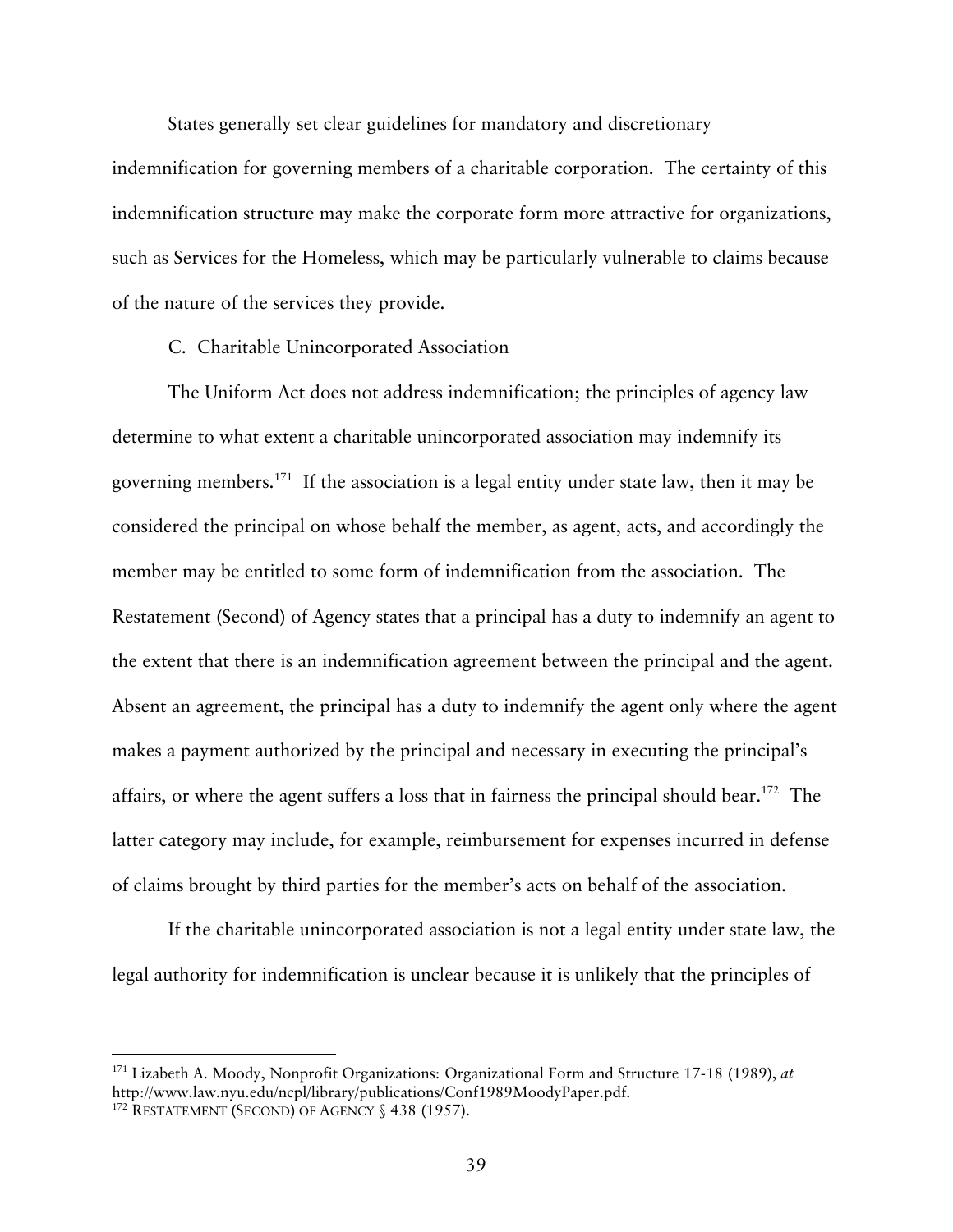agency apply. Because, as noted with respect to organizational liability, members are considered co-principals, they probably cannot be agents of each other or indemnify each other for the acts each has taken on behalf of the association.<sup>173</sup> Thus, an organization that wishes to indemnify its governing members should not form a charitable unincorporated association in a state that does not recognize those associations as legal entities.

## **IX. Organizational Liability**

In addition to personal liability for managers or members, organizations must also consider the organization's liability for the acts of its agents. If state law recognizes an organization as a separate entity, the assets of that entity may be subject to liability for the acts of governing members or agents. By entering into contracts or engaging in tortious conduct, agents expose the organization to potential liability.

Historically, the common-law doctrine of charitable immunity shielded nonprofit organizations from tort liability.174 In the 1940s and 1950s, however, states began to

<sup>&</sup>lt;sup>173</sup> *See infra* notes 189-90 and accompanying text.<br><sup>174</sup> Developments, *supra* note 75, at 1677-80; Note, *The Quality of Mercy: "Charitable Torts" and Their Continuing Immunity*, 100 HARV. L. REV. 1382, 1383-84 (1987). Relying on an English case that had been overruled, the Supreme Judicial Court of Massachusetts introduced the charitable immunity doctrine in the United States in 1876. McDonald v. Mass. Gen. Hosp., 120 Mass. 432 (1876) (citing Holliday v. St. Leonard's Parish, 142 Eng. Rep. 769, 774 (C.P. 1861), *overruled by* Foreman v. Canterbury Corp., 6 L.R.- Q.B. 214, 217-18 (Q.B. 1871)); *see also* Ronald M. Lipson, *Charitable Immunity: The Plague of Modern Tort Concepts*, 7 CLEV.-MARSHALL L. REV. 483, 484 (1958); Tremper, *supra* note 139, at 410. Despite the questionable precedent and subsequent disagreement over the justification for charitable immunity, *see* Gable v. Salvation Army, 100 P.2d 244, 245-48 (1940), most states accepted the doctrine during the early Twentieth Century, Bradley C. Canon & Dean Jaros, *The Impact of Changes in Judicial Doctrine: The Abrogation of Charitable Immunity*, 13 LAW & SOC'Y REV. 969, 971 (1979); Tremper, *supra* note 139, at 410. By 1938, forty states had adopted the charitable immunity doctrine. Canon & Jaros, at 971.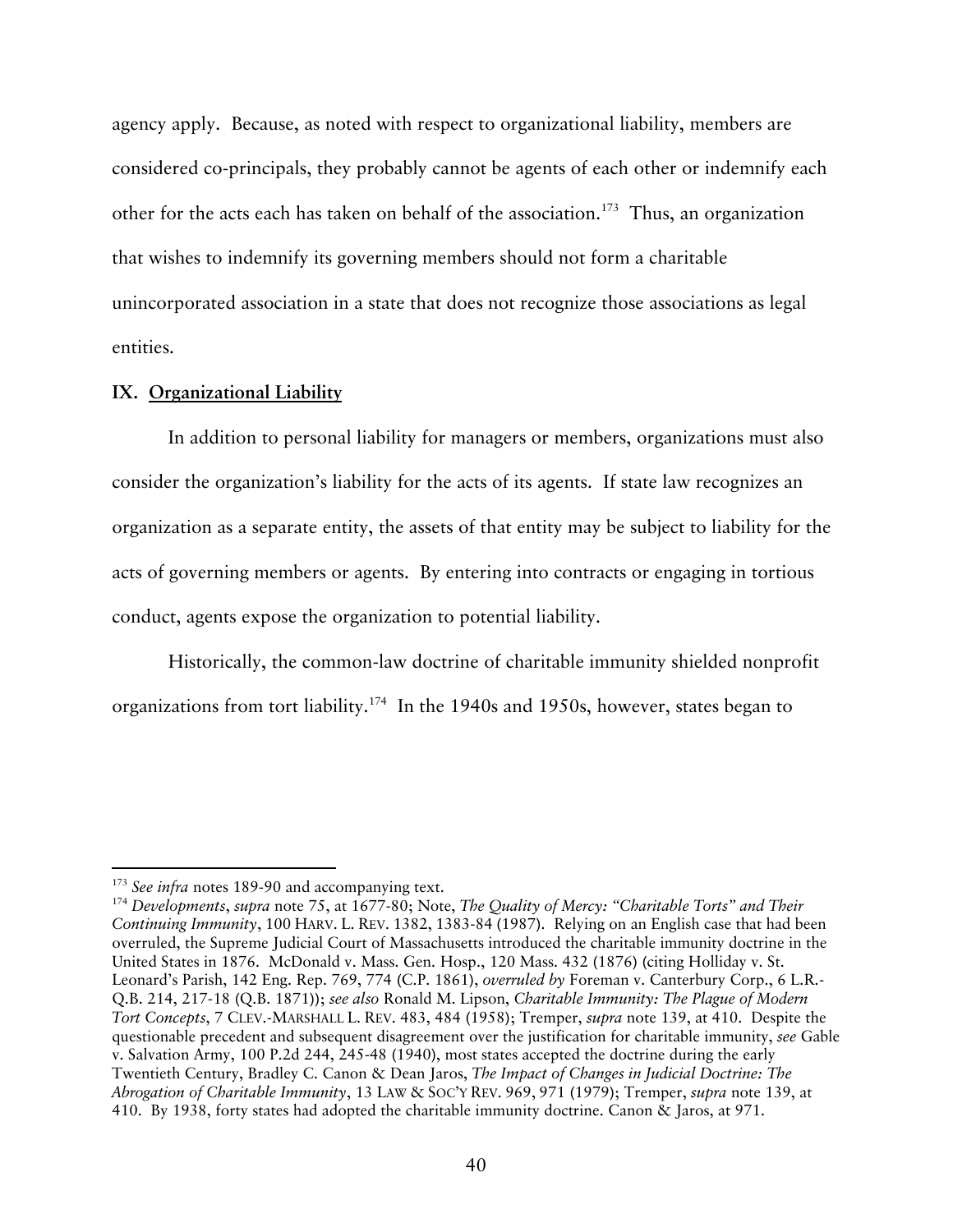abolish the doctrine of charitable immunity.175 By 1985, nearly every state—by statute or case law—had eliminated or significantly limited the doctrine.176

States have differed in deciding where to strike the balance between limiting the liability of charitable organizations<sup>177</sup> and ensuring that victims are compensated and that charities are deterred from engaging in risky behavior. States continue to offer many protections to charitable organizations, and a trend toward granting charities a degree of immunity from suit has returned. Because the statutory immunity offered to charitable organizations varies from state to state, $178$  organizations must carefully assess how choice

In Arkansas, charities have full immunity. *See* Williams v. Jefferson Hosp. Ass'n, 442 S.W.2d 243, 244-45 (Ark. 1969); Helton v. Sisters of Mercy of St. Joseph's Hosp., 351 S.W.2d 129, 131 (Ark. 1961). The New Jersey legislature and the Alabama and Virginia courts do not allow charities to be sued by the beneficiaries of their activities. N.J. STAT. ANN. § 2A:53A-7 (West 2002); Autry v. Roebuck Park Baptist Church, 229 So. 2d 469, 473-74 (Ala. 1969) (holding that a church is not liable to its members), *holding limited by Ex parte* Wooten, 681 So. 2d 149, 150 (Ala. 1996) (refusing to extend *Autry* to hospitals); Radosevic v. Va. Intermont Coll., 633 F. Supp. 1084, 1086-87 (W.D. Va. 1986). In Wyoming, charitable organizations that provide free services retain full immunity. Lutheran Hosps. & Homes Soc'y v. Yepsen, 469 P.2d 409, 411-12 (Wyo. 1970). Maine grants full immunity to charitable organizations that are funded by charitable donations, Thompson v. Mercy Hosp., 483 A.2d 706, 707 (Me. 1984), and Maryland grants full immunity to organizations that have their assets in trust and no liability insurance, James v. Prince George's County, 418 A.2d 1173, 1185 (Md. 1980). Both Maine and Maryland limit the liability of other charitable organizations to the amount of their liability insurance coverage. ME. REV. STAT. ANN. tit. 14, § 158 (West 2002); MD. CODE ANN., CTS. & JUD. PROC. § 5-406(c) (2002); Eliason v. Funk, 196 A.2d 887, 888 (Md. 1964); Wood v. Abell, 300 A.2d 665, 673 (Md. 1973). Georgia and Tennessee exempt the assets and property of charities from tort judgments. Harrell v. Louis Smith Mem'l Hosp., 397 S.E.2d 746, 749- 50 (Ga. Ct. App. 1990); Hammond Post No. 3, Am. Legion v. Willis, 165 S.W.2d 78, 80 (Tenn. 1942). In Colorado, trust funds are exempt from judgments, Michard v. Myron Stratton Home, 355 P.2d 1078, 1080- 81 (Colo. 1960), and organizations that provide free services have immunity, COLO. REV. STAT. § 13-21-116 (2002); Gilmore v. Concerned Parents of Pueblo, 28 P.3d 963, 964-65 (Colo. Ct. App. 2000). Legislatures in Massachusetts, New Hampshire, South Carolina, and Texas have capped the amount of recovery that is allowed against certain charities. MASS. GEN. LAWS ch. 231, § 85K (2002); N.H. REV. STAT. ANN. § 508:17(II) (2002); S.C. CODE ANN. § 33-56-180 (Law. Co-op 2002); TEX. CIV. PRAC. & REM. CODE ANN. § 84.005 (Vernon 2002). In Utah, charities are protected from suits arising out of a volunteer's criminal activity. UTAH CODE ANN. §§ 78-19-1 to -3 (2002).

<sup>&</sup>lt;sup>175</sup> *Developments*, *supra* note 75, at 1680 & nn.21-22 (describing the trend away from immunizing charitable organizations).

<sup>&</sup>lt;sup>176</sup> Id. at 1680 & n.22; *see also* CHARLES ROBERT TREMPER, RECONSIDERING LEGAL LIABILITY AND INSURANCE FOR NONPROFIT ORGANIZATIONS app. D, at 187-201 (1989).<br><sup>177</sup> Although some states protect a wider group of public-good organizations, this Article focuses on the

protection afforded to Section 501(c)(3) organizations.

<sup>178</sup> *Developments*, *supra* note 75, at 1682-84. At least fifteen jurisdictions offer some form of protection to charitable organizations through statutes or case law.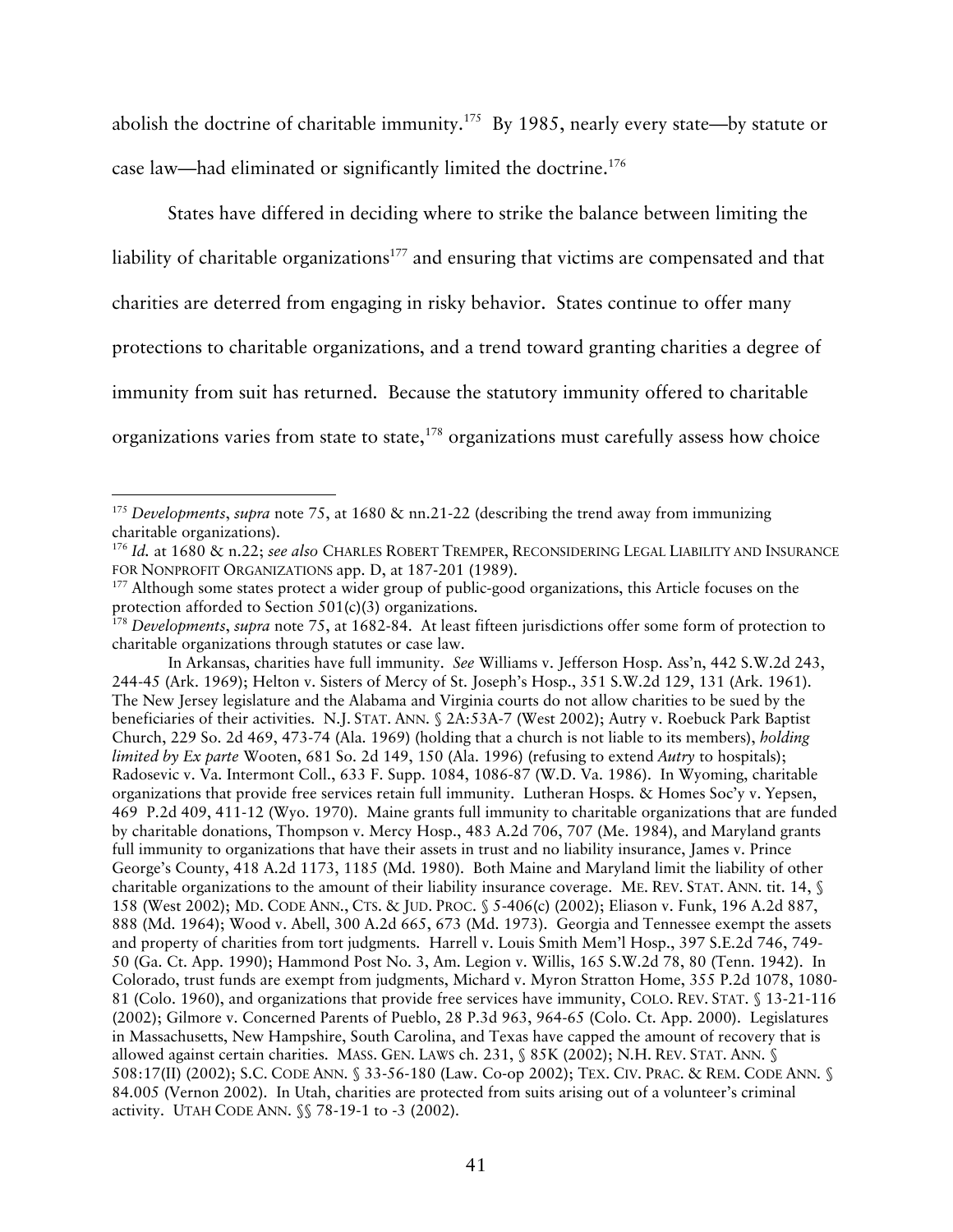of form under state law affects organizational liability for the contracts and torts of its agents. However, there is a question of how often charitable organizations actually are sued, which question may limit the impact organizational liability should have on choice of form.179

## A. Charitable Trusts

Because at common law a trust is not a separate legal entity from the trustees, third parties seeking to recover damages for breach of contract or tort do not sue the charitable trust. Instead, the claimants name the trustees. As explained with regard to management liability, trustees are personally liable for tortious conduct where the trustee is personally at fault<sup>180</sup> and for contracts, unless the contract expressly provides that the trustee shall not be liable.<sup>181</sup> If the trustee's assets are insufficient, then the claimant may seek to have the trust property applied in satisfaction of his or her claim.<sup>182</sup>

Although claimants normally must exhaust the assets of the trustee before reaching trust property, there are circumstances where the trust may be liable for the full amount of any judgment. With respect to contracts, if the contract expressly provides that the trustee is not personally liable, the third party is entitled to reach the trust property in a proceeding in equity upon breach of contract by the trustee.<sup>183</sup> In addition, although it is

 $179$  Some commentators argue that public sentiment results in leniency toward nonprofit organizations. A few studies suggest support for this position; however, those studies surveyed a small number of organizations and had many non-responses. Tremper, *supra* note 139, at 412-14; David W. Barrett, Note, *A Call for More Lenient Director Liability Standards for Small, Charitable Nonprofit Corporations*, 71 IND. L.J.

<sup>967, 970-74 (1996).&</sup>lt;br><sup>180</sup> RESTATEMENT (SECOND) OF TRUSTS § 402(1) (1959); supra notes 117-18 and accompanying text.<br><sup>181</sup> RESTATEMENT (SECOND) OF TRUSTS §§ 403, 262, 263; *supra* notes 113-16 and accompanying text.

Accordingly, contracts almost always expressly provide that the trustee shall not be held personally liable.<br><sup>182</sup> RESTATEMENT (SECOND) OF TRUSTS §§ 402(2), 403.<br><sup>183</sup> *Id.* § 271.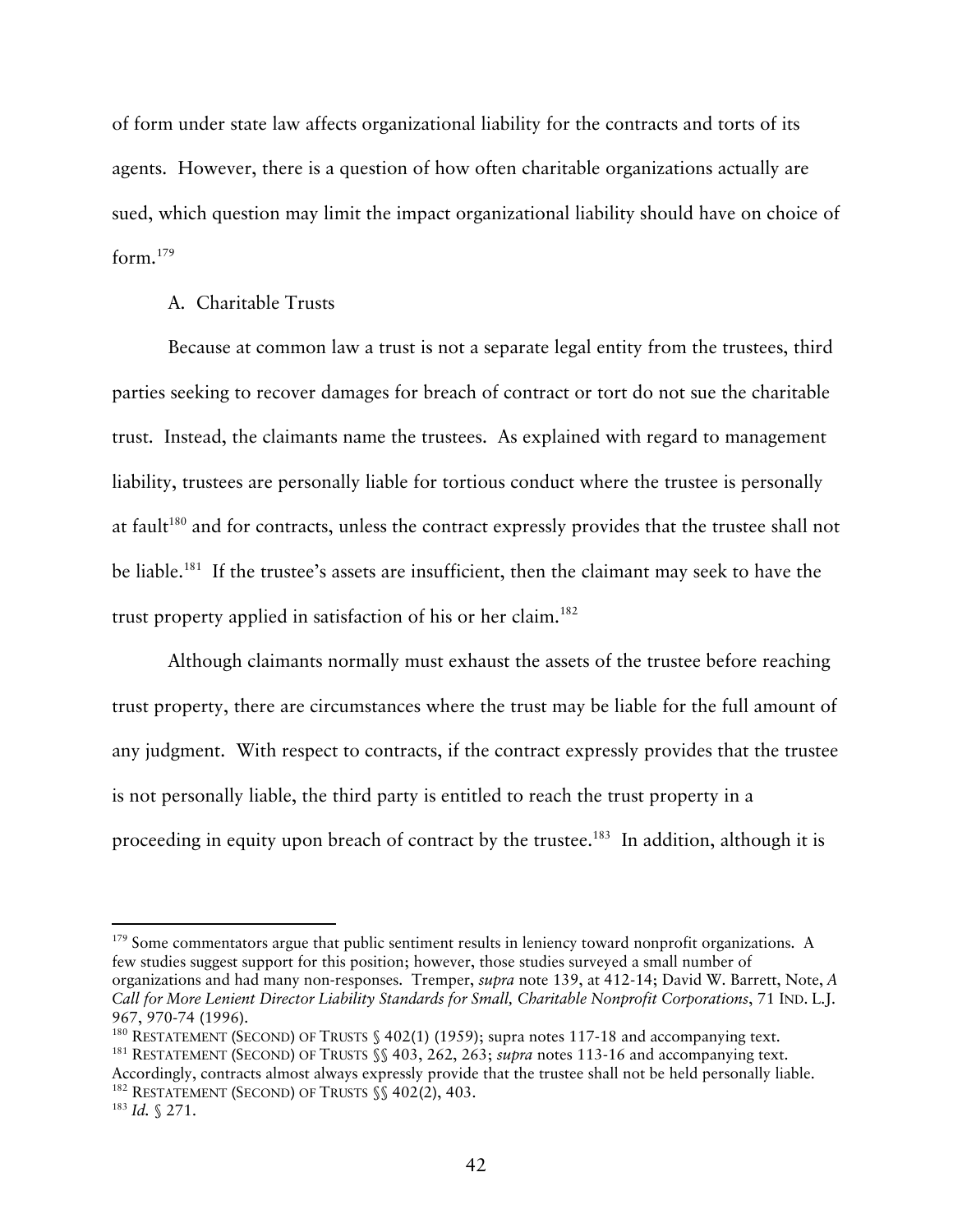unlikely that a contracting third party could maintain a legal suit directly against a charitable trust, the trust assets may be subject to full liability if the trust instrument provides that a trustee is entitled to reimbursement from the trust for any liability to third parties based on actions taken on behalf of the trust. With respect to torts, if no trustee is personally liable because none of the trustees are personally at fault for the tortious conduct, the claimant may attempt to sue the trust itself. It is questionable whether the tort victim can sue the charitable trust directly when none of the trustees are at fault.<sup>184</sup>

Although the trust's immunity from suit may seem to be a positive feature, the corresponding personal liability for trustees may make it difficult for charitable trusts to attract qualified individuals to serve in governing positions. As explained with respect to management liability, however, an organization can modify the common-law rules by carefully drafting the trust instrument to provide indemnification to any trustee held liable in his or her capacity as a trustee. Accordingly, organizations must balance the need to protect the trust from potential liability against the trust's need for qualified trustees.

## B. Charitable Corporations

In contrast, as a separate legal entity, a charitable corporation may be sued in its own name. The organizational liability of charitable corporations is based on agency law and the theory of respondeat superior.<sup>185</sup> Corporations are liable for the conduct of others if (i) there is an agency relationship; and (ii) the agent was acting within the scope of his or her employment.<sup>186</sup>

<sup>&</sup>lt;sup>184</sup> *Id.* § 402 cmt. b; 4A SCOTT & FRATCHER, *supra* note 105, § 402.2, at 659-60.<br><sup>185</sup> Jeffrey D. Kahn, Comment, *Organizations' Liability for Torts of Volunteers*, 133 U. PA. L. REV. 1433, 1438 (1985).

<sup>&</sup>lt;sup>186</sup> RESTATEMENT (SECOND) OF AGENCY § 219 (1957).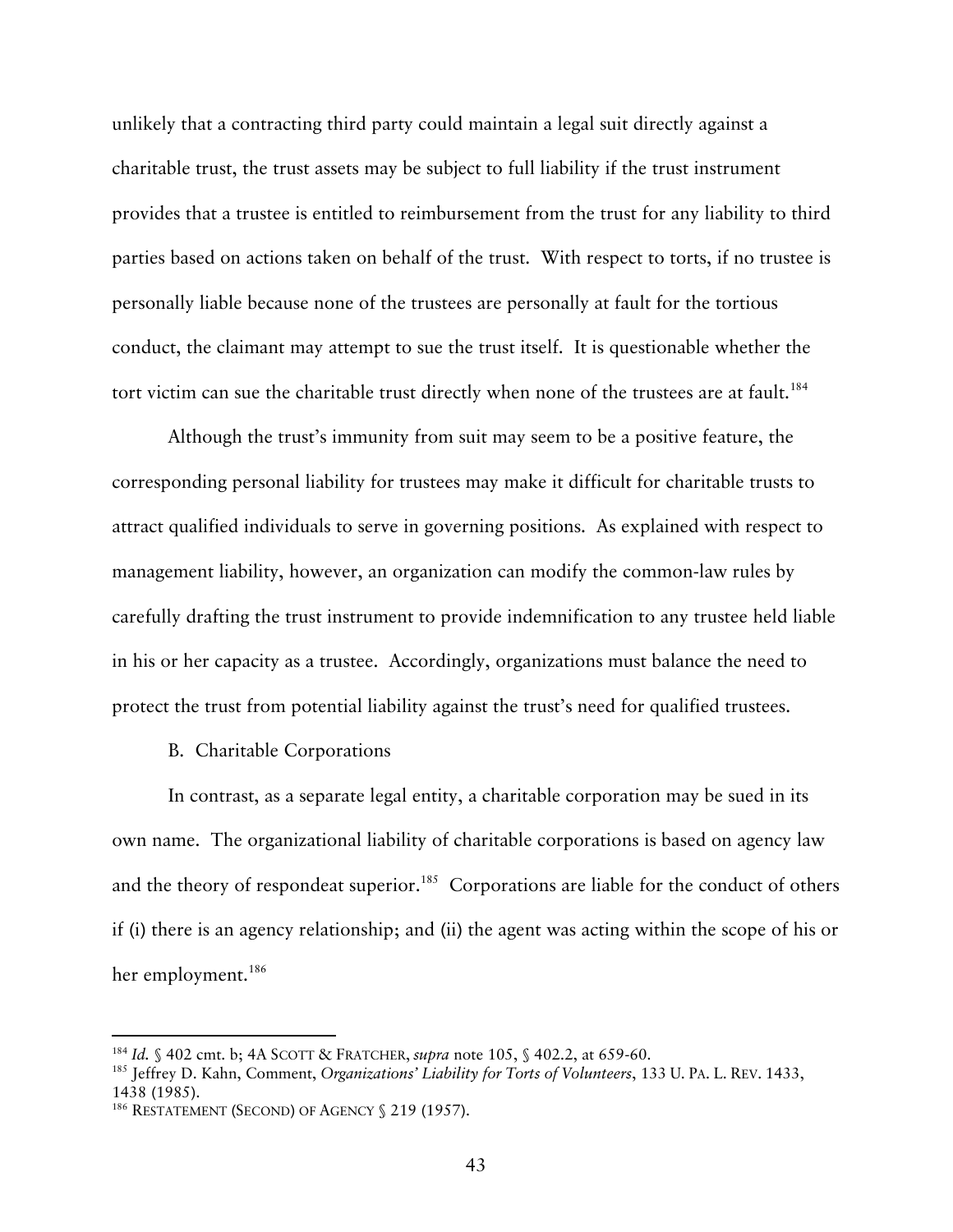In the case of charitable organizations, the actor is often a volunteer. Although there is some debate as to whether volunteers for charitable organizations are agents for the purpose of applying the doctrine of respondeat superior, most courts have held that an agency relationship exists.<sup>187</sup> Furthermore, courts have held that an agent acts within the scope of his or her employment when others would perceive the agent as acting on behalf of the charitable corporation or when corporate authorities instruct the agent to perform such tasks.<sup>188</sup>

## C. Charitable Unincorporated Associations

The crucial factor in determining organizational liability for a charitable unincorporated association is whether it is considered an entity separate from its members and capable of being sued.<sup>189</sup> In common-law states, an unincorporated association is not a legal entity, and third parties with claims against the association must name the relevant governing members as defendants.<sup>190</sup> Thus, as explained with regard to management liability, directors and members of charitable unincorporated associations can be held personally liable for the actions of other members or volunteers of the association.<sup>191</sup> Furthermore, because a charitable unincorporated association is not a legal entity under the common law, the imputed negligence doctrine bars a member of the association from

<sup>&</sup>lt;sup>187</sup> E.g., Crossett Health Ctr. v. Croswell, 256 S.W.2d 548, 550-51 (Ark. 1953); Trinity Lutheran Church, Inc. v. Miller, 451 N.E.2d 1099, 1102 (Ind. Ct. App. 1983). *But see* Peden v. Furman Univ., 151 S.E. 907, 911 (S.C. 1930). The Restatement (Second) of Agency states that a volunteer may be an agent. RESTATEMENT (SECOND) OF AGENCY § 225 ("One who volunteers services without an agreement for or

expectation of reward may be a servant of the one accepting such services."). 188 *E.g.*, Baxter v. Morningside, Inc., 521 P.2d 946, 949 (Wash. Ct. App. 1974). For more information about imputing liability to a charitable corporation as a result of conduct by a volunteer, see Kahn, *supra*  note 185, at 1438-43.<br><sup>189</sup> See supra notes 11-29 and accompanying text.<br><sup>190</sup> Wesley A. Sturges, *Unincorporated Associations as Parties to Actions*, 33 YALE L.J. 383, 383 (1924).<br><sup>191</sup> Supra notes 132-33 and accompanying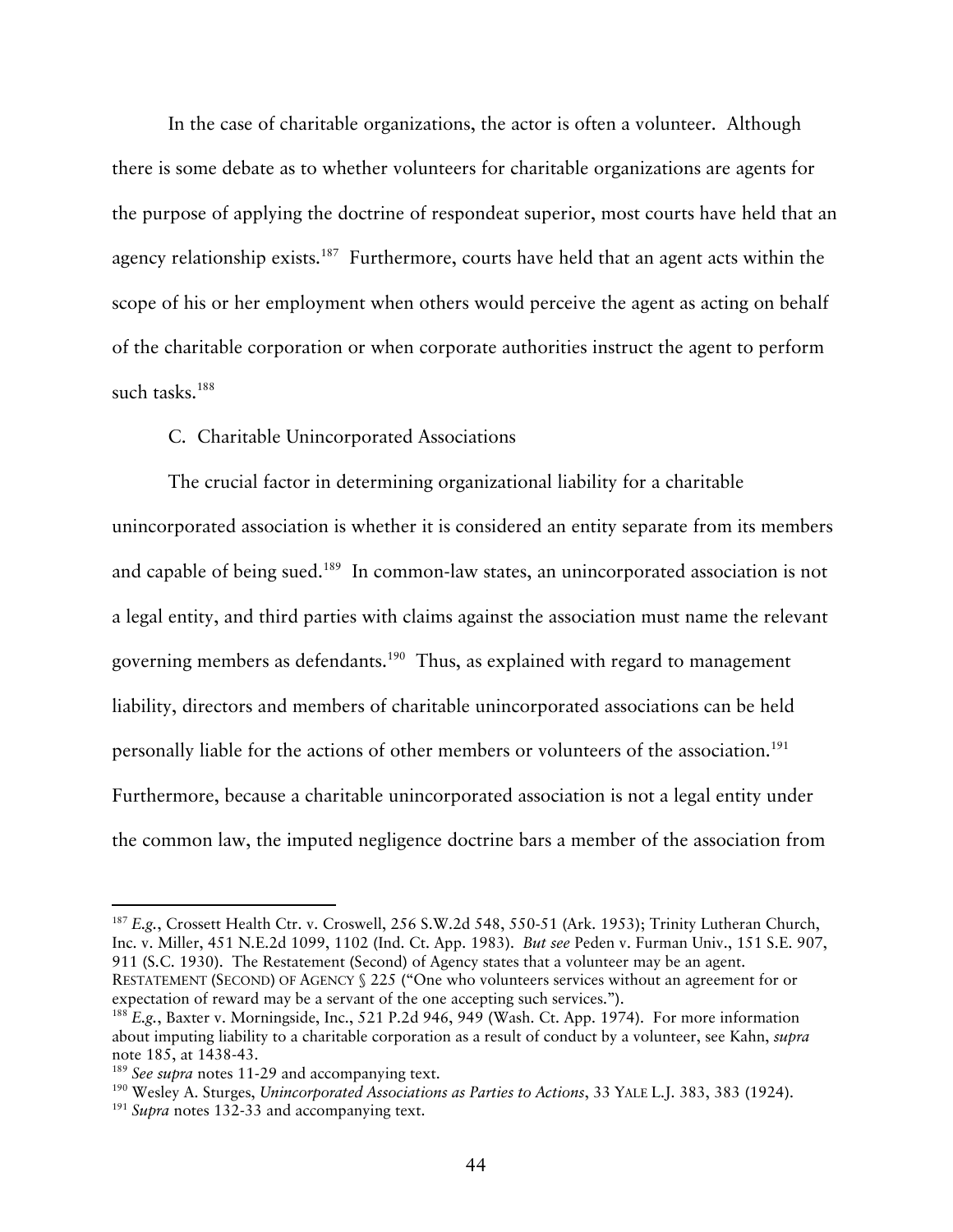suing the organization for tortious activity.<sup>192</sup> Because each member is a co-principal of the association, any suit by a member is considered a suit against himself.<sup>193</sup>

Although many common-law jurisdictions continue to hold that charitable unincorporated associations cannot sue or be sued by third parties or members,  $194$  some state courts have allowed unincorporated associations to be sued by third parties, and even members.<sup>195</sup> Therefore, it is possible that, in those states that have not adopted the Uniform Act, courts will allow the unincorporated association to be sued by either third parties or members of the association. To ensure that the entity can be sued and that members, directors, and officers will not be subject to personal liability, however, organizations in common-law states may wish to form charitable corporations.

In contrast to the common law, section 6 of the Uniform Act states that "[a] nonprofit association is a legal entity separate from its members for the purposes of determining and enforcing rights, duties, and liabilities in contract and tort."<sup>196</sup> By conferring legal status on associations, $197$  the Uniform Act places the charitable

<sup>&</sup>lt;sup>192</sup> Davis, *supra* note 132, at 106-07; *see also* Lewis, *supra* note 132, at 307.<br><sup>193</sup> *Id. See* Cullen, *supra* note 14, at 45; Lewis, *supra* note 132, at 307.

<sup>&</sup>lt;sup>195</sup> White v. Cox, 95 Cal. Rptr. 259, 261 (Ct. App. 1971) ("[W]e conclude that unincorporated associations are now entitled to general recognition as separate legal entities and that as a consequence a member of an unincorporated association may maintain a tort action against his association."); Crocker v. Barr, 409 S.E.2d 368, 372 (S.C. 1991) ("We hold that . . . an unincorporated association, regardless of its underlying purpose, is amendable to suit by its members for tortious acts."); Cox v. Thee Evergreen Church, 836 S.W.2d 167, 173 (Tex. 1992) (addressing association liability before the passage of the Texas Uniform Unincorporated Nonprofit Association Act, TEX. REV. CIV. STAT. ANN. art. 1396-70.01 (Vernon 2002)) ("We allow suits by and against unincorporated associations in their own name. We allow nonmembers to bring suits, including those for negligence, against unincorporated associations. We allow members to sue unincorporated associations for acts committed that are strictly adverse to the member's interests. . . . [A] member of an unincorporated charitable association is not precluded from bringing a negligence action against the association solely because of the individual's membership in the association." (citations omitted)).<br><sup>196</sup> UNIF. UNINCORPORATED NONPROFIT ASS'N ACT  $\S$  6(a) (1996).

 $197$  The Uniform Act also conversely grants a nonprofit association the right to assert a claim in its own name or on behalf of its members: if (1) one or more members of the nonprofit association have standing to assert a claim in their own right; (2) the interests that the nonprofit association seeks to protect are germane to its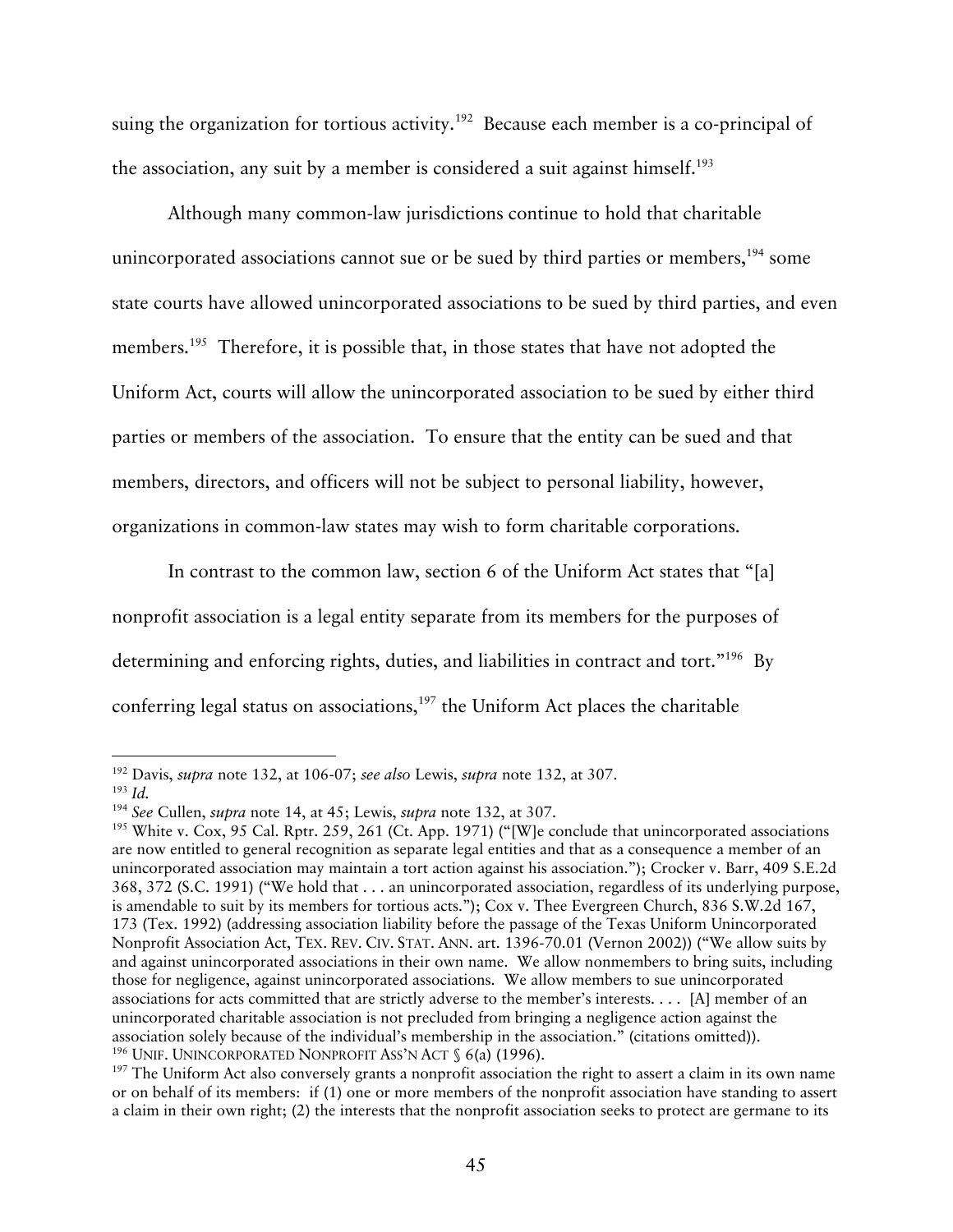unincorporated association on par with the charitable corporation.<sup>198</sup> Accordingly, organizational liability is based on respondeat superior, and an organization may be liable for the actionable conduct of its agents.<sup>199</sup> Therefore, in the states that have adopted the Uniform Act, concerns about organizational liability should not influence choice of form between the corporation and the unincorporated association.

#### **X. Modifications**

Throughout the life of a charity, governing members may, from time to time, wish to alter the administrative and procedural provisions of the organizational documents in order to better enforce the charity's purpose. In extreme cases, governing members may even seek to alter the purpose of the organization where, as the result of changed circumstances, the original charitable purpose becomes impossible, impracticable, or has already been accomplished.<sup>200</sup> The ability of governing members to modify organizational documents varies among the three charitable forms.

## A. Charitable Trusts

-

Two doctrines apply to changes sought by charitable trustees. The administrative deviation doctrine applies when the trustee seeks to alter the administrative or procedural terms of the trust, but not the original charitable purpose. 201 The doctrine of cy pres

purposes; and (3) neither the claim asserted nor the relief requested requires the participation of a member. *Id.* § 7(a), (b).

<sup>&</sup>lt;sup>198</sup> The prefatory note to the Idaho Uniform Unincorporated Nonprofit Association Act states that the Act is "needed for the informal nonprofit organizations that do not have legal advice and so may not consider whether to incorporate." IDAHO CODE § 53-701, prefatory note (Michie 2002).<br><sup>199</sup> Supra notes 185-188 and accompanying text.<br><sup>200</sup> FISHMAN & SCHWARZ, *supra* note 54, at 106-08. If a charitable organization substantially a

purpose, tax-exempt status can be affected. Organizations must be careful to ensure that their  $501(c)(3)$ status will not be affected by any change of purpose.<br><sup>201</sup> Chris Abbinante, Comment, *Protecting "Donor Intent" in Charitable Foundations: Wayward Trusteeship* 

*and the Barnes Foundation*, 145 U. PA. L. REV. 665, 683 (1997).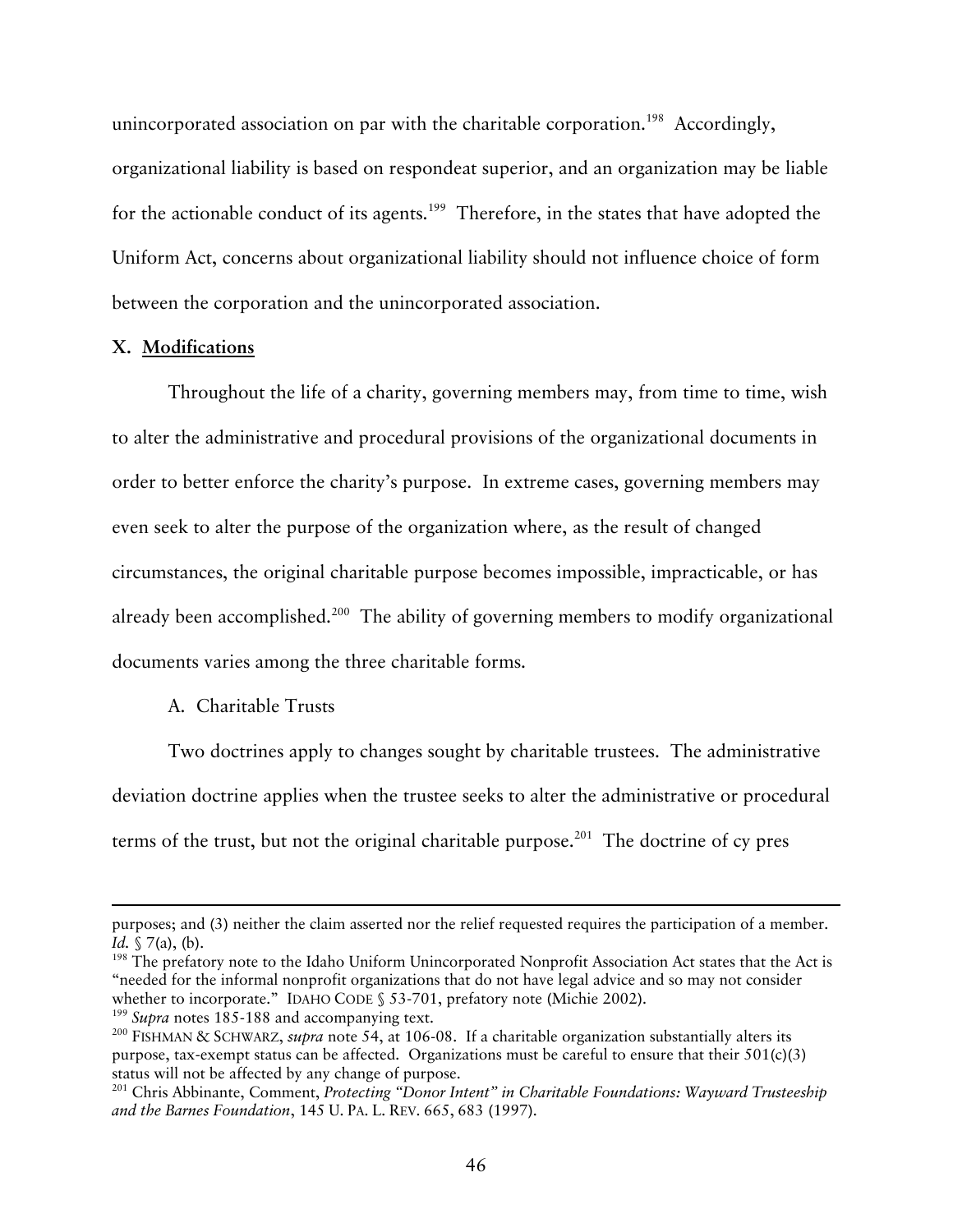applies when it becomes impossible or impracticable for the trustee to follow the trust's original charitable purpose and the trustee seeks to modify the trust to follow the trust's general charitable objective as closely as possible.<sup>202</sup> The distinction between administrative deviation and cy pres is not always clear. It is often difficult to determine whether a particular issue relates to the administration or the purpose of the trust because administrative and procedural restrictions are so closely intertwined with charitable purpose.203 Therefore, although this Article discusses the doctrines separately, organizations should be aware that charitable trustees may be able to justify the application of whichever doctrine is most likely to accommodate the desired changes.

#### 1. Changing Administrative Procedures and Trustees

Under the doctrine of administrative deviation, a court may modify, upon petition by the charitable trustee, requirements imposed on the charitable trust to ensure compliance with the original purpose, when compliance with the requirements is impossible or illegal or would greatly impair the general intent of the trust.<sup>204</sup> Some courts require near impossible conditions before applying the deviation doctrine, while most courts permit deviation when compliance with the trust requirements is still possible, but it is inefficient and cumbersome.<sup>205</sup> Using the deviation doctrine, courts have authorized an

 <sup>202</sup> Domenic P. Aiello & Tracy Adler Craig, *Cy Pres: Reformation of the Charitable Trust*, 81 MASS. L. REV. 110, 110 (1996); Abbinante, *supra* note 201, at 680-81.

<sup>203</sup> Abbinante, *supra* note 201, at 685-86; Roger G. Sisson, Comment, *Relaxing the Dead Hand's Grip:* 

<sup>&</sup>lt;sup>204</sup> RESTATEMENT (SECOND) OF TRUSTS § 381 (1959) ("The court will direct or permit the trustee of a charitable trust to deviate from a term of the trust if it appears to the court that compliance is impossible or illegal, or that owing to circumstances not known to the settlor and not anticipated by him compliance would defeat or substantially impair the accomplishment of the purposes of the trust.").<br><sup>205</sup> *E.g.*, Trustees of Dartmouth Coll. v. City of Quincy, 258 N.E.2d 745, 751, 753 (Mass. 1970) (applying

the deviation doctrine to alter the testator's will, which had established a school for the education of females born in the town of Quincy, because changed circumstances made the testator's conditions obstructive and inappropriate to the primary charitable object, even though compliance was not impossible); City of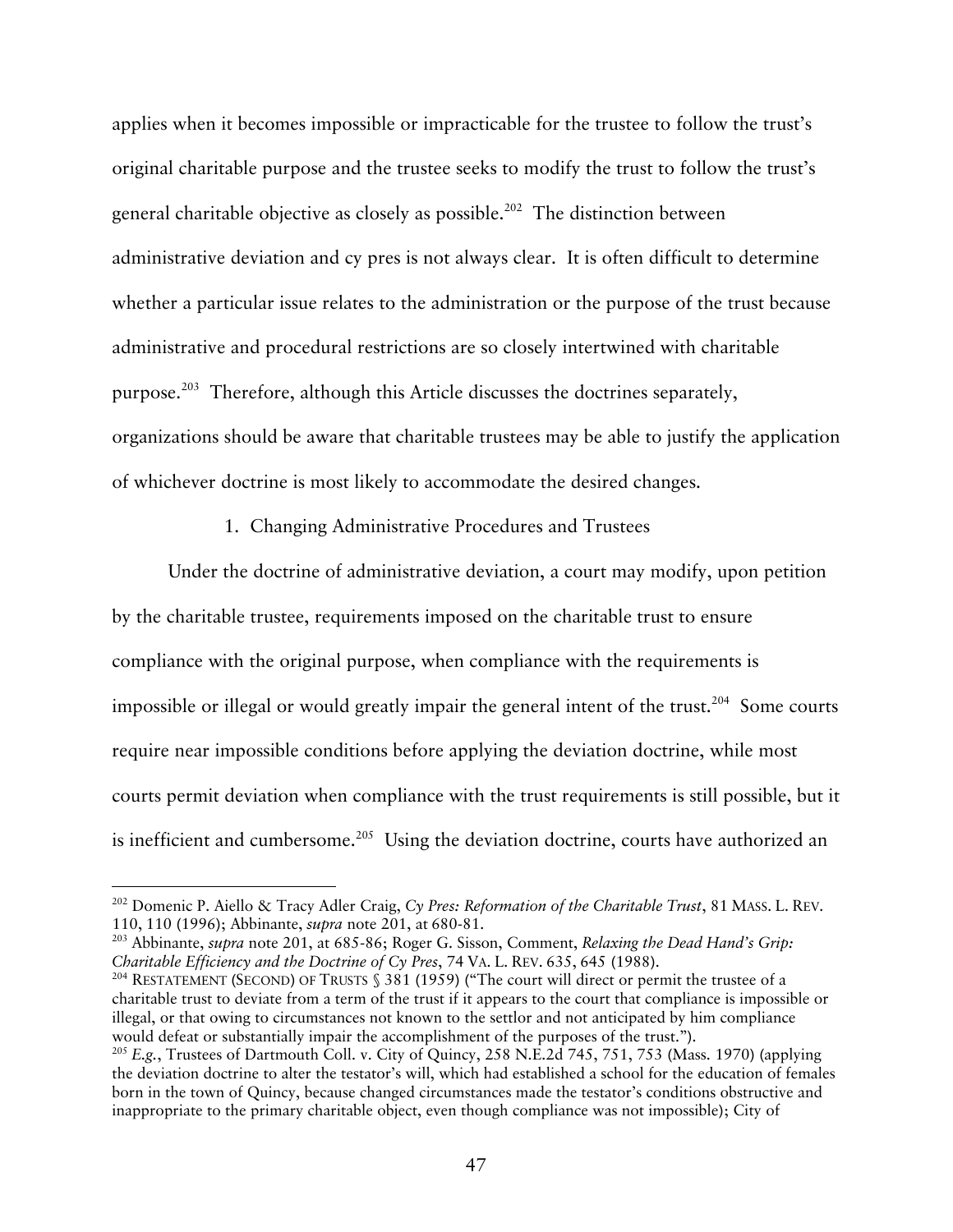increase in the number of trustees; $^{206}$  the sale or mortgaging of property, despite a restriction on sales or mortgages in the trust instrument;<sup>207</sup> the transfer of property to a new trustee;<sup>208</sup> and the elimination of racial or religious restrictions.<sup>209</sup> The deviation standards may burden trustees faced with changing circumstances in the governance of a trust.

Another burden on trust governance is that trusts may have difficulty changing trustees. A trustee may need court approval before resigning from her position and selecting a successor.<sup>210</sup> Governing members with the authority to resign can appoint successors who are better equipped to deal with changed circumstances and who can introduce new methods for achieving the charitable purpose.

Although it appears that the charitable trustee has little flexibility to make changes, this inflexibility may be eliminated by carefully drafting the trust instrument. The trust instrument can grant the trustee the authority to resign, appoint successors, and amend the trust instrument without court approval, thus reducing the real-world impact on choice of form of these potential burdens on trustees. $^{211}$ 

 $\overline{a}$ 

Worcester v. Dirs. of Worcester Free Public Library, 211 N.E.2d 356, 359 (Mass. 1965) (requiring either impossibility or impracticability, but refusing to apply the deviation doctrine because the court determined it was not impracticable to comply with the trust instrument); *see also* EDITH L. FISCH ET AL., CHARITIES AND CHARITABLE FOUNDATIONS § 547, at 407 (1974); Comm. on Charitable Trusts & Founds., *Cy Pres and Deviation: Current Trends in Application*, 8 REAL PROP. PROB. & TR. J. 391, 401-02 (1973) [hereinafter *Cy Pres*].<br><sup>206</sup> E.g., Reagh v. Hamilton, 78 P.2d 555, 558 (Wash. 1938).<br><sup>207</sup> E.g., Bond v. Town of Tarboro, 7 S.E.2d 617, 619-20 (N.C. 1940); Grace Church v. Ange, 77 S.E. 239,

<sup>240-41 (</sup>N.C. 1913). 208 *E.g.*, Gordon v. City of Baltimore, 267 A.2d 98, 109-11 (Md. 1970).

<sup>209</sup> *E.g.*, Bank of Del. v. Buckson, 255 A.2d 710, 717 (Del. Ch. 1969); Coffee v. William March Rice Univ., 408 S.W.2d 269, 285-87 (Tex. Civ. App. 1966) 210 Clark & Troost, *supra* note 86, at 33. 211 *Id.*; *see also* FISHMAN & SCHWARZ, *supra* note 54, at 70 n.13.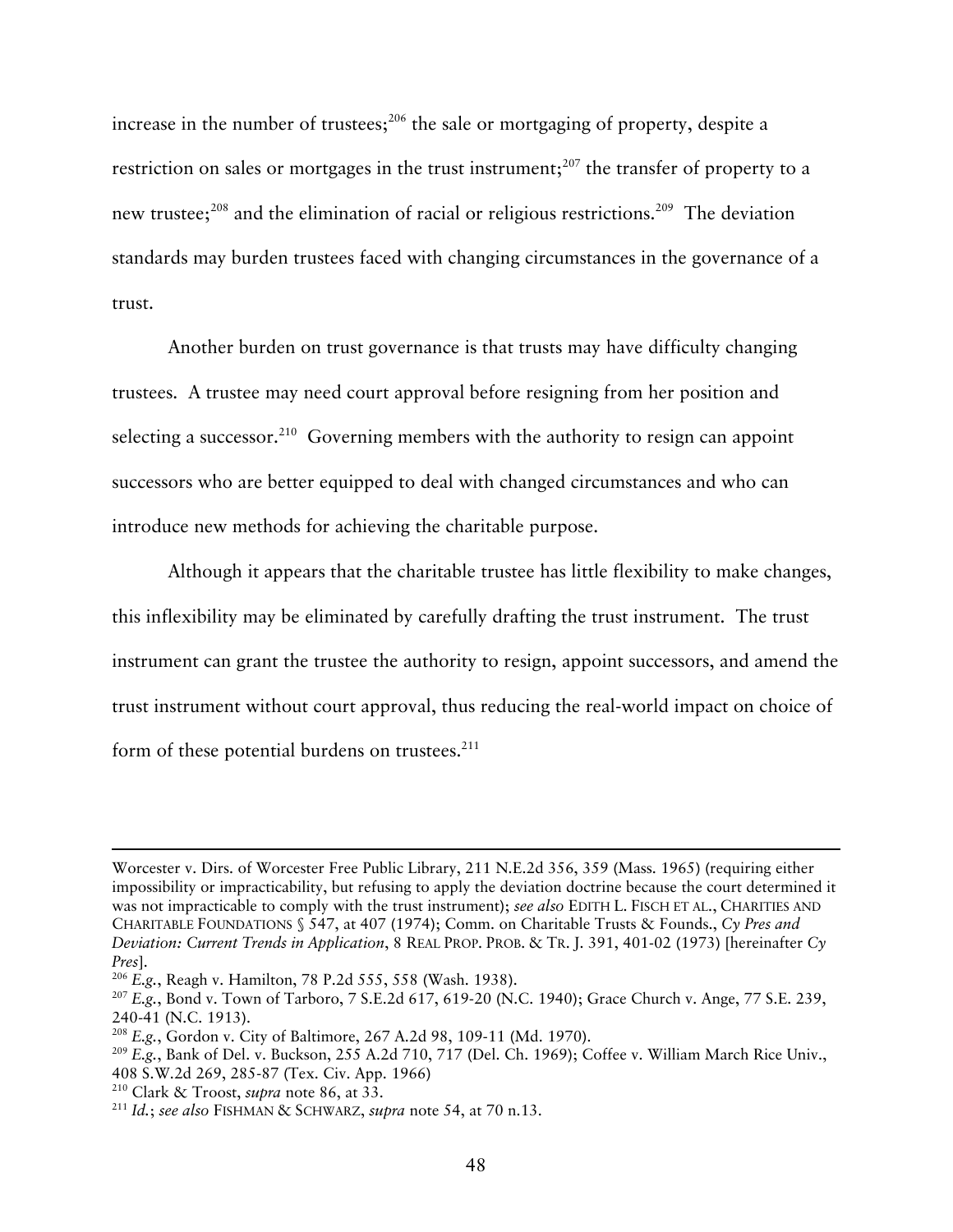## 2. Changing Charitable Purpose

Recognized in almost all states, cy pres is an equitable doctrine applied by courts to permit a trustee to change the trust's charitable purpose when its mission becomes impossible, impracticable, or illegal.<sup>212</sup> Before a court applies cy pres, the trustee must show (1) that the donor transferred property in trust for a particular charitable purpose; (2) that it is impossible, impracticable, or illegal to carry out the particular charitable purpose; and (3) that the donor manifested a general charitable intention, which is not limited to the frustrated specific purpose.<sup>213</sup> In applying cy pres, the court must follow the original purpose as nearly as possible when modifying the charitable purpose.<sup>214</sup>

The cy pres doctrine greatly hinders the trustee's ability to use the trust's charitable assets for a different charitable purpose when the original charitable purpose becomes difficult to achieve. If a trustee uses any trust property for a different charitable purpose without court authorization, the trustee may be subject to liability for breach of trust.<sup>215</sup> Before applying the doctrine, a court must determine that there is a high degree of

<sup>&</sup>lt;sup>212</sup> RESTATEMENT (SECOND) OF TRUSTS § 399 (1959) ("If property is given in trust to be applied to a particular charitable purpose, and it is or becomes impossible or impracticable or illegal to carry out the particular purpose, and if the settlor manifested a more general intention to devote the property to charitable purposes, the trust will not fail but the court will direct the application of the property to some charitable purpose which falls within the general charitable intention of the settlor."); FISHMAN & SCHWARZ, *supra* note 54, at 116.<br><sup>213</sup> EDITH L. FISCH, THE CY PRES DOCTRINE IN THE UNITED STATES, § 5.00, at 128 (1950); Alex M. Johnson,

Jr. & Ross D. Taylor, *Revolutionizing Judicial Interpretation of Charitable Trusts: Applying Relational Contracts and Dynamic Interpretation to Cy Pres and America's Cup Litigation*, 74 IOWA L. REV. 545, 561- 62 (1989); *Cy Pres*, *supra* note 205, at 391. It is usually difficult to identify a general charitable intent because the trust instrument rarely has instructions for how to apply the charitable assets if the trust fails. However, courts have found a general charitable intent despite clear evidence to the contrary, such as provisions instructing that the property be devoted to the specific charitable purpose "forever" or devoted to that purpose "and no other purpose." RESTATEMENT (SECOND) OF TRUSTS § 399 cmt. c; FISCH, *supra* note 205, § 575, at 438-42.<br><sup>214</sup> Abbinante, *supra* note 201, at 680.<br><sup>215</sup> RESTATEMENT (SECOND) OF TRUSTS § 399 cmt. e. The court may approve the trustee's use of trust

property and protect the trustee from liability for breach of trust, if the court would have directed a similar use of the assets under the cy pres doctrine. *Id*.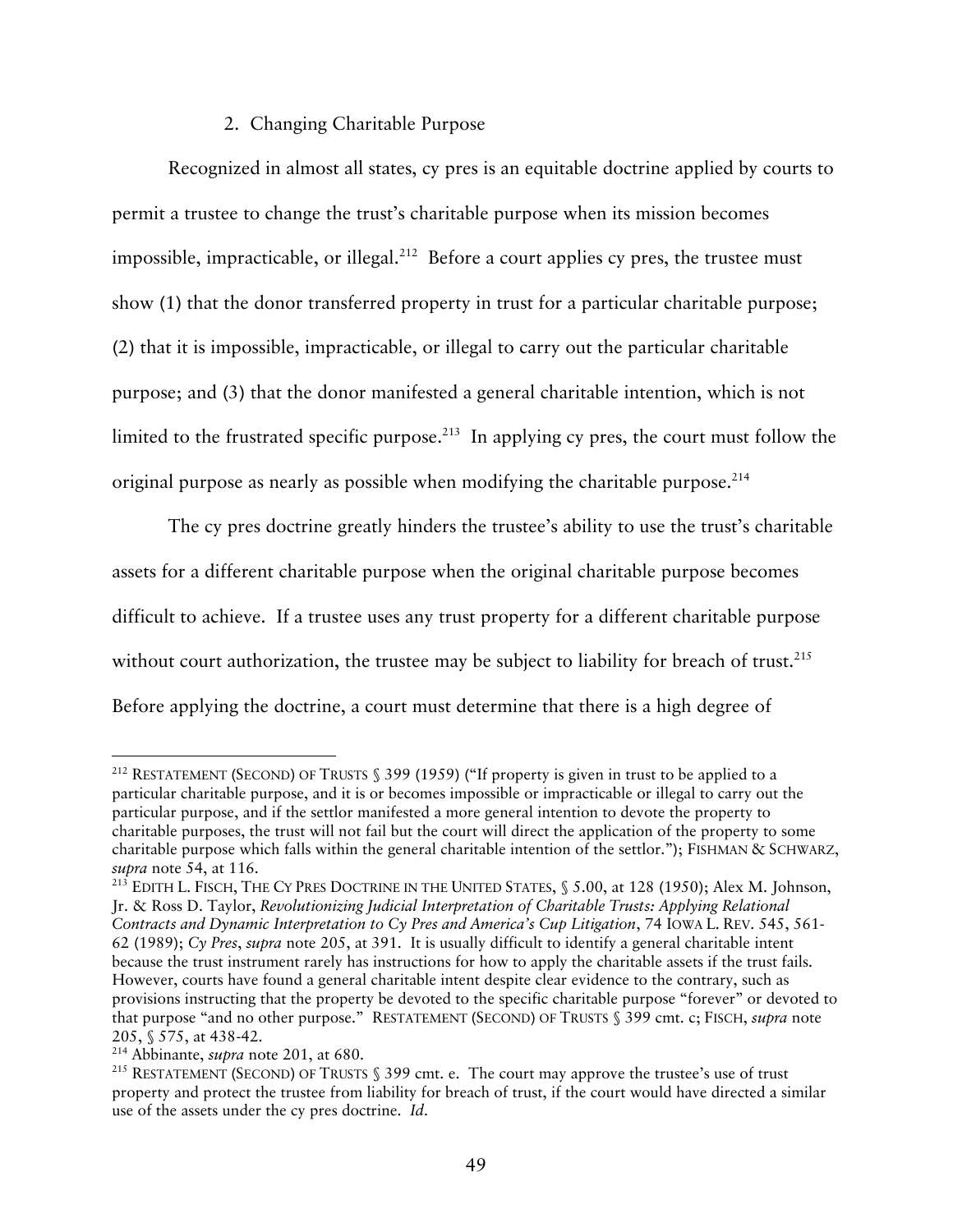frustration of the original charitable purpose, that the donor implicitly consented to a change in purpose consistent with her general charitable intent, and that the new charitable purpose is not significantly different.<sup>216</sup>

In light of the limitations imposed by the cy pres doctrine, founders that anticipate the need to change an organization's charitable purpose, such as Save the Wetlands, which recognizes that its purpose is accomplished once it purchases and saves the particular wetland, may not wish to form as a trust. However, founders can avoid some difficulties of the cy pres doctrine by drafting the trust instrument provisions regarding disposition or alternative use of charitable assets when the trust's original charitable purpose becomes impossible or inefficient to fulfill. These provisions would provide the trustee with more flexibility to address changed circumstances. Additionally, trustees could take calculated risks by using trust assets for a different charitable purpose without court approval, when the trustee thinks that the court would approve the change if the trustee made the proper application.217 Therefore, as with many other factors analyzed throughout the Article, theoretical problems with respect to the trust's ability to change organizational procedures or charitable purpose may be mitigated in practice by carefully drafting the trust instrument.

 <sup>216</sup> FISHMAN & SCHWARZ, *supra* note 54, at 106. Unlike the administrative deviation doctrine, courts have been reluctant to apply cy pres when use of the property for the original charitable purpose has become simply inefficient. *E.g.*, Town of Boscawen v. Acting Attorney Gen., 43 A.2d 780, 781 (N.H. 1945); *In re* Thorne's Will, 102 N.Y.S.2d 386, 388-90 (Sur. Ct. 1951); *see also In re* Estate of Buck, No. 23259 (Cal. Super. Ct. Aug. 15, 1986), *reprinted in* 21 U.S.F. L. REV. 691, 720 (1987). Moreover, organizations should be aware that the Attorney-General or any other person with an interest under the trust may make an application under the doctrine of cy pres. RESTATEMENT (SECOND) OF TRUSTS § 399 cmt. f. The court could then apply cy pres and frame another charitable purpose for the trust without the trustee's consent. *Id.* 217 FISCH, *supra* note 205, § 586, at 461-62. Trustees probably engage in this activity, despite the risk of liability for breach of trust, because a court can subsequently approve the transactions. *Supra* note 215.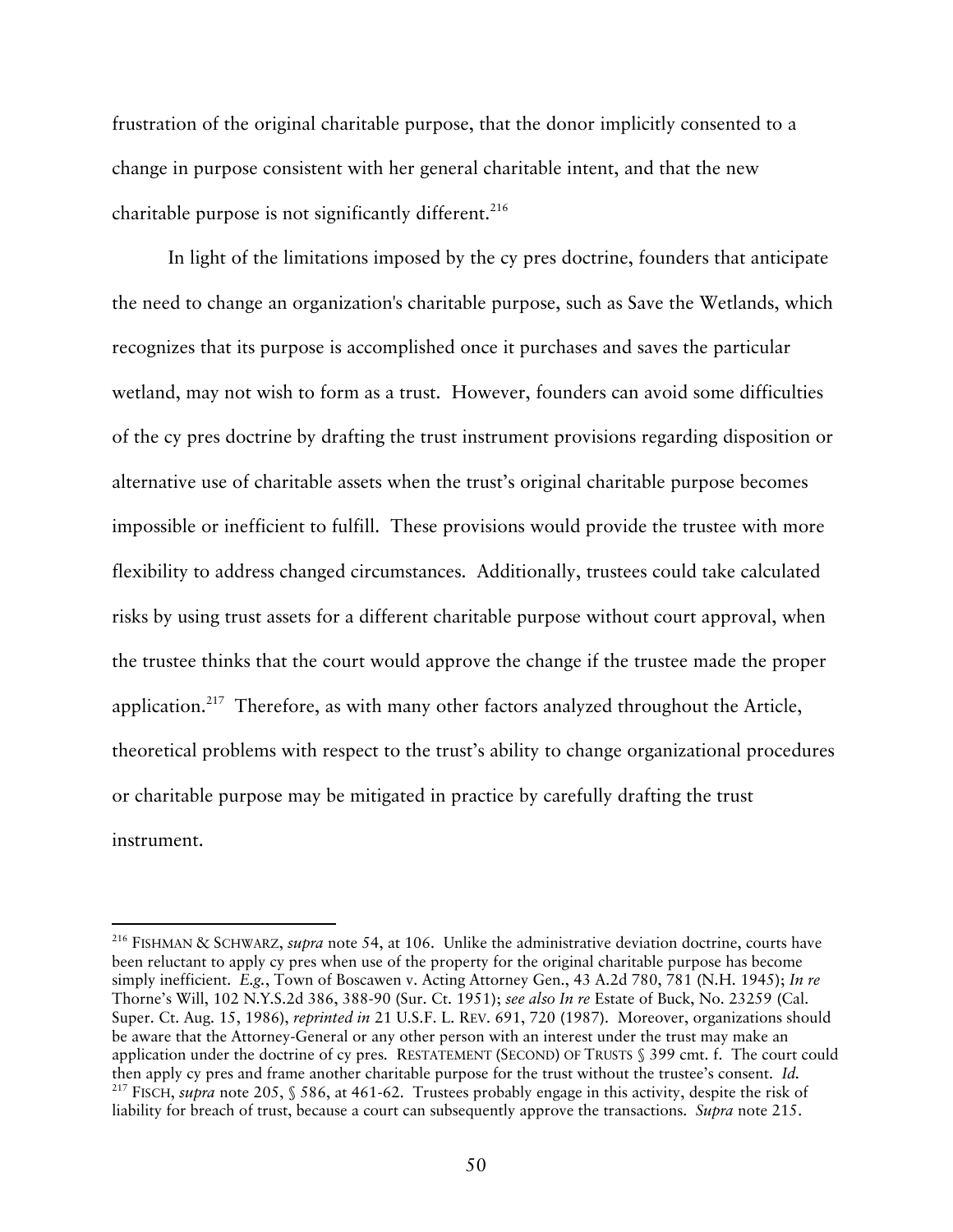## B. Charitable Corporations

Directors generally have a great deal of flexibility in the internal governance of the charitable corporation. While the articles of incorporation set out the organization's charitable purpose, the bylaws detail the corporation's administrative procedures, and it is often less complicated to amend the corporate bylaws than the articles of incorporation.

### 1. Changing Administrative Procedures and Directors

Most state statutes authorize a charitable corporation to amend its articles of incorporation.218 However, procedures for amending the articles of incorporation and the bylaws typically are laid out in the articles, and those procedures can give directors more or less flexibility to modify the organizational documents than provided by state law.<sup>219</sup> Modifications may include changing the number of directors or officers or changing the responsibilities and rights of directors or officers to grant the governing members greater ability to carry out the charitable purpose.

The amendment procedures are quite simple. The RMNCA requires that, unless the articles of incorporation provide otherwise, $220$  all directors must be notified of any meeting at which the board will vote on an amendment, and the amendment must be approved by a majority of directors.<sup>221</sup> Most states further require that the charitable corporation file articles of amendment with the proper state agencies. $^{222}$ 

 <sup>218</sup> *E.g.*, ALA. CODE § 10-3A-80 (2002); ALASKA STAT. § 10.20.171 (Michie 2002); ARIZ. REV. STAT. § 10- 11001 (2002).<br><sup>219</sup> FISHMAN & SCHWARZ, *supra* note 54, at 72-73.<br><sup>220</sup> For example, the articles of incorporation may require that a third party, other than the board, approve

in writing any amendments to the articles or bylaws. *E.g.*, REV. MODEL NONPROFIT CORP. ACT § 10.30

<sup>&</sup>lt;sup>221</sup> *Id.* §§ 10.02(b), 10.20.<br><sup>222</sup> *E.g.*, Ariz. Rev. Stat. § 10-11006 (2002); Colo. Rev. Stat. § 7-130-105 (2002); Mass Gen. Laws ch. 180, § 7 (2002).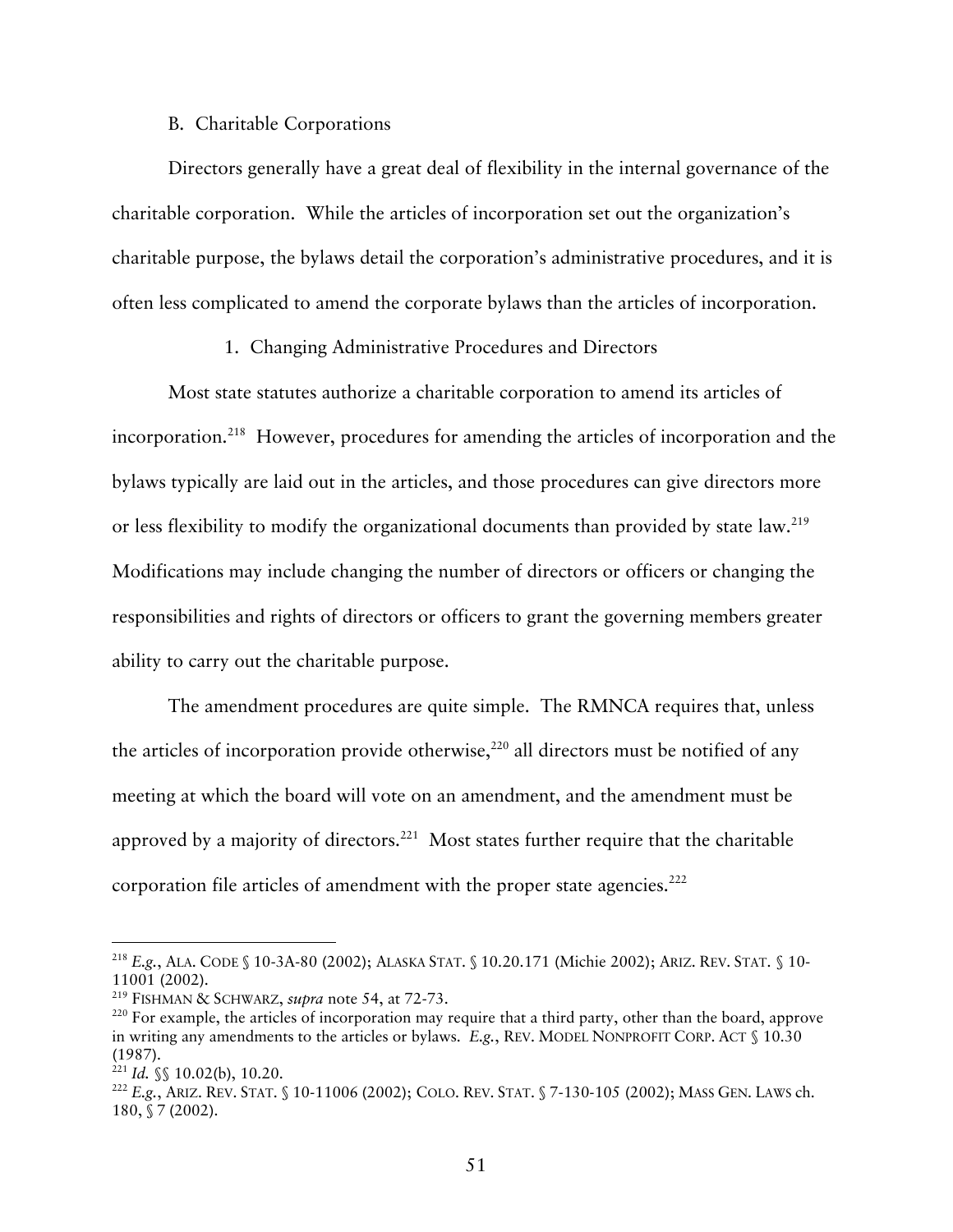The election of new directors or officers also serves as a vehicle for change because new governing members can create different approaches for fulfilling the charitable purpose, rather than amending the organizational documents.<sup>223</sup> A charitable corporation may hold elections following the resignation or death of a director or officer.

# 2. Changing Charitable Purpose

Through legislation or common law, some states mandate that directors do not have the authority to amend the articles of incorporation if the amendments change the corporation's charitable purpose.<sup>224</sup> In those jurisdictions, modifications that seek to effect a change in charitable purpose may be subject to the doctrine of quasi cy pres. Under quasi cy pres, courts apply similar criteria to charitable corporations as is applied to charitable trusts under the cy pres doctrine. The attorney-general and a court must review the proposed modification. As with the cy pres doctrine, the court ensures that the change preserves the general charitable intent of the founders and donors.<sup>225</sup>

Furthermore, the doctrine of cy pres may be applied to charitable corporations if desired changes affect certain donated assets. Many states view a charitable corporation as holding donated property in trust, and therefore those states apply trust doctrines to the charitable corporation with respect to the donated property.<sup>226</sup> As a consequence, the

<sup>&</sup>lt;sup>223</sup> Clark & Troost, *supra* note 86, at 33.<br><sup>224</sup> E.g., Alco Gravure, Inc. v. Knapp Found., 479 N.E.2d 752, 753 (N.Y. 1985) (holding that the power to amend the articles of incorporation is limited if the amendment would change the purpose for which the funds were given to the charitable corporation); *see also* N.Y. NOT-FOR-PROFIT CORP. LAW § 804 (McKinney 2002) **(**requiring a charitable corporation to obtain state supreme court approval, after notice to the Attorney-General, before it may amend its purposes or powers); Attorney Gen. v. Hahnemann Hosp., 494 N.E.2d 1011, 1021 (Mass. 1986) (explaining in dicta that directors must satisfy the equitable doctrines of cy pres or deviation for any amendment to the articles of organization that would authorize the use of charitable assets for a new purpose).<br><sup>225</sup> *See supra* notes 212-16 and accompanying text.<br><sup>226</sup> FISHMAN & SCHWARZ, *supra* note 54, at 120-21; 4A SCOTT & FRATCHER, *supra* note 105, § 348.1, at 23-

<sup>24;</sup> *see also* RESTATEMENT (SECOND) OF TRUSTS § 399 cmt. a. (stating that the doctrine of cy pres is "peculiar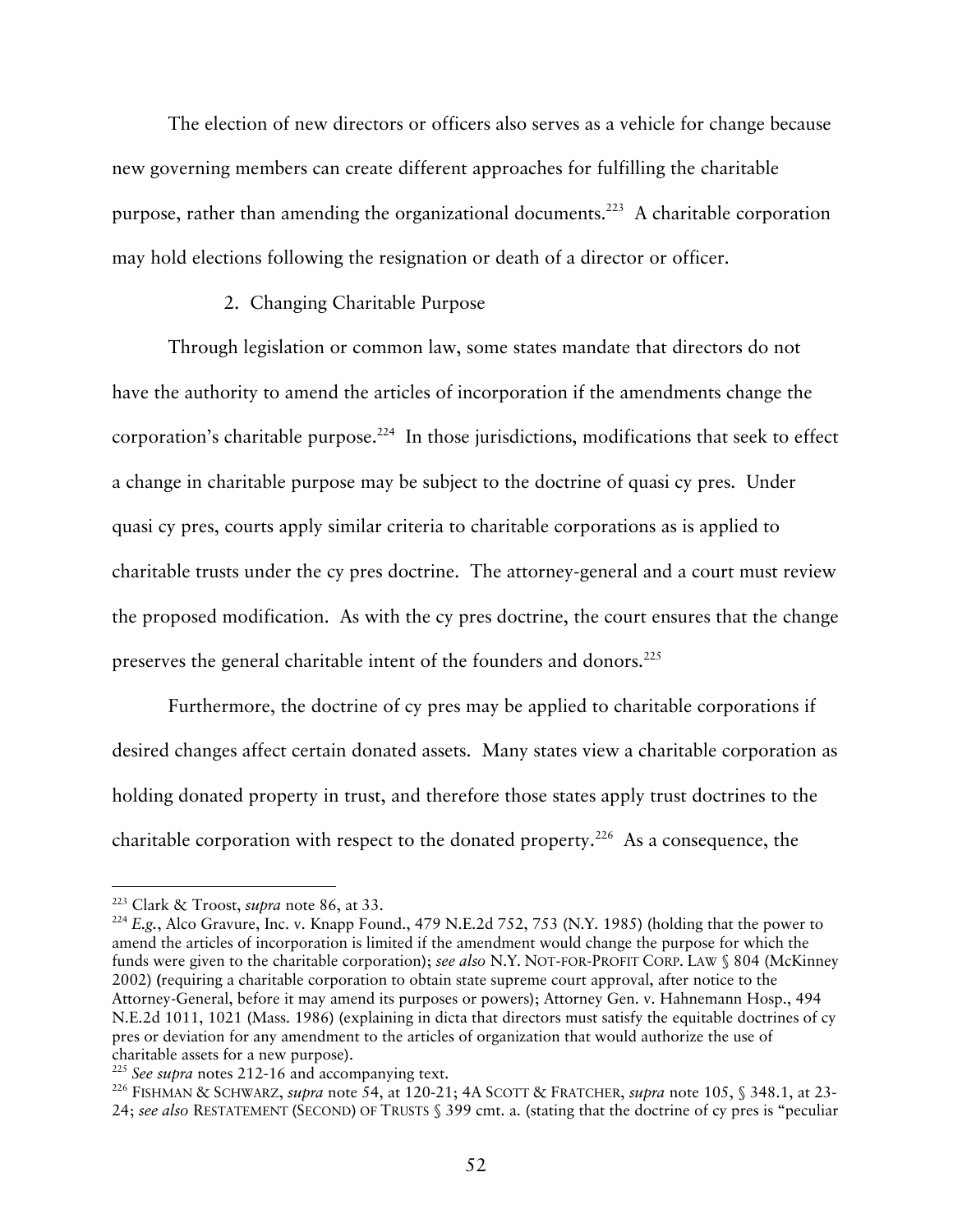directors and officers of the charitable corporation have the additional fiduciary responsibilities of a trustee with respect to the property. The governing members are held to the earmarked purposes, restrictions, or covenants placed on the use of any gifted property, unless a court authorizes them to substitute another purpose or to abolish the restrictions because of changed circumstances.<sup>227</sup>

In summary, the charitable corporate form may be attractive because of the ease with which governing members may accomplish administrative and procedural changes. For example, Save the Wetlands may want to incorporate because it can foresee changed circumstances, such as the sale of the wetlands to either the organization or another party, that might necessitate structural changes. The organization should be careful, however, to broadly define its environmental purpose in its articles of incorporation, or it runs the risk of needing court approval for any changes in purpose. Although a court would likely approve a change of charitable purpose because the original purpose would either have been accomplished or made impossible after the sale of the wetlands, administrative changes could be made more expediently and without concerns about the application of cy pres.

-

to charitable trusts *and charitable corporations*" (emphasis added)). States vary with regard to whether the donor of property must place restrictions on its use or earmark it for a specific purpose in order for the charitable corporation to be considered a trustee of the donated property. For examples of states where a charitable corporation is not a trustee of property if the property is donated without restriction, see N.Y. NOT-FOR-PROFIT CORP. LAW § 513 (McKinney 2002); Y.W.C.A. v. Morgan, 189 S.E.2d 169, 172 (N.C. 1972); Alumnae Ass'n of Newport Hosp. Sch. of Nursing v. DeSimone, 258 A.2d 80, 82 (R.I. 1969); *cf.* Palmer v. Evans, 124 N.W.2d 856, 863-64 (Iowa 1963) (explaining in dicta that the cy pres doctrine applies when a testator leaves property to a corporation for certain charitable purposes). Other states, such as California, have held that a charitable corporation holds donated assets in trust, whether or not such assets were donated with restrictions, for the purposes outlined in the corporation's articles of incorporation. *E.g.*, Lynch v. Spilman, 431 P.2d 636, 642 (Cal. 1967).<br><sup>227</sup> *E.g.*, St. Joseph's Hosp. v. Bennet, 22 N.E.2d 305, 308 (N.Y. 1939) (holding that a charitable corporation

that receives a gift for a specific purpose may not use the gift for another purpose without a court authorizing the change through the cy pres doctrine).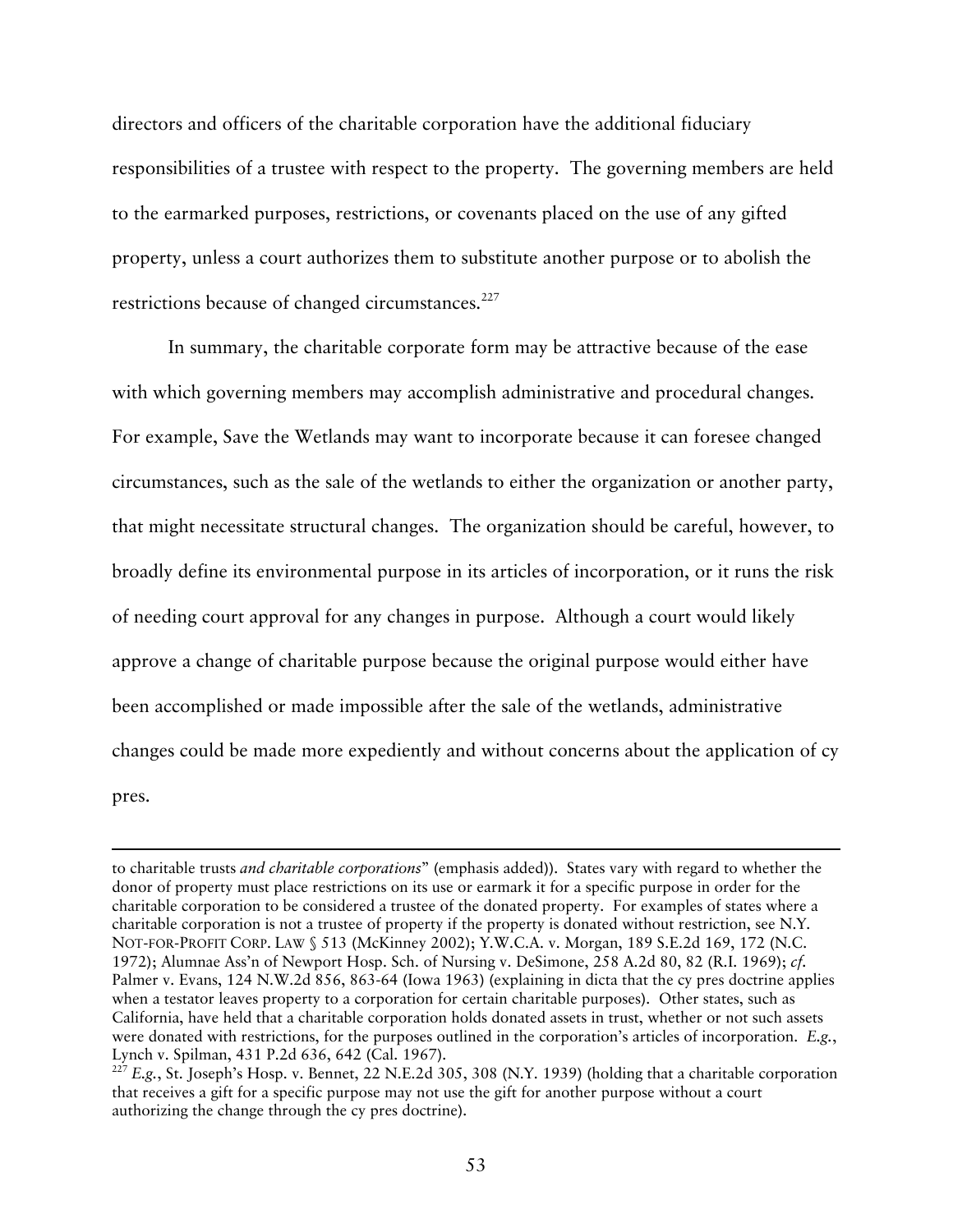### C. Charitable Unincorporated Associations

1. Common Law States

In states that have not adopted the Uniform Act, charitable unincorporated associations must have an organizational document, which may describe the organization's charitable purpose, procedures for electing officers, and other administrative details.<sup>228</sup> Governing members have a great deal of flexibility because courts generally do not interfere with the internal management of charitable unincorporated associations.<sup>229</sup> Amendments to the articles of association may be made by whatever procedure is described in the articles or by general agreement of the members if the articles do not contain procedures for amendment.<sup>230</sup>

For a charitable unincorporated association under the common law, the association's members generally are held to be the owners of the association's property, because without separate legal status, the association itself cannot own property.<sup>231</sup> Thus, the doctrine of cy pres would not apply because charitable unincorporated associations cannot legally receive property in trust.<sup>232</sup>

<sup>&</sup>lt;sup>228</sup> Although an association can legally exist without articles of association or bylaws, it cannot qualify for 501(c)(3) status without an organizational document. FISHMAN & SCHWARZ, *supra* note 54, at ; *cf*. FISCH, *supra* note 205, § 244, at 226 (describing the creation of unincorporated associations).

<sup>&</sup>lt;sup>229</sup> OLECK & STEWART, *supra* note 30, § 57, at 157.<br><sup>230</sup> See id. § 59, at 159.<br><sup>231</sup> Infra notes 2631-65 and accompanying text.<br><sup>232</sup> RESTATEMENT (SECOND) OF TRUSTS § 399 cmt. a (1959) (stating that cy pres is peculiar and corporations). Cy pres can apply, however, to specific devised or bequeathed property that the charitable unincorporated association cannot legally receive. If the testator manifested an intent to devote the property to general charitable purposes, and not necessarily the specific association, the court may permit the gift to go to another charity. *Id.* § 399 cmt. o.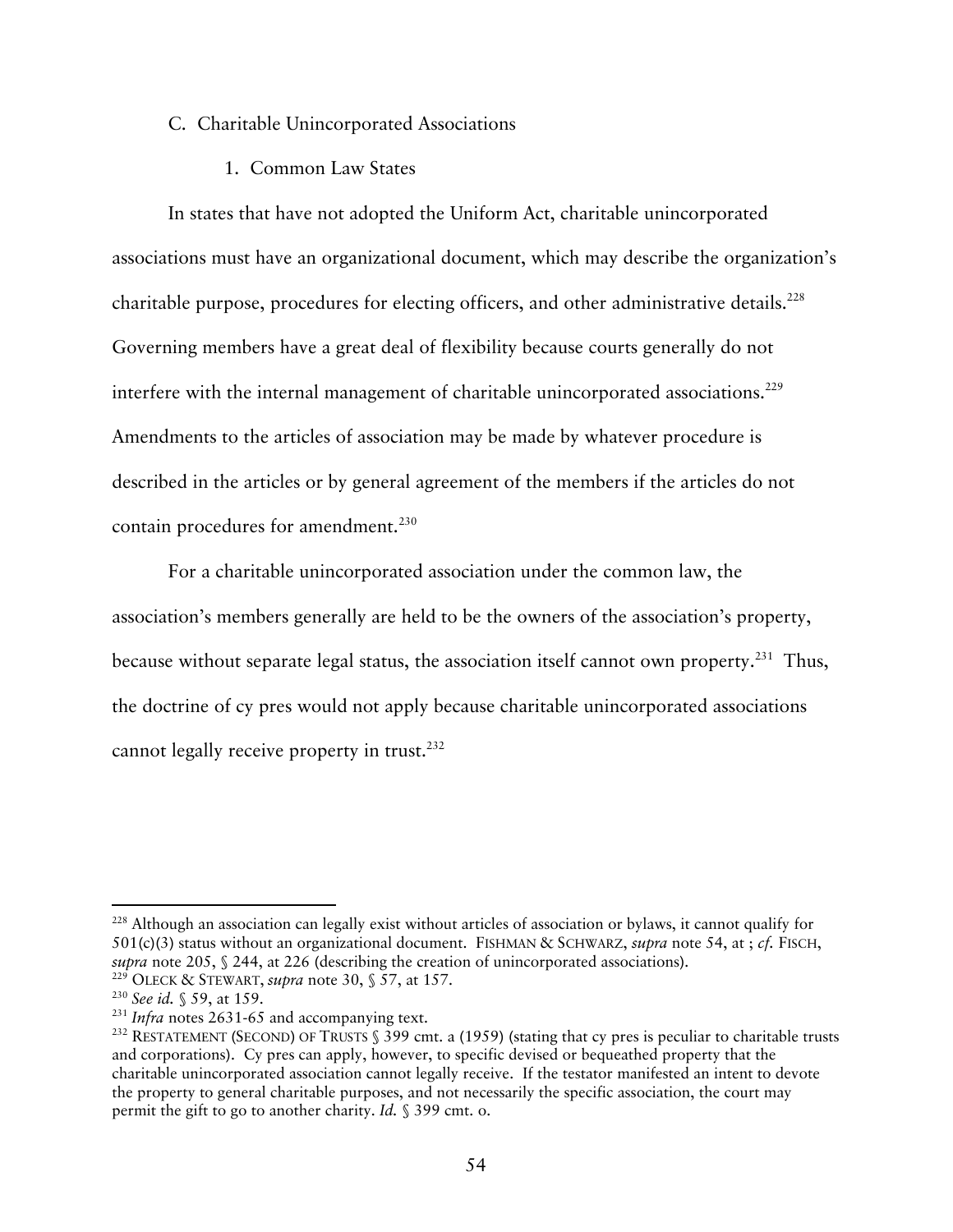### 2. Uniform Act States

Even in states that have adopted the Uniform Act, there is no default rule regarding the procedures for electing officers and modifying organizational documents with respect to charitable unincorporated associations.<sup>233</sup> Founders of charitable unincorporated associations should include these procedures in the articles of association or other organizational documents.

Cy pres, however, may apply to charitable unincorporated associations that are recognized as separate legal entities. As a legal entity, an association has the right to hold property; therefore, state courts that have recognized a charitable corporation as holding donated property in trust should recognize the charitable unincorporated association as holding property in trust.<sup>234</sup>

Because very few state statutes address the internal governance of a charitable unincorporated association, this form might be attractive to organizations that wish to provide their governing members with a great deal of flexibility. If necessary, founders can restrict the actions of governing members through the articles of association. Services for the Homeless, for example, may anticipate growth from a local service to a large regional or national organization, employing volunteers initially, but hiring permanent staff as it expands. Accordingly, the founders of the organization may prefer the association form over the trust form because the organization's circumstances may change greatly. Organizations should note, however, that the organizational documents for corporations and trusts could provide governing members with similar flexibility to easily

<sup>233</sup> *Supra* note 96 and accompanying text. 234 *See supra* note 226 and accompanying text.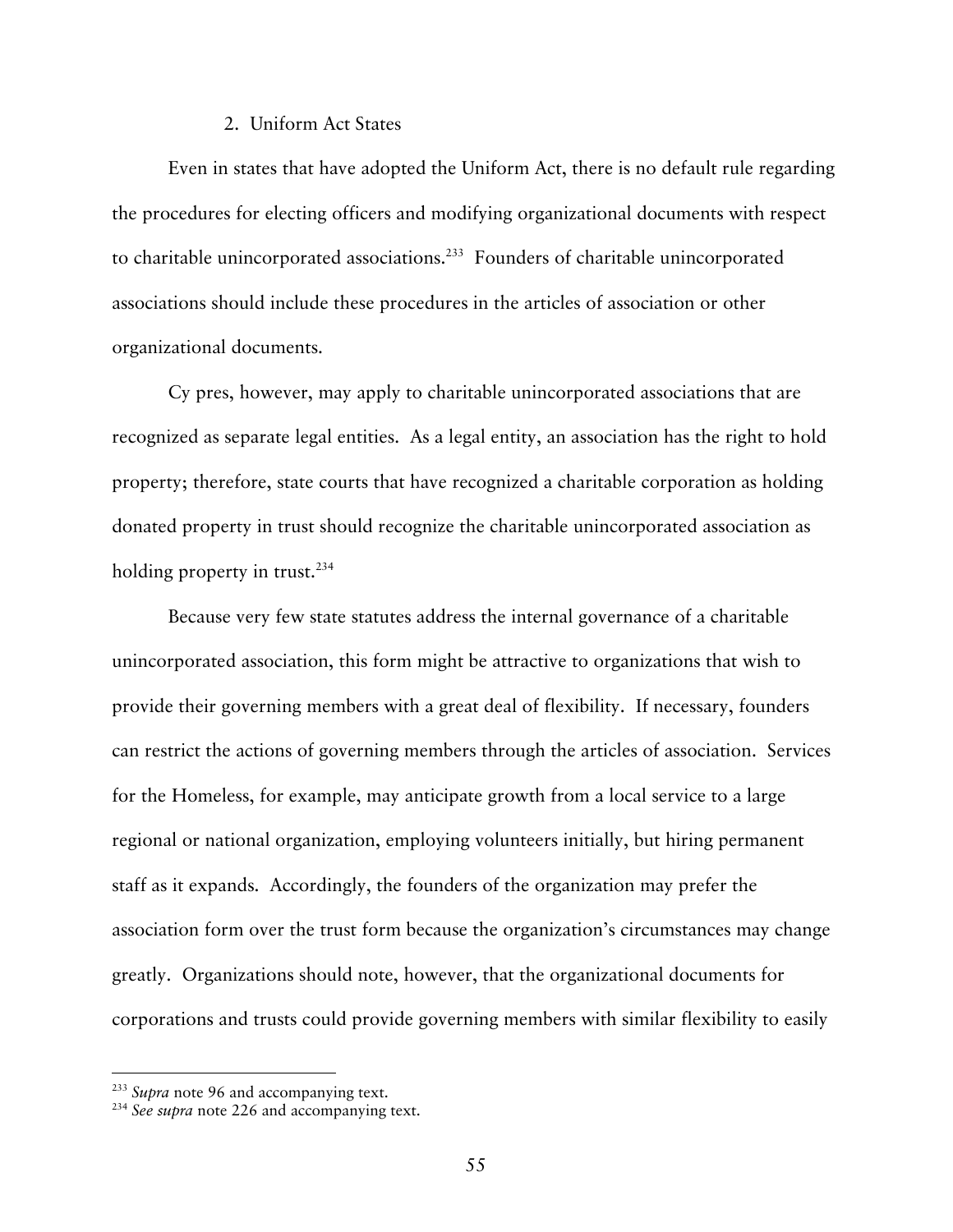make administrative and organizational changes, while still placing desired restraints on their actions.

#### **XI. Dissolution**

The dissolution process varies among organizational forms and, thus, may influence an organization's choice of form. In broad terms, the voluntary dissolution of a charitable trust requires prior approval from a court or the attorney-general, absent a different procedure in the trust instrument. The voluntary dissolution of a charitable corporation must comply with statutory requirements and usually requires pre-approval by a governmental entity. There are no clear statutory or common-law requirements governing the dissolution of charitable unincorporated associations. The dissolution procedures for charitable corporations and charitable trusts can be lengthy and complicated because they require government approval.

## A. Charitable Trust

The doctrine of cy pres, as discussed with regard to modifications, governs the dissolution of charitable trusts. 235 Where fulfillment of a charitable trust's purpose becomes impossible, impracticable, or illegal, a trust may ask a court to dissolve the trust.236 This process can be time consuming, and founders should carefully consider the issue when forming an organization.

<sup>&</sup>lt;sup>235</sup> *See supra* notes 212-16 and accompanying text.<br><sup>236</sup> *E.g.*, Davison v. Deslauriers, 288 A.2d 250, 253-55 (R.I. 1972).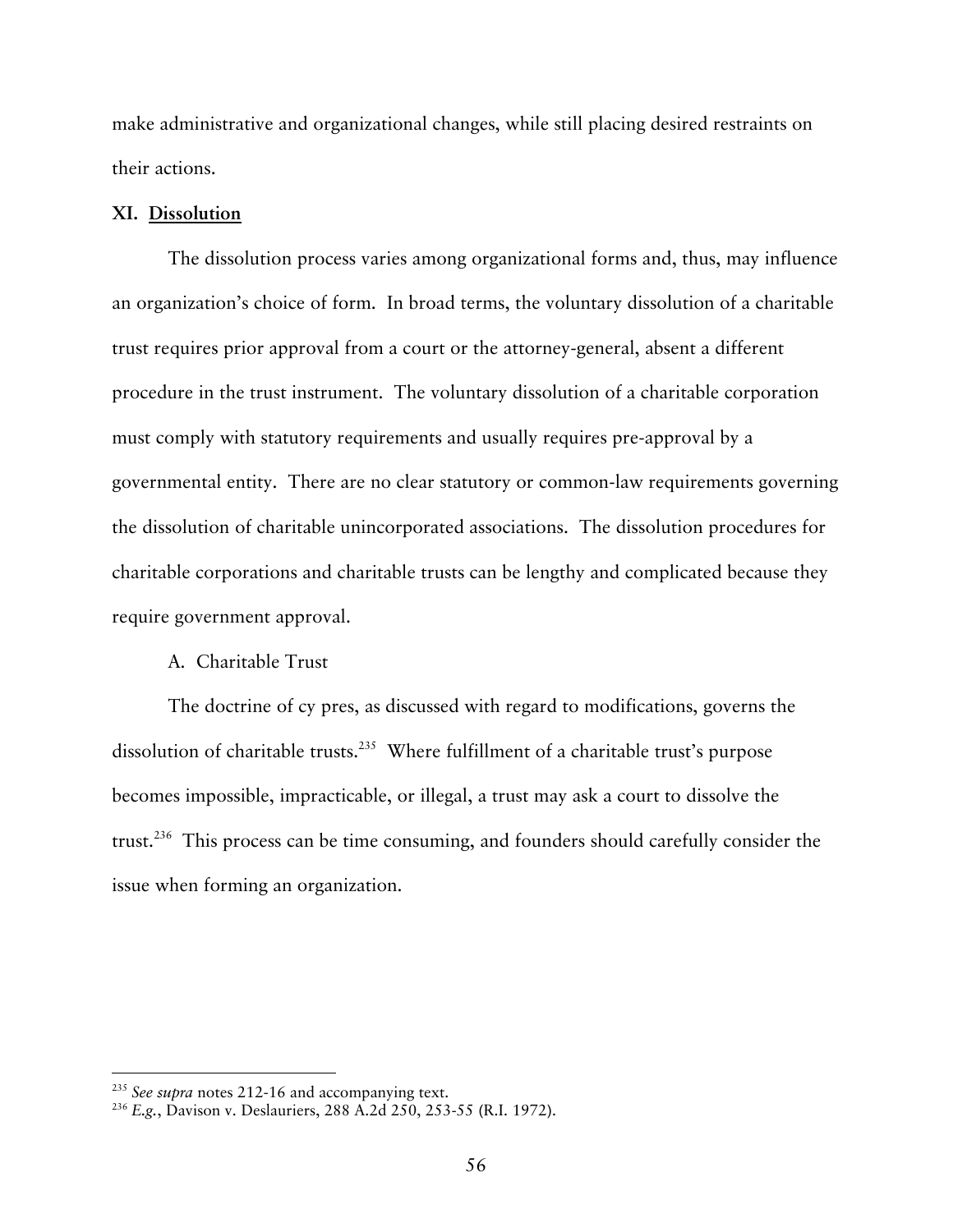# B. Charitable Corporations

Specific requirements for dissolution of charitable corporations vary widely from state to state. Accordingly, before dissolution of a charitable corporation, organizations should consult the state statute governing dissolution.<sup>237</sup> This Section only focuses on the dissolution requirements of the RMNCA.

Charitable corporations begin the dissolution process by adopting a plan of dissolution that names the parties to whom the corporation's assets will be distributed upon dissolution.238 Depending on the charitable corporation's voting structure, the plan of dissolution may be adopted by a vote of the corporation's members or, if there are no voting members, by the board of directors.<sup>239</sup> After the plan of dissolution has been adopted, the corporation's liabilities have been discharged, and all property has been distributed, articles of dissolution must be delivered to the secretary of state.<sup>240</sup> The corporation may legally dissolve after the secretary of state approves the articles of

<sup>&</sup>lt;sup>237</sup> Only the state of incorporation has the authority to dissolve a corporation. RESTATEMENT OF CONFLICT OF LAWS § 157 (1934); *see, e.g.*, CAL. CORP. CODE §§ 5132(a)(2)(i), 6610, 7132(a)(4)(i) (Deering 2002) (providing that a nonprofit corporation may voluntarily dissolve if the corporation (a) has been adjudicated bankrupt; (b) has disposed of all of its assets and has not conducted any activity in the immediate five years preceding the resolution to dissolve; (c) has no members; or (d) was a subordinate entity of a head organization that revoked the subordinate's charter); FLA. STAT. chs. 617.1401, 617.1403 (2002) (requiring that a nonprofit corporation file a resolution to dissolve with the Department of State); N.Y. NOT-FOR-PROFIT CORP. LAW § 1002(d) (McKinney 2002) (providing that the corporation's dissolution plan must be approved by a justice of the supreme court in the jurisdiction where the office of the corporation is located); OHIO REV. CODE ANN. § 1702.48 (Anderson 2002) (requiring public notice of dissolution by publication in a newspaper of general circulation in the county where the corporation's principal office is located and by mail or personal service on all creditors of and claimants against the dissolved corporation). 238 REV. MODEL NONPROFIT CORP. ACT §§ 14.01, 14.02 (1987); *see also, e.g.*, N.Y. NOT-FOR-PROFIT CORP.

LAW § 1002(a); OHIO REV. CODE ANN. § 1702.47.<br><sup>239</sup> REV. MODEL NONPROFIT CORP. ACT §§ 14.01, 14.02.<br><sup>240</sup> *See id.* § 14.04 (setting forth provisions that should be included in the articles of dissolution). Again,

organizations should consult applicable state statutes to determine appropriate filing requirements. *E.g.*, CAL. CORP. CODE § 6615 (requiring that before a corporation files a certificate of dissolution, it must file a certificate of satisfaction from the Franchise Tax Board that all taxes imposed under the Bank and Corporation Tax Law have been paid or secured).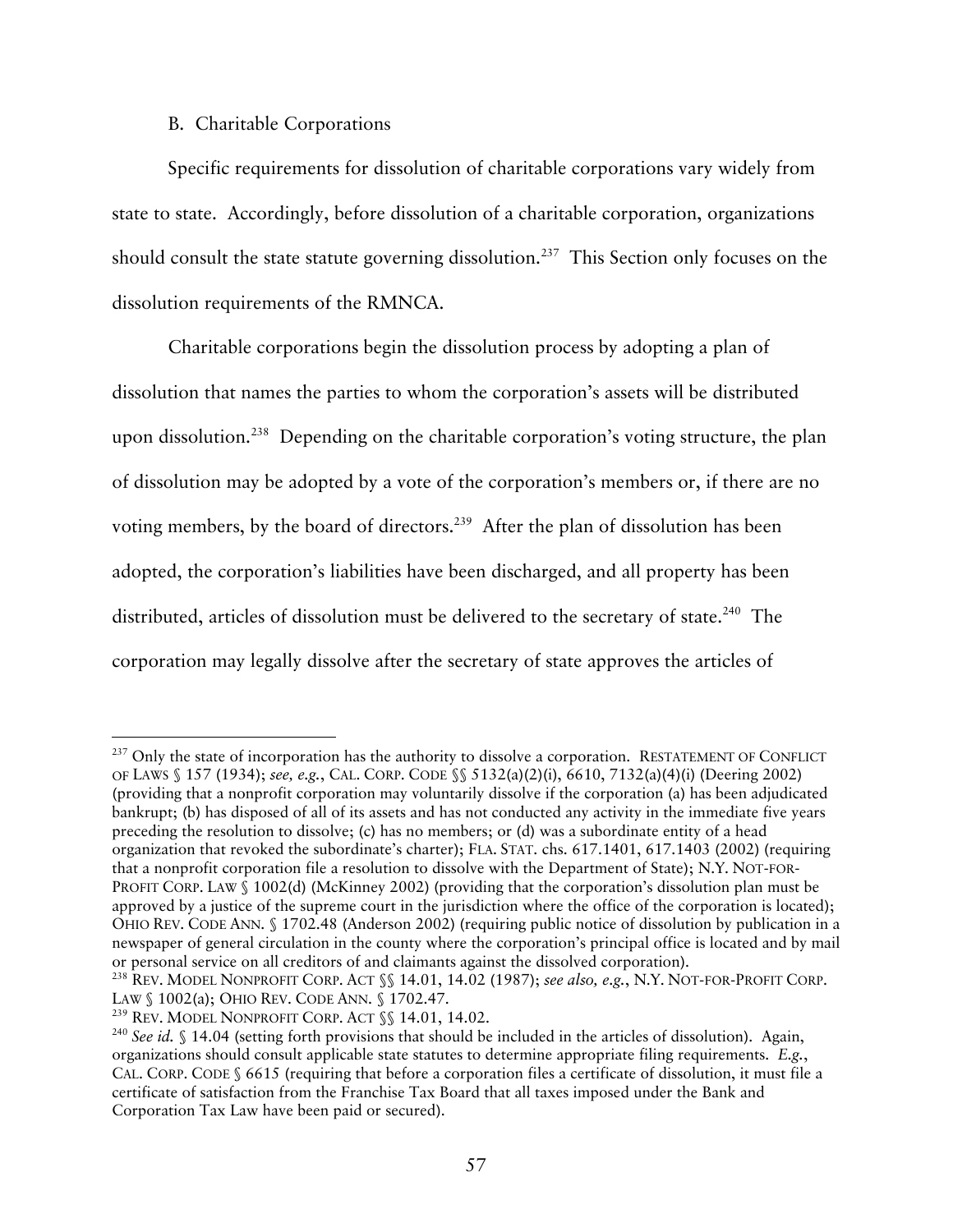dissolution. 241 In addition, the corporation must notify the attorney-general of its intention to dissolve.<sup>242</sup> The attorney-general can consent to or take no action on the proposed dissolution or oppose the dissolution if it is not in the public interest.<sup>243</sup> After approving the articles of dissolution, the secretary of state issues a certificate of dissolution, and the charitable corporation ceases to exist.<sup>244</sup>

C. Charitable Unincorporated Association

Under the common law and the Uniform Act the procedure for dissolving a charitable unincorporated association is unclear. At least one commentator has speculated that because a charitable unincorporated association may be formed by the agreement of its members, it may likewise be dissolved on agreement of its members in compliance with its organizational document.**<sup>245</sup>** However, for the organization to obtain tax-exempt status under Section 501(c)(3), its organizational documents must specify how the association's assets would be distributed for an exempt purpose on dissolution. Therefore, because the

<sup>&</sup>lt;sup>241</sup> REV. MODEL NONPROFIT CORP. ACT § 14.04(a).<br><sup>242</sup> *Id.* § 14.03(a) (requiring written notice to the attorney general of a corporation's intention to dissolve, at or before the time the corporation delivers the articles of dissolution to the secretary of state); *see also* CAL. CORP. CODE § 6611(a) (requiring written notice to attorney general of election to dissolve corporation); N.Y. NOT-FOR-PROFIT CORP. LAW § 1003(a), (b) (requiring written notice to the attorney general of intention to dissolve, proof of which must be submitted to the court before approval of the dissolution). 243 *See* REV. MODEL NONPROFIT CORP. ACT § 14.03.

<sup>&</sup>lt;sup>244</sup> After dissolution, the directors, officers, and members of a dissolved corporation typically are allowed to continue functioning for the purpose of concluding the corporation's affairs. *Id.* § 14.06(a) (providing for continued corporate existence after dissolution solely to wind up corporate affairs); *see also* CAL. CORP. CODE § 6720; N.Y. NOT-FOR-PROFIT CORP. LAW §§ 1005, 1006. Many statutes establish a three-year (or "reasonable") time period after dissolution within which the winding-up process must be overseen and completed. *E.g.*, DEL. CODE ANN. tit. 8, § 278 (1998); OHIO REV. CODE ANN. § 1702.49(D) (Anderson 2002). However, in other states, the winding-up process must precede the corporate dissolution. *E.g.*, MINN. STAT. § 302A.711(2)(a)(5) (2002); WASH. REV. CODE § 24.03.240 (2002).<br><sup>245</sup> Moody, *supra* note 171, at 13 n.49 ("It is likely that principles of agency law allowing for the revocation

of consent to the relationship would govern.").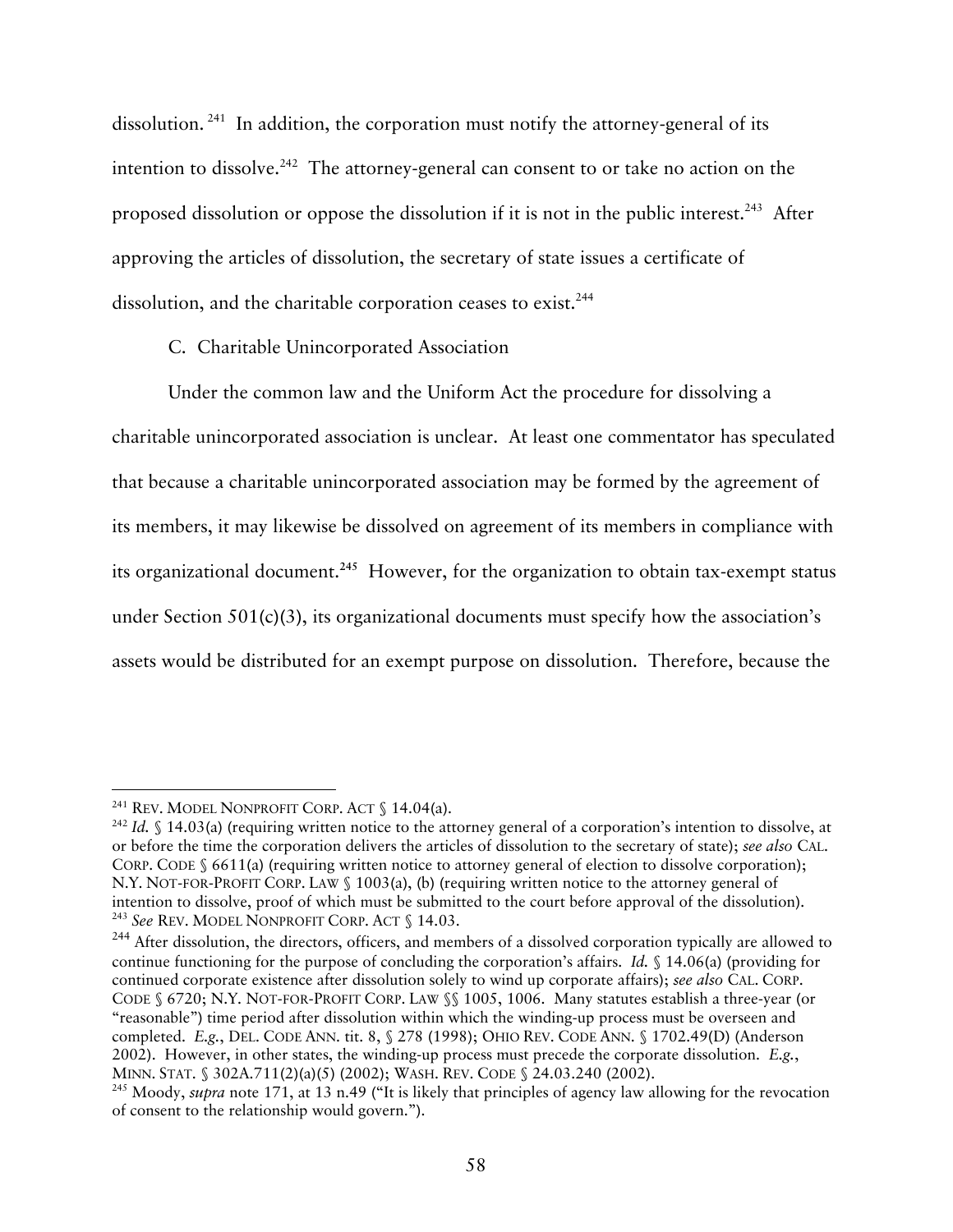organizational document would likely govern dissolution, an organization should include dissolution procedures in its organizational document.

If a charitable unincorporated association's members determine the dissolution process, the dissolution of charitable associations could be achieved with relative ease. Thus, organizations such as Save the Wetlands, which knows that its purpose will either be quickly accomplished or unnecessary if they cannot purchase the wetland, may wish to form as unincorporated associations in order to take advantage of the simplified dissolution process.

#### **XII**. **Fundraising**

Under most circumstances, organizational form does not affect the freedom of a public charity to design and implement a fundraising program that receives charitable contributions from both individual and corporate donors. There is, however, an important exception for the deductibility of corporate contributions made to a domestic charity, but intended for ultimate use in a foreign country.

#### A. Background on Charitable Deductions

Most contributions to public charities qualify the contributor for a charitable income-tax deduction under Section 170(c), making donations of money and other property to charitable organizations attractive for both individuals and corporations.<sup>246</sup> The list of organizations that qualify a donor for a charitable deduction, however, is

<sup>&</sup>lt;sup>246</sup> This Section discusses only the charitable income-tax deduction. The charitable estate- and gift-tax deductions are beyond the scope of this Article. *See generally* I.R.C. §§ 2055 (estate tax), 2522 (gift tax); Treas. Reg. §§ 20.2055-1 to -6, 25.2522(a)-1 to (d)-1.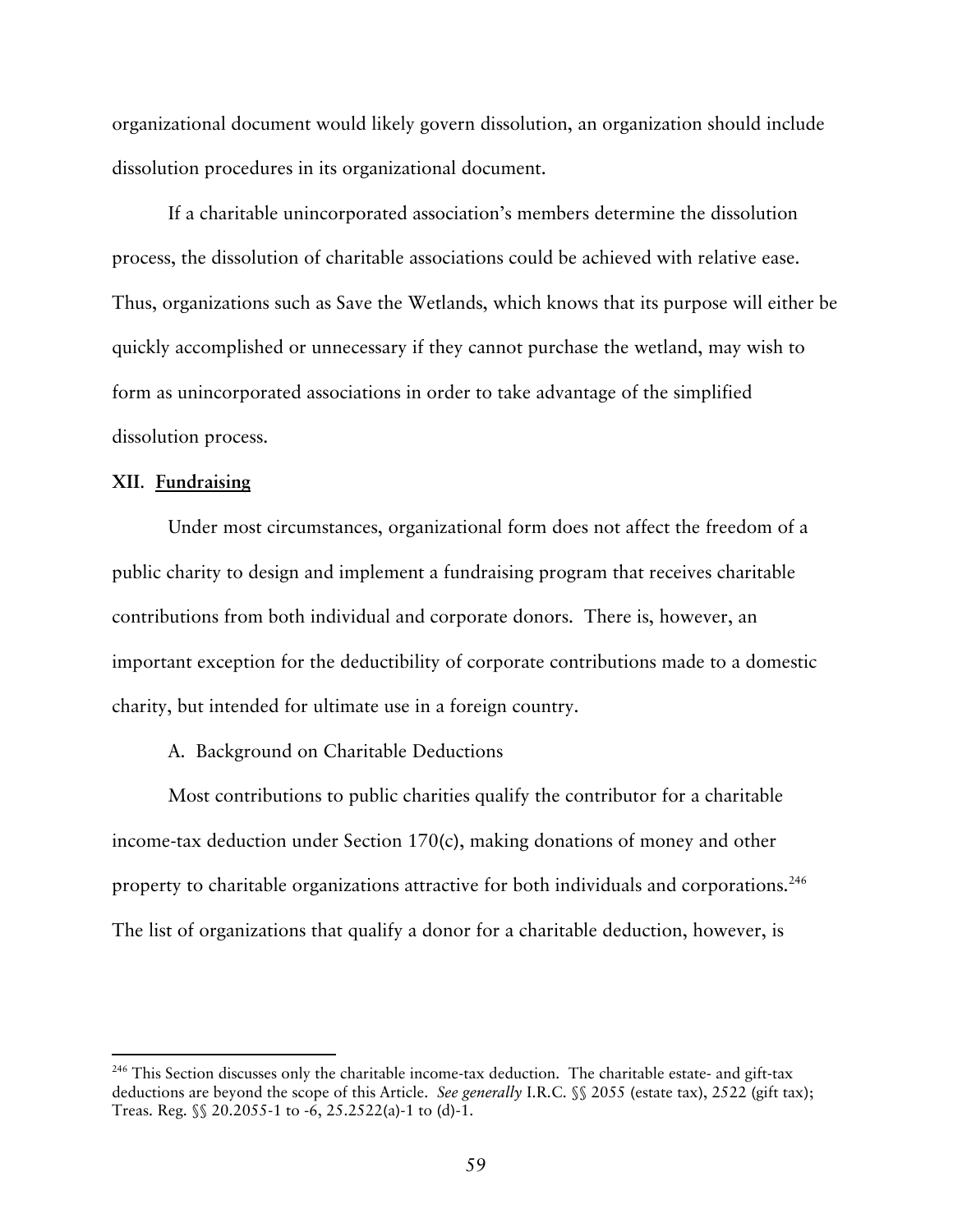similar, but not identical to the list of tax-exempt charities under Section  $501(c)(3)$ .<sup>247</sup> The major difference is that the charitable-contribution deduction is limited to those organizations "created or organized in the United States," 248 whereas the requirements for tax-exempt status under  $501(c)(3)$  do not contain a geographic restriction.<sup>249</sup> Therefore, an individual or corporate donor may not receive a charitable income-tax deduction for contributions made to a foreign charity, even if that foreign charity has tax-exempt status under Section 501(c)(3). This restriction would be a concern for donors interested in supporting, for example, foreign charities that aid victims of foreign civil wars, because the donors could not claim a charitable income-tax deduction under Section 170 for contributions directly to the foreign charities.

Treasury regulations, however, clarify that this restriction does not prevent *individual donors* from receiving a charitable deduction for contributions to a domestic charity that uses some or all of its funds for charitable or educational purposes in foreign countries.250 In Revenue Ruling 63-252, the Internal Revenue Service confirmed that Section  $170(c)(2)(A)$  only restricts the place of a charity's creation, not the area where contributions may be used.<sup>251</sup> The Service raised the concern, however, that a domestic organization must not be merely a mechanism for avoiding the requirements of Section

<sup>&</sup>lt;sup>247</sup> Chang, *supra* note 46, at 3 n.9, 4 n.10. Section 170(a)(1) allows a deduction for any "charitable contribution." I.R.C. § 170(a)(1). Section 170(c) defines "charitable contribution" as a "contribution to or for the use of" organizations enumerated in section 170(c)(2). *Id.* § 170(c). The distinction between "to" and "for the use of" is linked to the percentage limitations on charitable contributions based upon adjusted gross income**.** *Compare id.* § 170(b)(1)(A) (limiting the charitable income-tax deduction to 50% of a taxpayer's contribution base for a gift "to" a charitable organization), *with id.* § 170(b)(1)(B) (imposing a 30% limitation for all other contributions).<br><sup>248</sup> I.R.C. § 170(c)(2)(A).<br><sup>249</sup> *See* I.R.C. § 501(c)(3). Section 501(c)(3) exempts the charitable organization from federal taxation, but

does not guarantee that contributions to that organization will be deductible.<br><sup>250</sup> Treas. Reg. § 1.170A-8(a)(1) (1972).<br><sup>251</sup> Rev. Rul. 63-252, 1963-2 C.B. 101.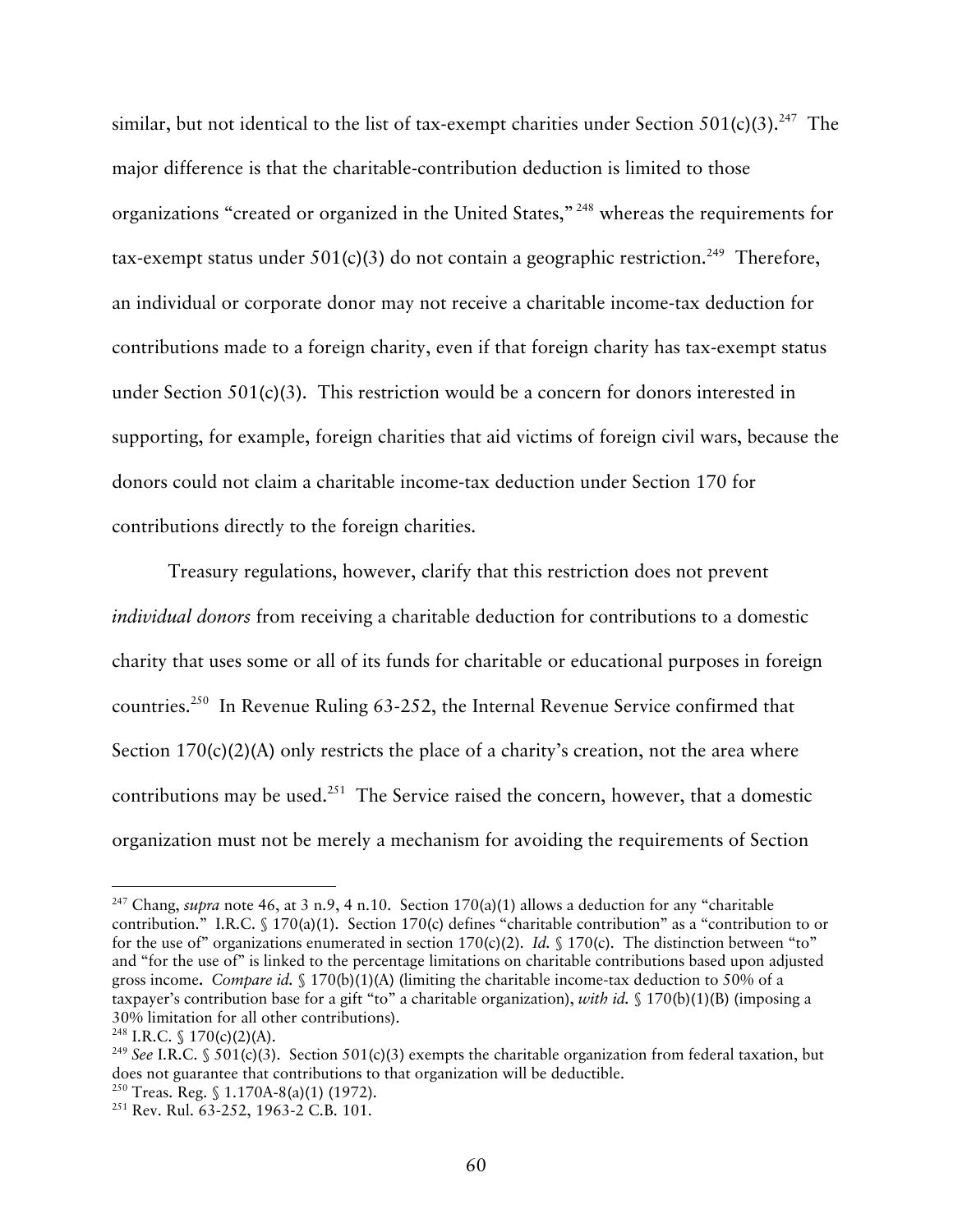170(c).<sup>252</sup> The ruling thus provided specific examples of when contributions to a domestic organization supporting foreign charities would and would not be tax-deductible.<sup>253</sup> In general, the Service concluded that an individual donor's gift to a domestic charity, even if given with the expectation that the funds will be transferred to a foreign charity, qualifies for the charitable income-tax deduction as long as the domestic charity is not legally obligated to transfer the funds to the specified foreign charity.254

To benefit from this ruling, a domestic organization formed specifically to support a foreign charity must exercise control over the funds donated. This type of organization, often called a "friends of" organization, may even limit support to a single foreign charity<sup>255</sup> as long as the gifts to that charity are within the charitable purposes of the domestic organization; the domestic organization is not bound by its charter or bylaws to deliver the funds; and the domestic organization maintains some level of approval over the foreign recipient of the funds.<sup>256</sup> Therefore, an individual donor to a hypothetical "Friends of Foreign Charities," a domestic charity that uses its charitable funds abroad to

252 *Id.*

<sup>[</sup>I]f an organization is required for other reasons, such as a specific provision in its charter, to turn contributions, or any particular contribution it receives, over to another organization, then in determining whether such contributions are deductible it is appropriate to determine whether the ultimate recipient of the contribution is a qualifying organization. . . . Moreover, it seems clear that the requirements of Section  $170(c)(2)(A)$  of the Code would be nullified if contributions inevitably committed to go to a foreign organization were held to be deductible solely because, in the course of transmittal to the foreign organization, they came to rest momentarily in a qualifying domestic organization.

*Id.*; *see also* Dale, *supra* note 46, at 662-63. 253 *Id.*

<sup>&</sup>lt;sup>254</sup> *Id.* ex. 4. Deductible contributions also would be permitted if the foreign organization is an alter-ego of the domestic charity, which the domestic charity formed to pursue charitable objectives in the foreign country. *Id.* ex. 5.<br><sup>255</sup> Rev. Rul. 66-79, 1966-1 C.B. 48.<br><sup>256</sup> Dale, *supra* note 46, at 663 & n.35. For discussion regarding the history of "friends of" organizations

and the policy implications of restricting donations to foreign charities, see Chang, *supra* note 46, at 7-19.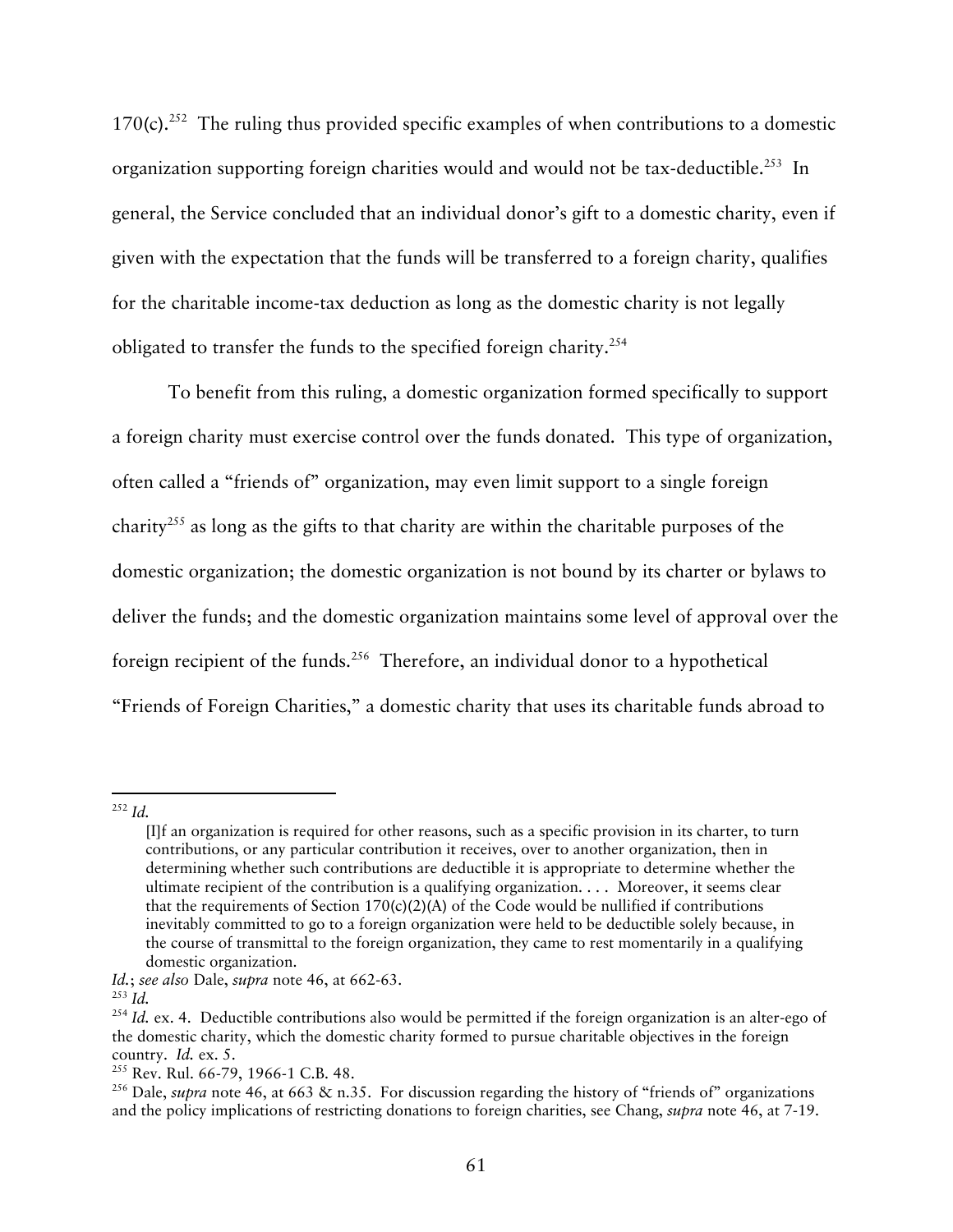support several foreign charities that aid victims of civil war and unrest, could donate funds and receive a charitable income-tax deduction, as long as Friends of Foreign Charities exercises the requisite degree of control over the funds and is not a mere conduit for those funds.

B. Corporate Contributions for Foreign Charity Work

Corporate donors, however, are treated differently. Section 170(c)(2) provides that "[a] contribution or gift by a corporation to a trust, chest, fund, or foundation shall be deductible by reason of this paragraph *only if it is to be used within the United States or any of its possessions*."257 This geographic limitation on use applies only to corporate gifts "to a trust, chest, fund or foundation," and not to corporate gifts to another corporation. The I.R.S. has confirmed that this language is intentional; a corporate donor may take a charitable income-tax deduction for gifts to a charitable *corporation* that uses the funds outside the United States,<sup>258</sup> but may not deduct corporate gifts to a charitable trust unless the funds are used in the United States. The statute is not clear as to whether a corporate contribution to a charitable unincorporated association would be eligible for the charitable income-tax deduction. It is arguable that contributions to associations should qualify for a deduction, because unincorporated associations are included in the definition of corporation under Section  $501(c)(3)^{259}$  and are not excluded explicitly by Section  $170(c)(2)$ . To ensure all corporate donors a tax deduction for contributions, however,

<sup>&</sup>lt;sup>257</sup> I.R.C. § 170(c)(2)(emphasis added).<br><sup>258</sup> Rev. Rul. 69-80, 1969-1 C.B. 65.<br><sup>259</sup> *See* I.R.C. § 7701(a)(3).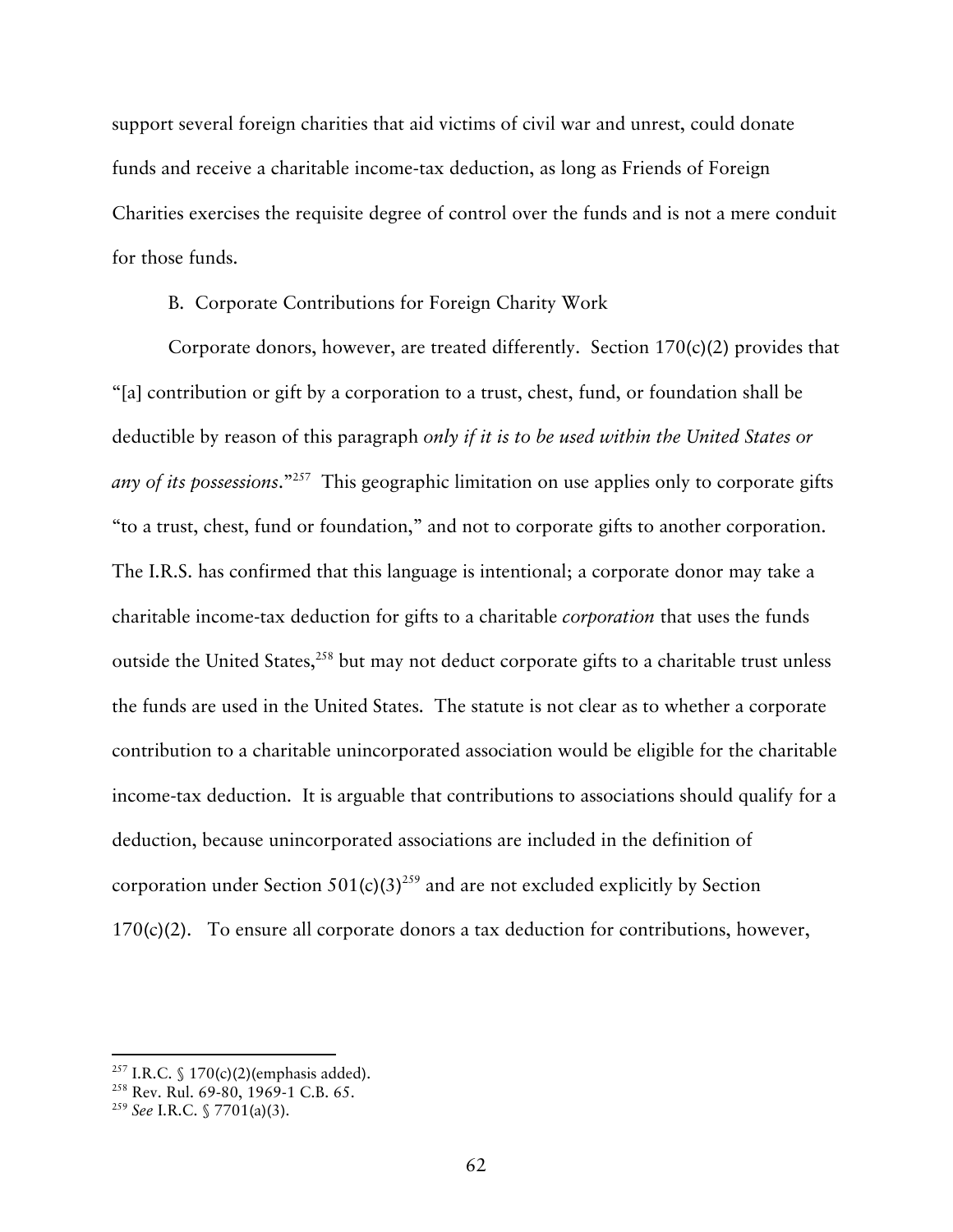domestic charities such as Friends of Foreign Charities that wish to use funds abroad should choose to incorporate.

#### **XIII. Real Property**

Many organizations hold real property at some point in time, such as a building in which to perform its operations or ecologically sensitive land that fulfills the organization's environmental protection mission. Although there is little difference among the organizational forms, this Section addresses the ability of the three forms to deal with all aspects of real property.

### A. Charitable Trust

By definition, legal title to any trust property, real or personal property, vests in the trustees for the equitable benefit of the trust, which imposes duties on the trustees.<sup>260</sup> States have also increasingly recognized a trust as a separate legal entity, which has the capacity to deal with trust property on its own.<sup>261</sup> Regardless, a charitable trust may acquire, hold, and otherwise deal with real or personal property, whether legal title vests in the charitable trustees or in the charitable trust itself. In addition, the trust instrument may empower the charitable trustee to encumber or dispose of any real property, subject to the trustee's duties under trust law.<sup>262</sup> Again, the drafting of the trust instrument is

<sup>260</sup> GEORGE T. BOGERT, TRUSTS 2-3 (6th ed. 1987) (describing the trustee as the title holder of trust property for the benefit of the beneficiary). For a description of the trustee's duties, see *supra* notes 56-72. <sup>261</sup> E.g., COLO. REV. STAT.  $$38-30-166 (2002)$  (stating that a trust may "deal with any interest in property in the name of the [trust]"); UTAH CODE ANN. § 75-7-402(5) (2002) (stating that a trustee may take title to property in the name of the trust). For additional discussion of this issue, see RESTATEMENT (THIRD) OF

TRUSTS § 2 reporter's notes, cmt. i, at 39-40 (Tentative Draft No. 1, 1996). 262 *E.g.*, Robinson v. Robinson, 72 A. 883, 884-85 (Me. 1908); Spencer v. Webb, 57 N.E. 753, 754-55 (N.Y. 1900).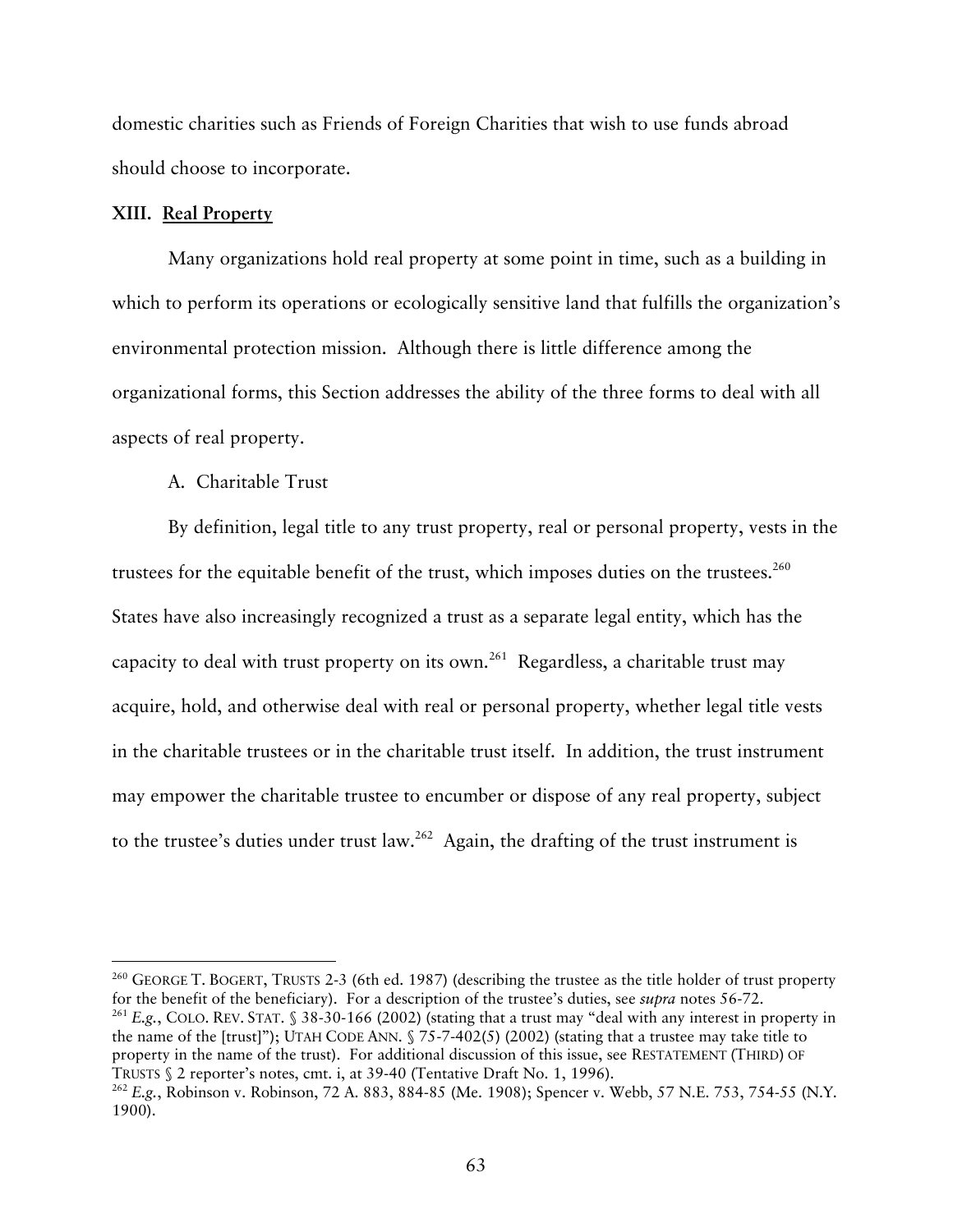fundamental to determining the trustees powers and responsibilities with respect to real property.

### B. Charitable Corporation

The statutory authority that recognizes the charitable corporation as a legal entity also grants the charitable corporation the general powers to carry out its affairs. These powers include the ability to acquire, hold, and dispose of all or any part of its real or personal property.263 All charitable corporations, whether governed by a not-for-profit statute or general corporate law, enjoy these powers.

### C. Charitable Unincorporated Association

At common law, an unincorporated association was not recognized as a separate legal entity and therefore could not acquire, hold, or convey real or personal property.<sup>264</sup> When property was transferred to an association, courts decided, in the absence of statutory authority, whether to disregard the transfer or devise a solution to this commonlaw problem. Some courts responded by recognizing the unincorporated association as the legal owner of the property,  $265$  while others treated the transfer of property as made in trust to the association's members or others for the benefit of the association as a whole.<sup>266</sup>

<sup>&</sup>lt;sup>263</sup> E.g., REVISED MODEL NONPROFIT CORP. ACT § 3.02(4), (5) (1987) (granting corporations the power "(4) to purchase, receive, lease, or otherwise acquire, and own, hold, improve, use, and otherwise deal with, real or personal property, or any legal or equitable interest in property, wherever located; (5) to sell, convey, mortgage, pledge, lease, exchange, and otherwise dispose of all or any part of its property"); *see also* N.Y. NOT-FOR-PROFIT CORP. LAW § 202(4), (5) (McKinney 2002).<br><sup>264</sup> E.g., Popovich v. Yugoslav Nat'l Home Soc'y, 18 N.E.2d 948, 951 (Ind. App. 1939); J.E. Keefe, Jr.,

*Power and Capacity of Members of Unincorporated Association, Lodge, Society, or Club to Convey, Transfer, or Encumber Association Property*, 15 A.L.R.2d 1451, 1451-52 (1951); *see also supra* notes 12-14 and accompanying text.

<sup>265</sup> *See, e.g.*, United Bhd. of Carpenters & Joiners v. Stephens Broad. Co., 39 So. 2d 422, 423-24 (La. 1949) (interpreting state statute).

<sup>266</sup> Venus Lodge No. 62 v. Acme Benevolent Ass'n, 58 S.E.2d 109, 112 (N.C. 1950); *In re* Anderson's Estate, 571 P.2d 880, 882 (Okla. Ct. App. 1977).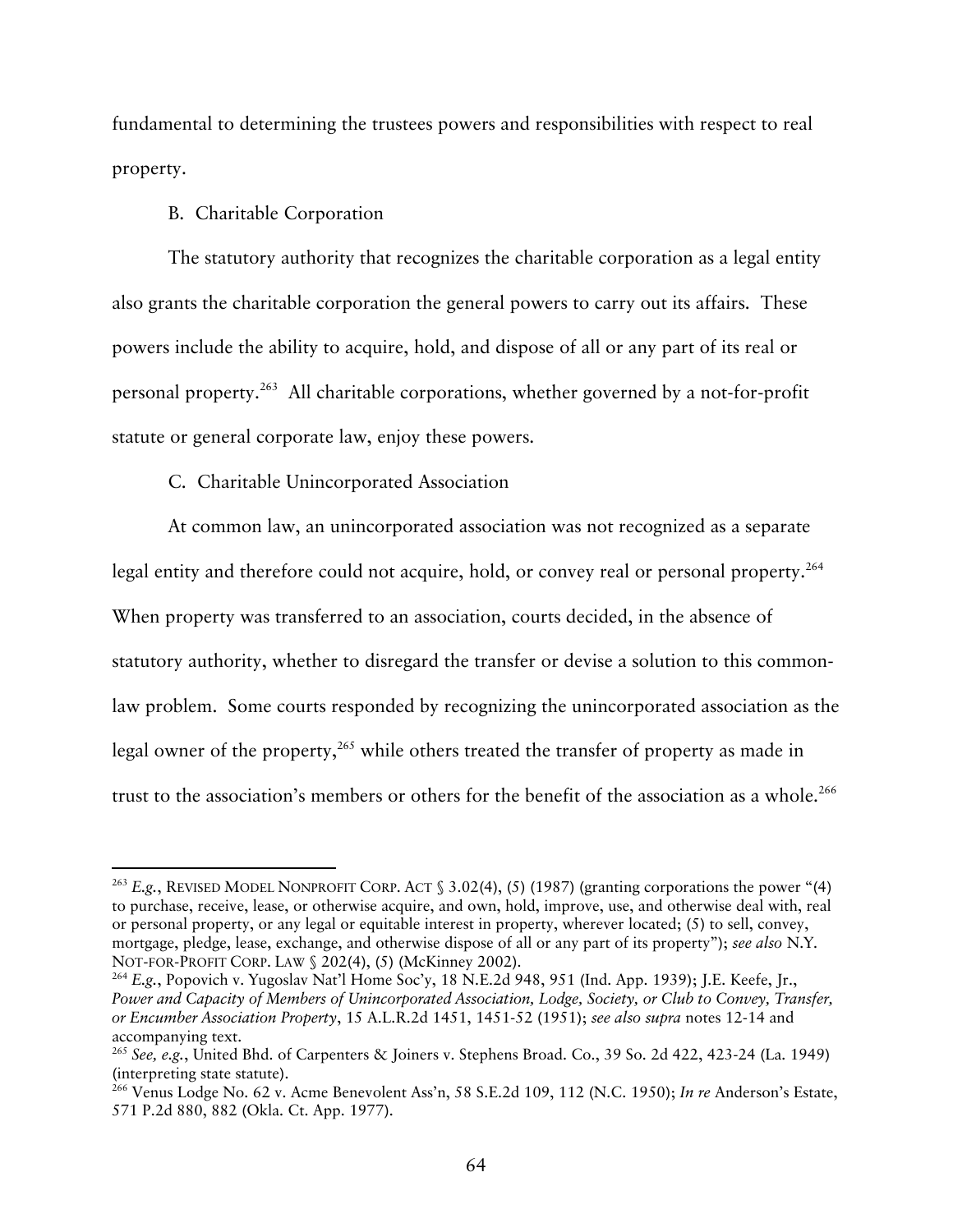Some state legislatures addressed the problem by creating statutory authority, either granting legal status to unincorporated associations (thus recognizing the ability to acquire and hold property), $267$  or simply providing associations with limited rights to acquire, hold, or transfer real or personal property.<sup>268</sup> However, unless a charitable unincorporated association is formed in a state that has adopted the Uniform Act, the organization must carefully check both state and common law to unearth authority as to whether the association itself may acquire, hold, or transfer real property.

The Uniform Act solves the problem by reversing the common-law rule.<sup>269</sup> Under the Uniform Act, "a nonprofit association in its name may acquire, hold, encumber, or transfer an estate or interest in real or personal property."270 It further provides for a "Statement of Authority as to Real Property."<sup>271</sup> This statement, which only applies to the lease, encumbrance, or other disposition of a real property interest held by the charitable unincorporated association, is not necessary under the Uniform Act, but the statement does document the authority of particular persons within the association to transfer or otherwise deal with the association's real property.272 Thus, an association organized in a state that has adopted the Uniform Act is in the same position as a charitable corporation or charitable trust with regard to real and personal property.

<sup>&</sup>lt;sup>267</sup> *Supra* notes 15-29 and accompanying text.<br><sup>268</sup> *See* CAL. CORP. CODE § 20001 (West 2002); N.Y. EST. POWERS & TRUSTS LAW § 3-1.3(b) (McKinney 2002).

<sup>&</sup>lt;sup>269</sup> UNIF. UNINCORPORATED NONPROFIT ASS'N ACT  $\frac{6}{3}$  4, cmt. 1 (1996).

<sup>270</sup> *Id.* § 4(b) & cmts. 1-5. In addition, the Uniform Act clarifies that the charitable unincorporated association "may be a beneficiary of a trust or contract, a legatee, or a devisee." *Id.* § 4(c). 271 *Id.* § 5.

<sup>272</sup> *Id.* § 5 & cmts. 2, 6-7. Although the Uniform Act does not provide exact guidance as to the process, it contemplates that the statement of authority would be filed or recorded in the office where the real property record is located, so that during a title search, purchasers will have notice of the authority (or lack thereof) of those acting on behalf of the charitable unincorporated association. *See id.* cmts. 3, 9.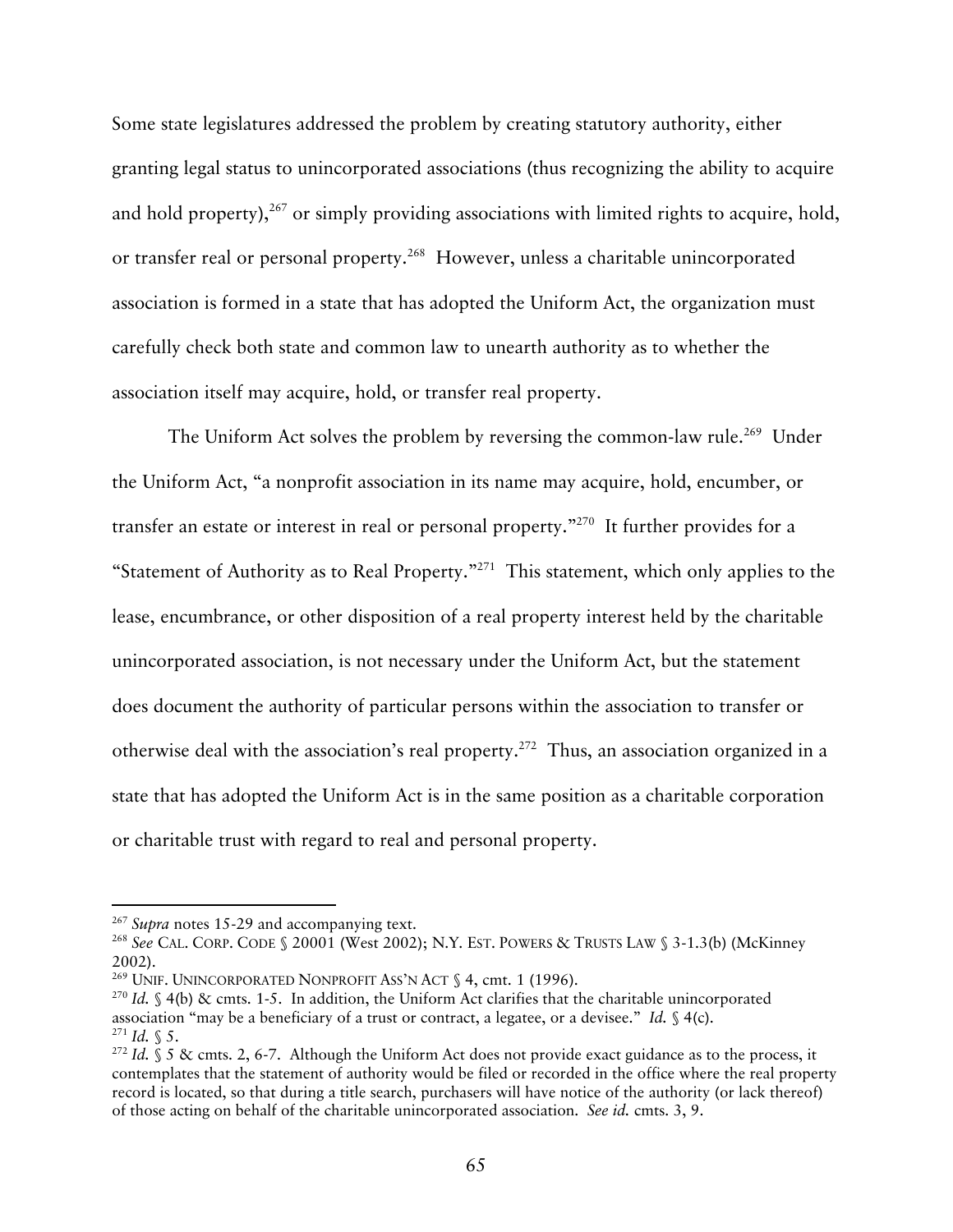## **XIV. Commercial Activities**

Although it may seem counterintuitive, an organization may qualify for tax-exempt status under Section 501(c)(3) even if it operates a trade or business, either related or unrelated to its charitable activities. Treasury Regulations explicitly state that:

An organization may meet the requirements of section 501(c)(3) although it operates a trade or business as a substantial part of its activities, if the operation of such trade or business is in furtherance of the organization's exempt purpose or purposes and if the organization is not organized and operated for the primary purpose of carrying on an unrelated trade or business, as defined in section  $513.^{273}$ 

An organization may therefore operate a related trade or business as a substantial part of

its activities. Furthermore, without risking its tax exempt status, an organization may

undertake a trade or business unrelated to its exempt purpose, as long as the unrelated

commercial activities are not more than an insubstantial part of the organization's

activities.274

The income derived from an "unrelated trade or business," however, will be subject to taxation under Section 511.<sup>275</sup> Section 512(a)(1) defines unrelated business taxable income as "the gross income derived by any organization from any unrelated trade or

<sup>&</sup>lt;sup>273</sup> Treas. Reg. § 1.501(c)(3)-1(e)(1) (as amended in 1990).<br><sup>274</sup> *Id.* § 1.501(c)(3)-1(c)(1); Rev. Rul. 78-385, 1978-2 C.B. 174. There is no definitive statement of when the organization's involvement in unrelated commercial activities will rise to "exceed[] the benchmark of substantiality" so that tax-exempt status might be denied or revoked, although many cases and private letter rulings have addressed it under individual circumstances. *See, e.g.*, Orange County Agric. Soc'y v. C.I.R., 893 F.2d 529, 533 (2d Cir. 1990).<br><sup>275</sup> I.R.C. § 511(a). Before 1950, a "destination of income test" prevailed with respect to income from

businesses; as long as the revenue raised from the operation of a business was used for exempt purposes, it did not jeopardize the organizations tax exemption. *See* Jonathan A. Small, *Unrelated Business Income Tax: Structure, Current Problems, Planning Opportunities and Legislative Developments*, 307 PLI/TAX 171, 180 (November 1-2, 1990) (citing Trinidad v. Sagrada Orden de Predicadores, 263 U.S. 578 (1924)). However, because of its "perception that tax-exempt organizations were permitted an unfair business advantage when competing against businesses that were required to pay taxes on their earnings," Congress enacted the unrelated business income tax ("UBIT") in 1950. *Id.* at 181. For history on the rationale behind the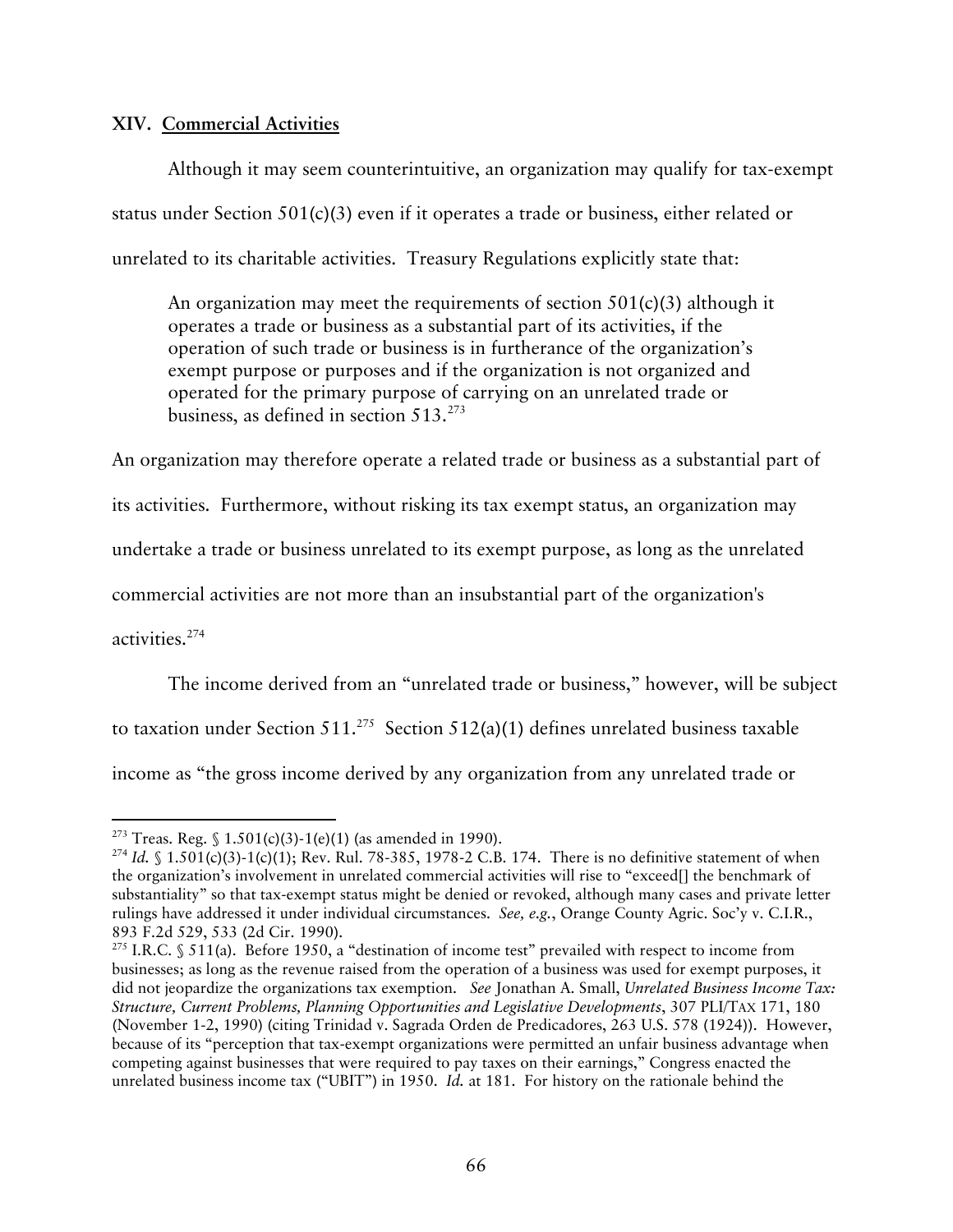business (as defined in section 513) regularly carried on by it, less the deductions allowed by this chapter which are directly connected with the carrying on of such trade or business."<sup>276</sup> Whether an activity is a regularly carried on unrelated trade or business depends on the facts and circumstances. An activity is a trade or business "if it is pursued with a profit motive or is conducted in a commercial manner."<sup>277</sup> Treasury Regulations state that "specific business activities of an exempt organization will ordinarily be deemed to be 'regularly carried on' if they manifest a frequency and continuity, and are pursued in a manner, generally similar to comparable commercial activities of nonexempt organizations."278 Finally, an organization can avoid the imposition of the tax if the business is "substantially related" to the organization's exempt purposes.<sup>279</sup>

 $\overline{a}$ 

513(c).<br><sup>278</sup> Treas. Reg. § 1.513-1(c)(1) (as amended in 1983). Examples in the Regulation focus on how similar the activity is to one also carried on for-profit. *E.g.*, *id.*  $\int$  1.513-1(c)(2). For example, if an organization sells Christmas cards only in the months immediately before Christmas, it may be considered "regularly carried on" because the regular conduct of that business for profit only takes place during those particular months. Strefeler & Miller, *supra* note 276, at 249-50.

enactment of the UBIT, see Harvey P. Dale, *About the UBIT*, NEW YORK UNIVERSITY, 18TH CONFERENCE ON TAX PLANNING FOR 501(C)(3) ORGANIZATIONS § 9.02 (1990).

<sup>&</sup>lt;sup>276</sup> I.R.C. § 512(a)(1). Section 513 defines an unrelated trade or business as any trade or business the conduct of which is not substantially related (aside from the need of such organization for income or funds or the use it makes of the profits derived) to the exercise or performance by such organization of its charitable, educational, or other purpose or function constituting the basis for its exemption under section 501.

*Id.* § 513. Section 512 provides for the "modification" of unrelated business income by excluding certain investment income, royalties, and rents among other deductions. *Id.* § 512(b); Treas. Reg. § 1.512(b)-1 (as amended in 1992). For further explanation of these modifications, see Small, *supra* note 275, at 200. For a more detailed review of the requirements for taxing unrelated business income, see generally Deidre Dessingue Halloran, *UBIT Update*, 36 CATH. LAW. 39 (1995); Small, *supra* note 275; John M. Strefeler & Leslie T. Miller, *Exempt Organizations: A Study of Their Nature and the Applicability of the Unrelated* 

<sup>&</sup>lt;sup>277</sup> Strefeler & Miller, *supra* note 276, at 249. Section 513(c) defines trade or business as "any activity which is carried on for the production of income from the sale of goods or the performance of services." I.R.C. §

<sup>&</sup>lt;sup>279</sup> This facts-and-circumstances test includes the examination of such factors as the size and extent of activities, whether any goods sold are a byproduct of the organization's exempt function, and whether goods are sold in "substantially the same state" as they are on completion of the exempt functions. Treas. Reg. § 1.513-1(d). The most often cited example for the last factor is a dairy exempt from tax under the category of scientific research and that produced milk, cream, and ice cream. *Id.* § 1.513-1(d)(4)(ii). Because the ice cream was processed by one component of the dairy, the gross income from that component was subject to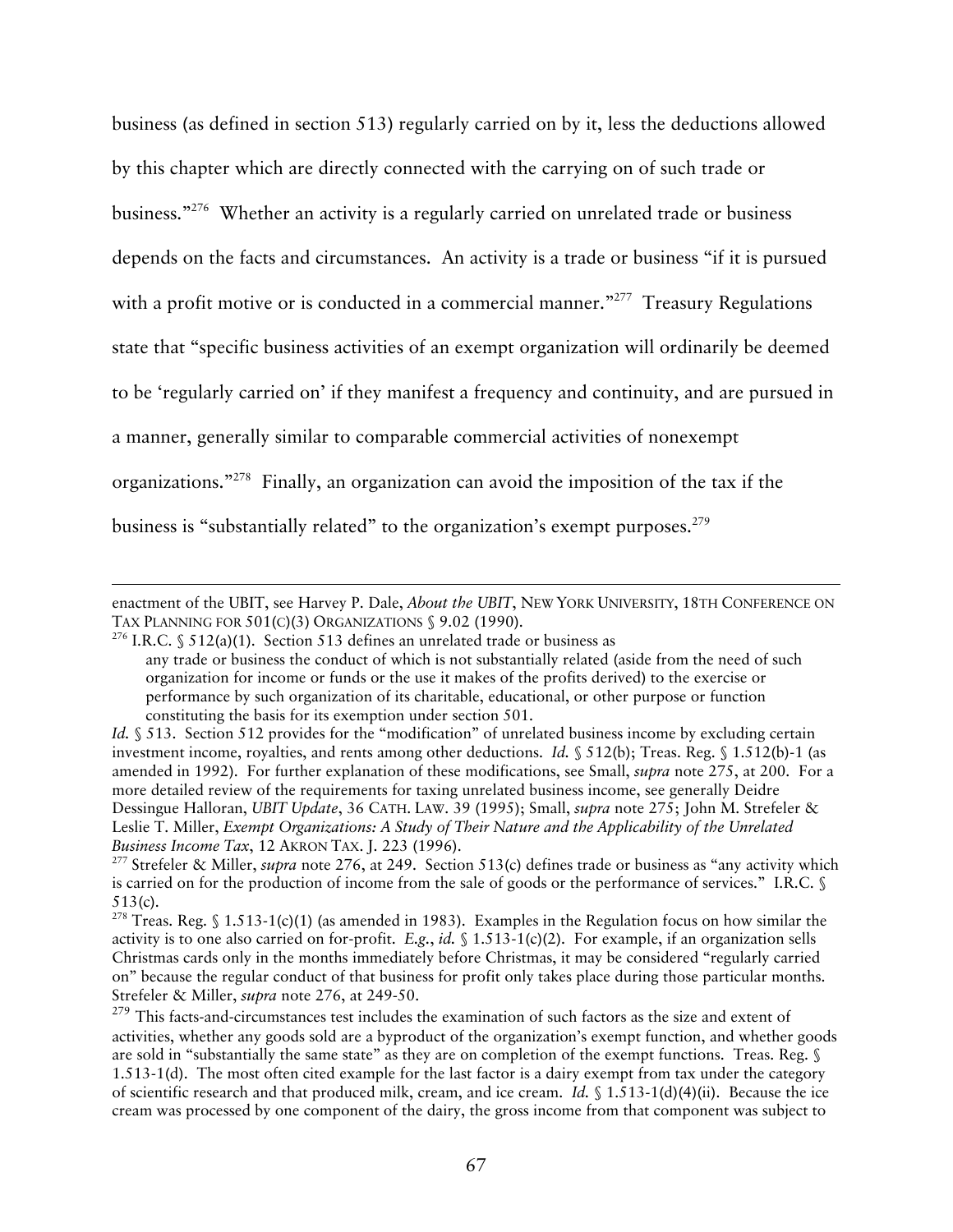Even substantial unrelated business income may be exempt from taxation under specific statutory exceptions.<sup>280</sup> An important exception for many organizations is for any unrelated trade or business in which substantially all the work is performed by volunteers, such as a church thrift shop. $281$ 

After considering all the exemptions (and taking into account the deductions allowed by Section 512), an organization with \$1000 or more of unrelated business income must calculate and report the appropriate tax on I.R.S. Form 990-T, "Exempt Organizations Business Income Tax Return."282 Choice of form affects the tax rate for unrelated business income. Section 511(a) imposes the corporate rates on the unrelated business income of charitable corporations and charitable unincorporated associations.<sup>283</sup> The corporate rates range from 15% for below \$50,000 of taxable income to 34% for income in excess of \$75,000 but less than \$10 million.<sup>284</sup> Section 511(b)(1) imposes the trust rates on the unrelated business income of charitable trusts.<sup>285</sup> The trust rates start at 15% for taxable income less than \$2050, but rise quickly to \$2596 plus 35% of the excess

-

UBIT. *Id.*; *see also* Rev. Rul. 76-94, 1976-1 C.B. 171. For examples of activities that are substantially

related to an exempt organization's purpose, see Strefeler & Miller, *supra* note 276, at 251.<br><sup>280</sup> I.R.C. § 513(a)(1); Treas. Reg. § 1.513-1(e).<br><sup>281</sup> Id.; *see also* Halloran, *supra* note 276, at 45.<br><sup>282</sup> See I.R.S.

<sup>(</sup>A) 15 percent of so much of the taxable income as does not exceed \$50,000,

<sup>(</sup>B) 25 percent of so much of the taxable income as exceeds \$50,000 but does not exceed \$75,000,

<sup>(</sup>C) 34 percent of so much of the taxable income as exceeds \$75,000 but does not exceed \$10,000,000, and

<sup>(</sup>D) 35 percent of so much of the taxable income as exceeds \$10,000,000.

In the case of a corporation which has taxable income in excess of \$100,000 for any taxable year, the amount of tax determined under the preceding sentence for such taxable year shall be increased by the lesser of (i) 5 percent of such excess, or (ii) \$11,750.

*Id.*  $\{11(b)(1).$ 

<sup>285</sup> *See id.* § 511(b)(1), (2).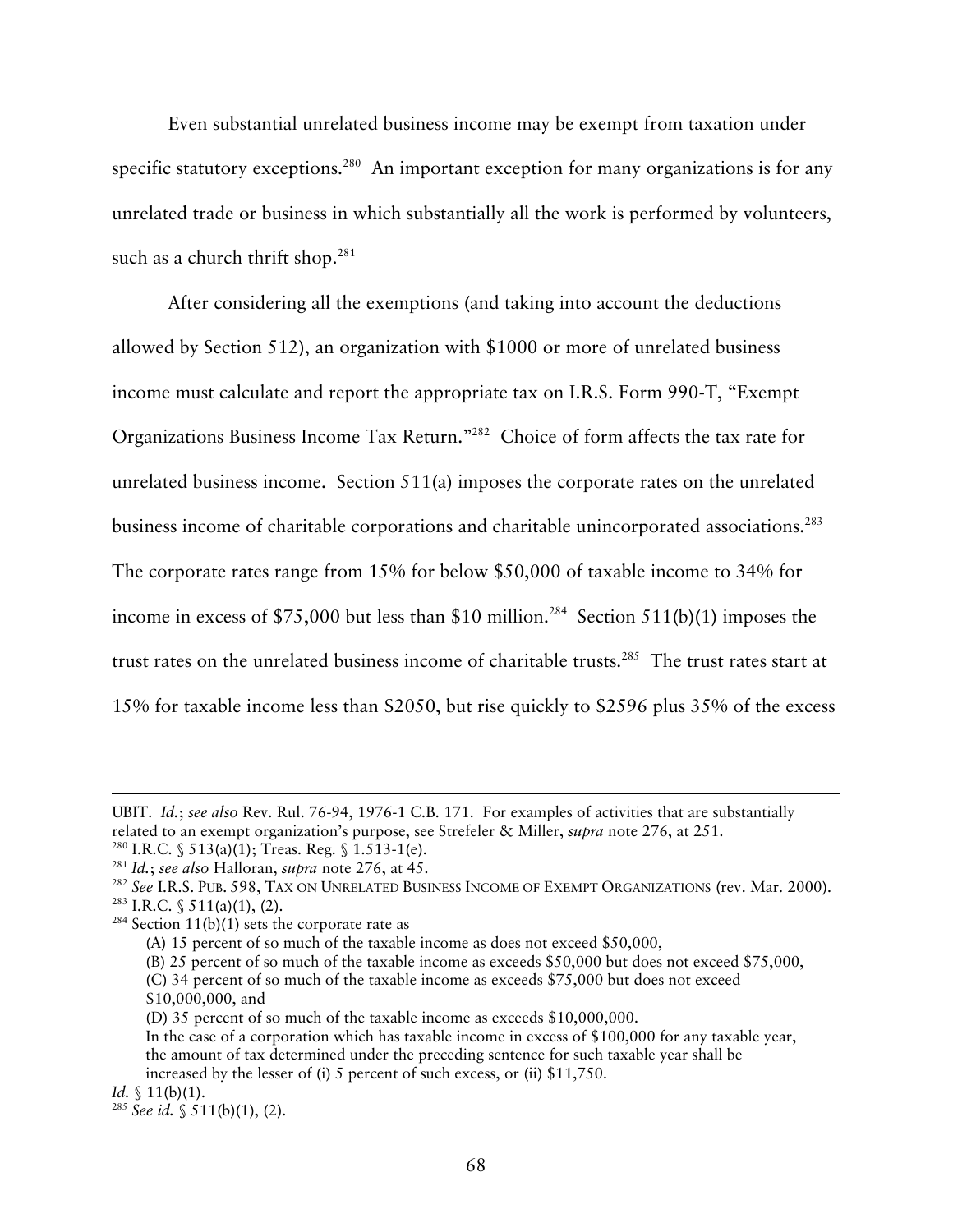over \$10,050<sup>286</sup> The different rates may have a substantial impact on organizations with significant unrelated business income.

An example illustrates the difference in tax liability between a charitable corporation and a charitable trust. If an organization had \$100,000 of net unrelated business taxable income, the tax liability for a corporation or unincorporated association would be calculated as follows:

 $15\% \text{ of } $50,000 = $7500$ 25% of the next  $$25,000 = $6250$  $34\%$  of the last  $$25,000 = $8500$  $Total = $22,250$ 

The tax liability for a charitable trust would be calculated as follows:

\$2596 plus  $35\%$  of \$89,950 = \$34,078

Therefore, an organization that anticipates generating substantial unrelated business income may wish to incorporate. For example, if the Art Theater housed a gift shop where the art and other related items were sold, the net income from the sale of goods, unless related to the organization's exempt purposes (i.e., the promotion of the theater), will be subject to unrelated business income tax, and the hypothetical Art Theater should choose the corporate form to lessen its tax burden.

The unrelated business income tax may also be an issue if the organization holds stock in an S corporation. The Small Business Protection Act of 1996 amended the S

<sup>&</sup>lt;sup>286</sup> Section 1(e) sets the trust rates according to the following table (adjusted for taxable years beginning in 2006 by Rev. Proc. 2005-70 (IRB 2005)):

| If taxable income is:              | The tax is:                                      |
|------------------------------------|--------------------------------------------------|
| Not over \$2,050                   | 15% of taxable income.                           |
| Over \$2,050 but not over \$4,850  | \$307.50, plus 25% of the excess over \$2,050.   |
| Over \$4,850 but not over \$7.400  | \$1,007.50, plus 28% of the excess over \$4,850. |
| Over \$7,400 but not over \$10,050 | \$1,721.50, plus 33% of the excess over \$7,400. |
| Over \$10,050                      | \$2,596, plus 35% of the excess over \$10,050.   |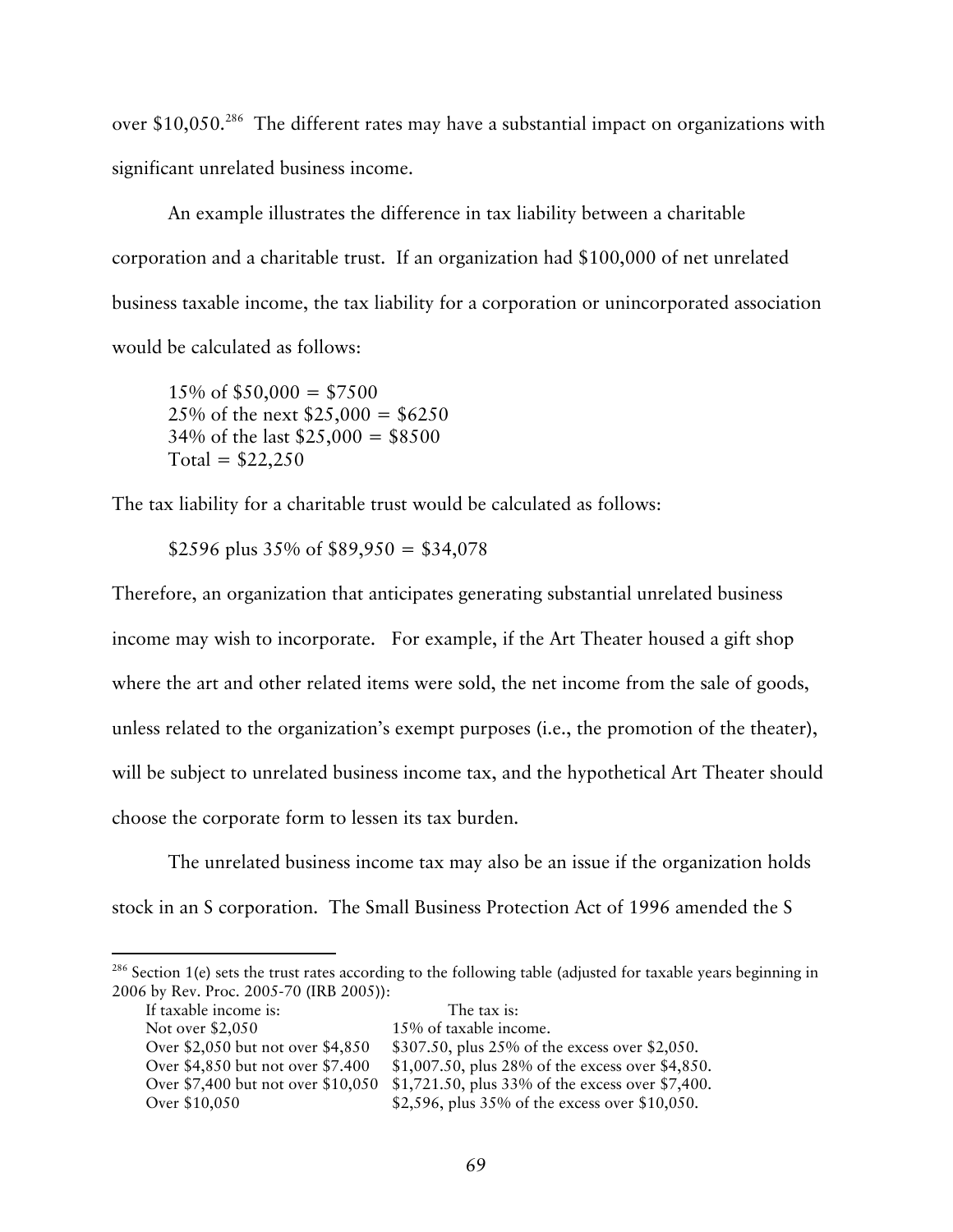corporation provisions of the Internal Revenue Code to allow 501(c)(3) organizations to be eligible shareholders of an S corporation.<sup>287</sup> However, S corporation stock is by definition an interest in an unrelated business. 288 Therefore, any income to the exempt organization as a shareholder of the S corporation is subject to unrelated business income tax, as is any gain realized on disposition of the stock. Organizations that anticipate holding S corporation stock, thus, should consider incorporating in order to receive lower tax rates on the unrelated business income from the stock.

## **XV. Conclusion**

Each charitable organization is unique with respect to its goals and purposes; there is no set model for determining the appropriate organizational form. The selection of a form should be an integral step that founders of an organization undertake before creating a nonprofit entity. In choosing a form, organizations must balance each factor, considering not only current goals and needs but also future plans and activities. To illustrate the process that fledgling organizations should undertake before formation, we will revisit the hypothetical organizations referenced throughout this Article.

Because Services for the Homeless intends to rely on volunteers during its infancy stage and expects to expand its operations substantially in later years, the three factors of primary importance are volunteer liability, management liability, and modification. The liability of volunteers is governed by state statute and the Volunteer Protection Act, so

-

*Id.* § 1(e).<br><sup>287</sup> Small Business Protection Act of 1996, Pub. L. No. 104-188, § 1316, 110 Stat. 1755 (codified as amended at I.R.C. § 1361(c)(6)); Jasper L. Cummings, Jr. & Samuel P. Starr, *The Impact of the New S Corporation Revisions*, 85 J. TAX'N 197, 205 (1996). 288 I.R.C. § 512(e).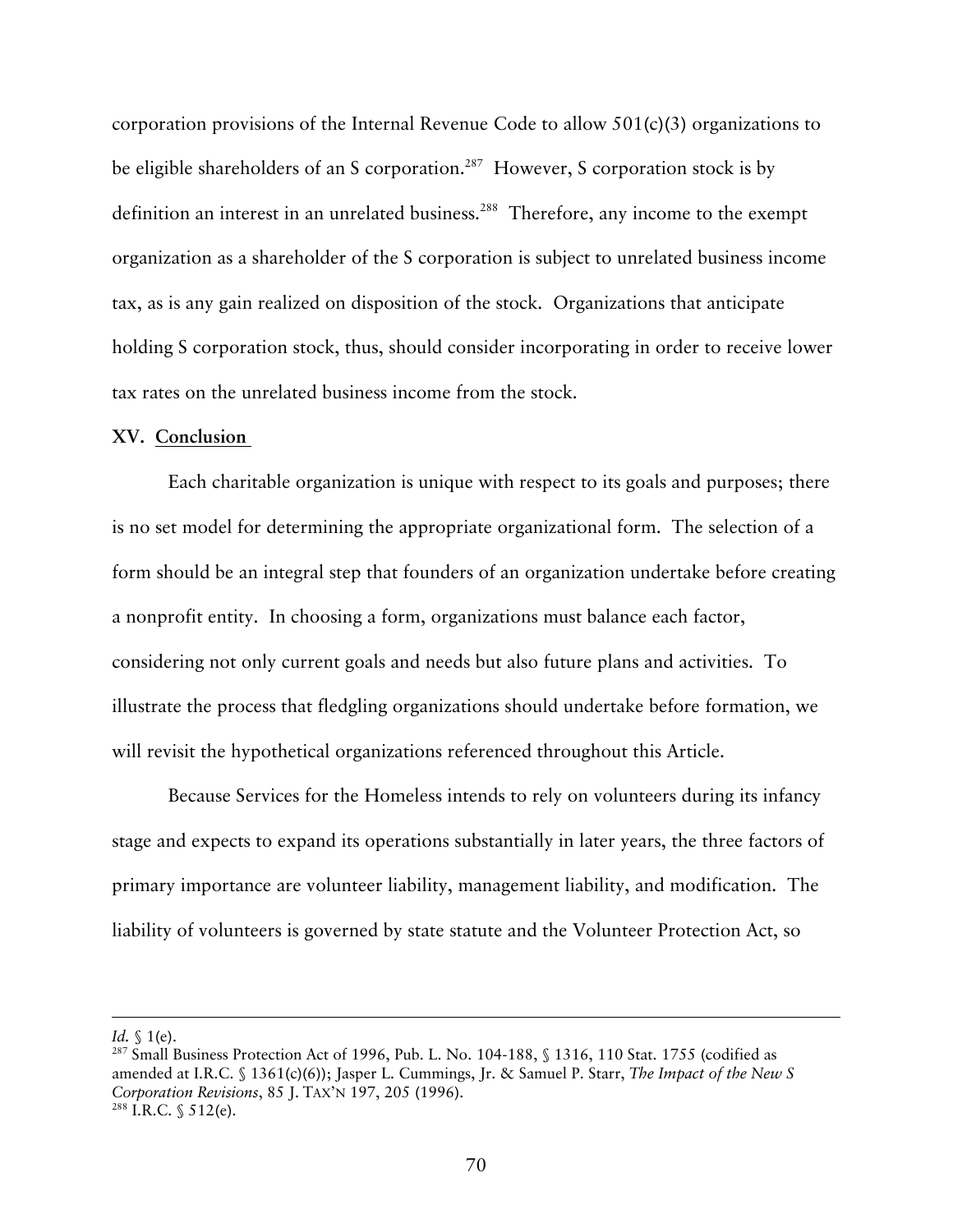Services for the Homeless should consult local counsel in the areas it may operate to determine whether volunteer liability will affect choice of form. The remaining two factors suggest that Services for the Homeless should incorporate. First, the corporate form allows for greater predictability than unincorporated associations with respect to liability issues for directors and officers, especially in states that have not adopted some form of the Uniform Act. Second, the corporate form would be easier to modify or dissolve than a charitable trust, unless the trust instrument explicitly provides means for modification and dissolution.

After-school Program for Kids would similarly be concerned with liability issues because it will provide direct services for children, and those liability issues weigh in favor of the corporate form. The potential donation of a building raises other issues, requiring that the organization be legally capable of holding property and that the organization form quickly to meet the donor's demands. Because some state statutes require approvals for the formation of charitable corporations, an unincorporated association or trust could be formed more quickly; the nonprofit always could reorganize later as a charitable corporation. However, if the organization does contemplate forming as a charitable unincorporated association, After-school Program for Kids must ascertain whether its state has adopted the Uniform Act's provision that associations may hold title to real property. If the state has no such provision, After-school Program for Kids must form as a corporation or trust.

Save the Wetlands faces similar issues with respect to ease and speed of formation and capacity to hold property as After-school Program for Kids. Save the Wetlands also must consider its desire to dissolve or change its purpose after averting the immediate

71